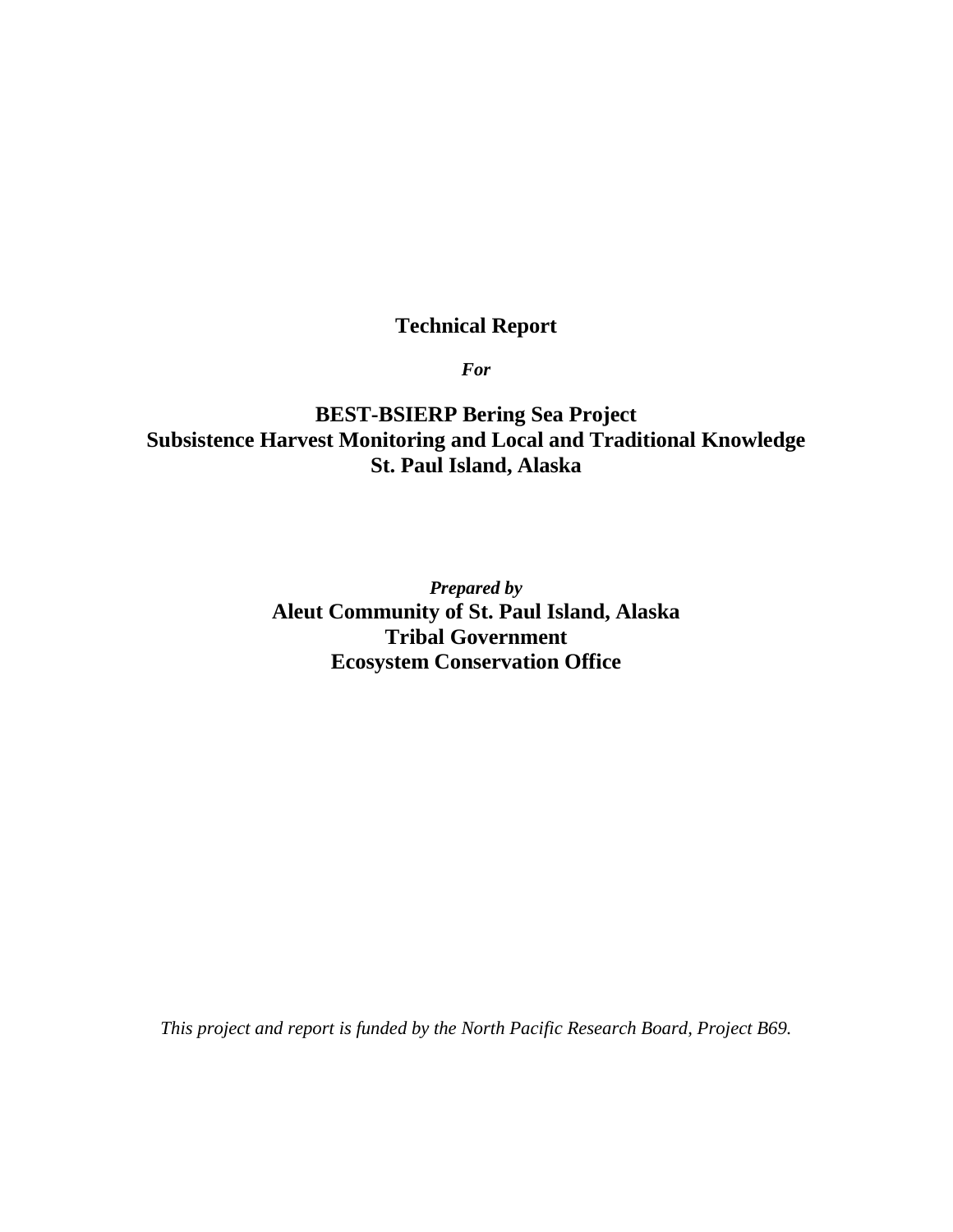# Subsistence Harvest Monitoring Results from 1999 to 2010 and Local and Traditional Knowledge Interview Results for St. Paul Island, Alaska

January 2013

*Prepared by*



Pamela M. Lestenkof, Program Manager and Phillip A. Zavadil, Director Aleut Community of St. Paul Island Tribal Government Ecosystem Conservation Office 2050 Venia Minor Road PO Box 86 St. Paul Island, Alaska 99660



This document should be cited as follows:

Lestenkof, P.M., P.A. Zavadil, S.M. Zacharof, and E.M. Melovidov 2013. Subsistence Harvest Monitoring Results from 1999 to 2010 and Local and Traditional Knowledge Interview Results for St. Paul Island, Alaska.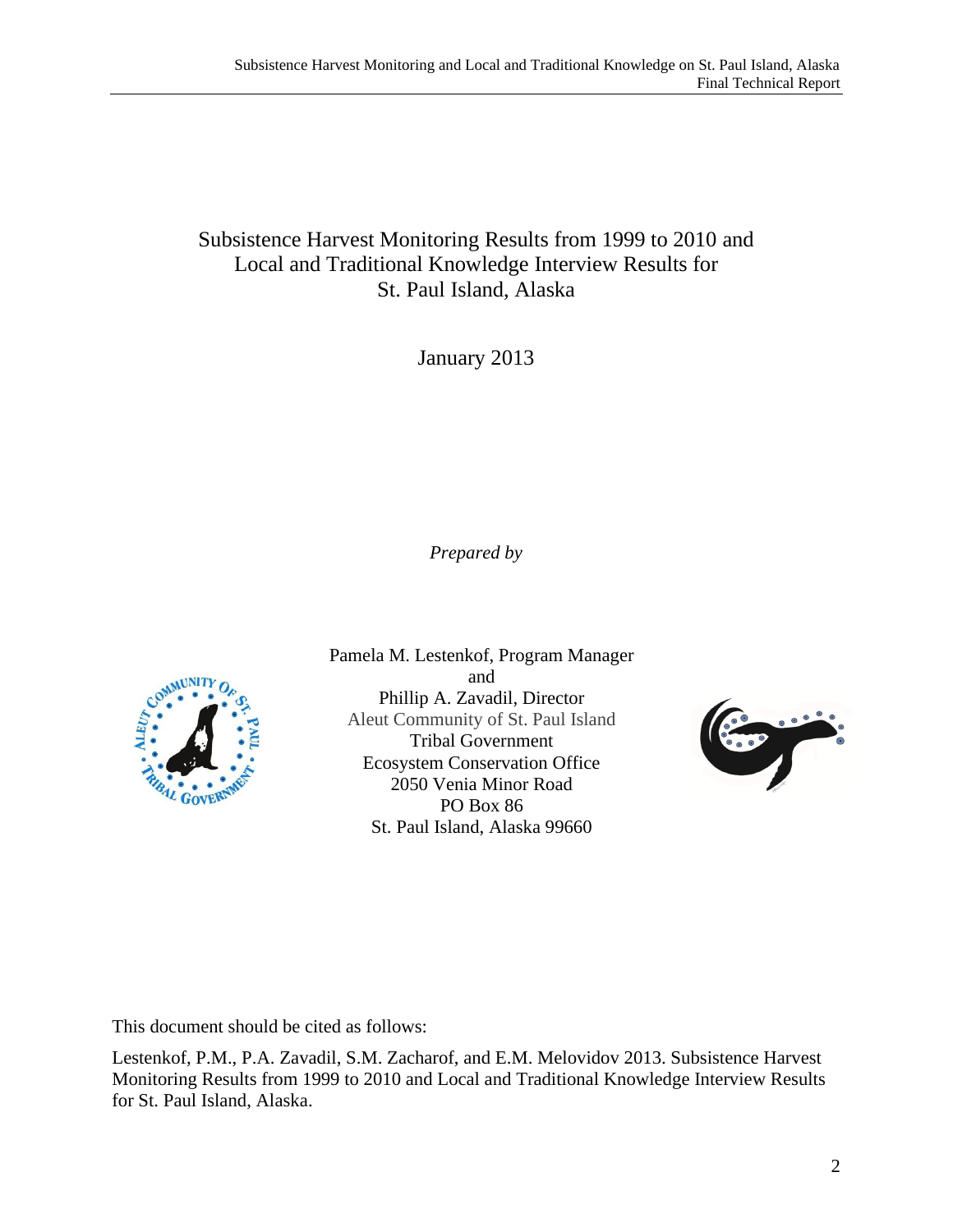# TABLE OF CONTENTS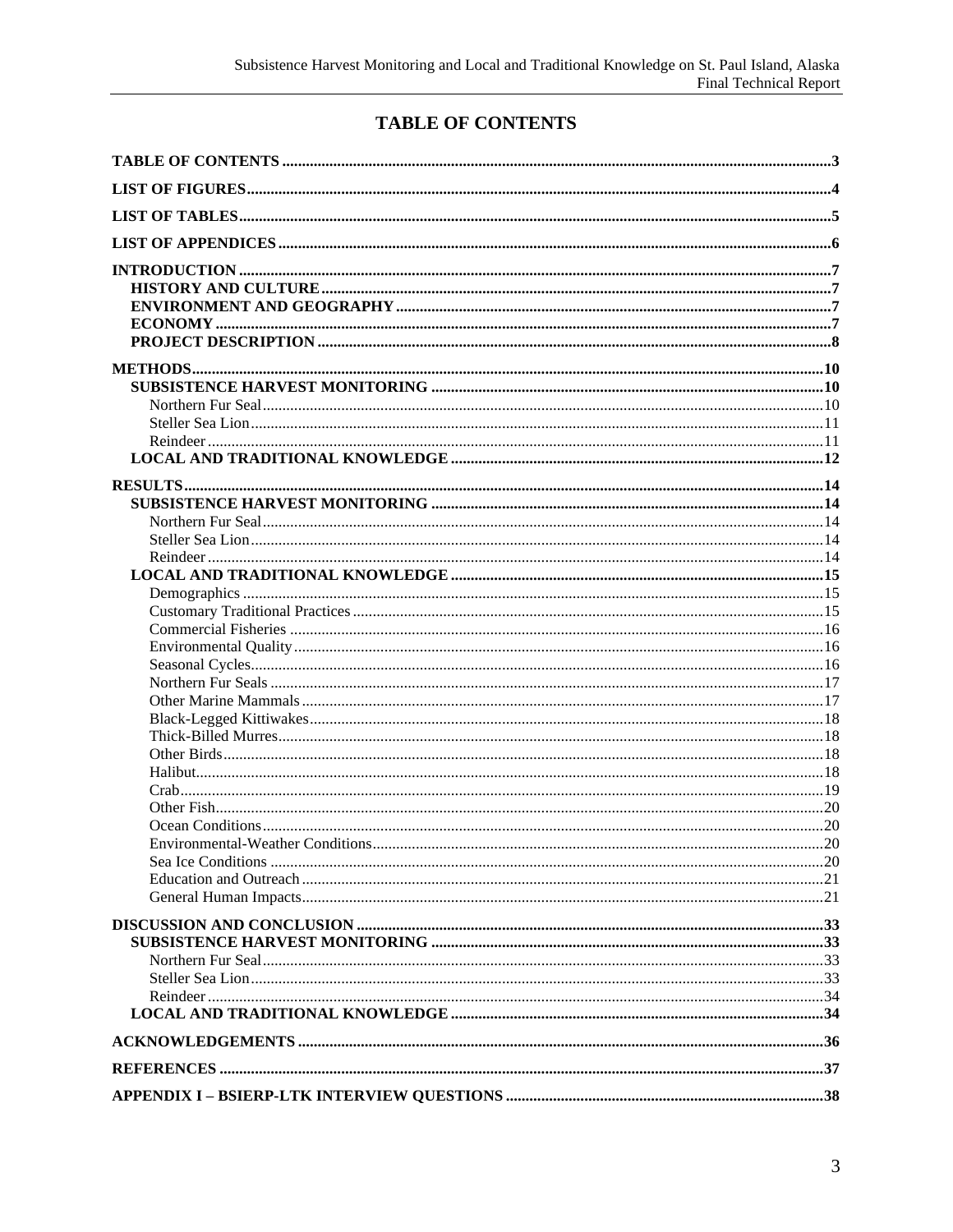# **LIST OF FIGURES**

| Figure 3 – Number of subadult male northern fur seals harvested by year during the annual subsistence     |  |
|-----------------------------------------------------------------------------------------------------------|--|
| Figure 4 - Total annual takes of Steller sea lions on St. Paul Island, Alaska from 1999 to 201025         |  |
| Figure 5 - Number of Steller sea lions retrieved and struck and lost by season on St. Paul Island, Alaska |  |
| Figure 6 - Estimated number of reindeer by year on St. Paul Island, Alaska from 1999 to 2010. 28          |  |
| Figure 7 - Portion of diet from traditional foods for eleven people on St. Paul Island, Alaska31          |  |
|                                                                                                           |  |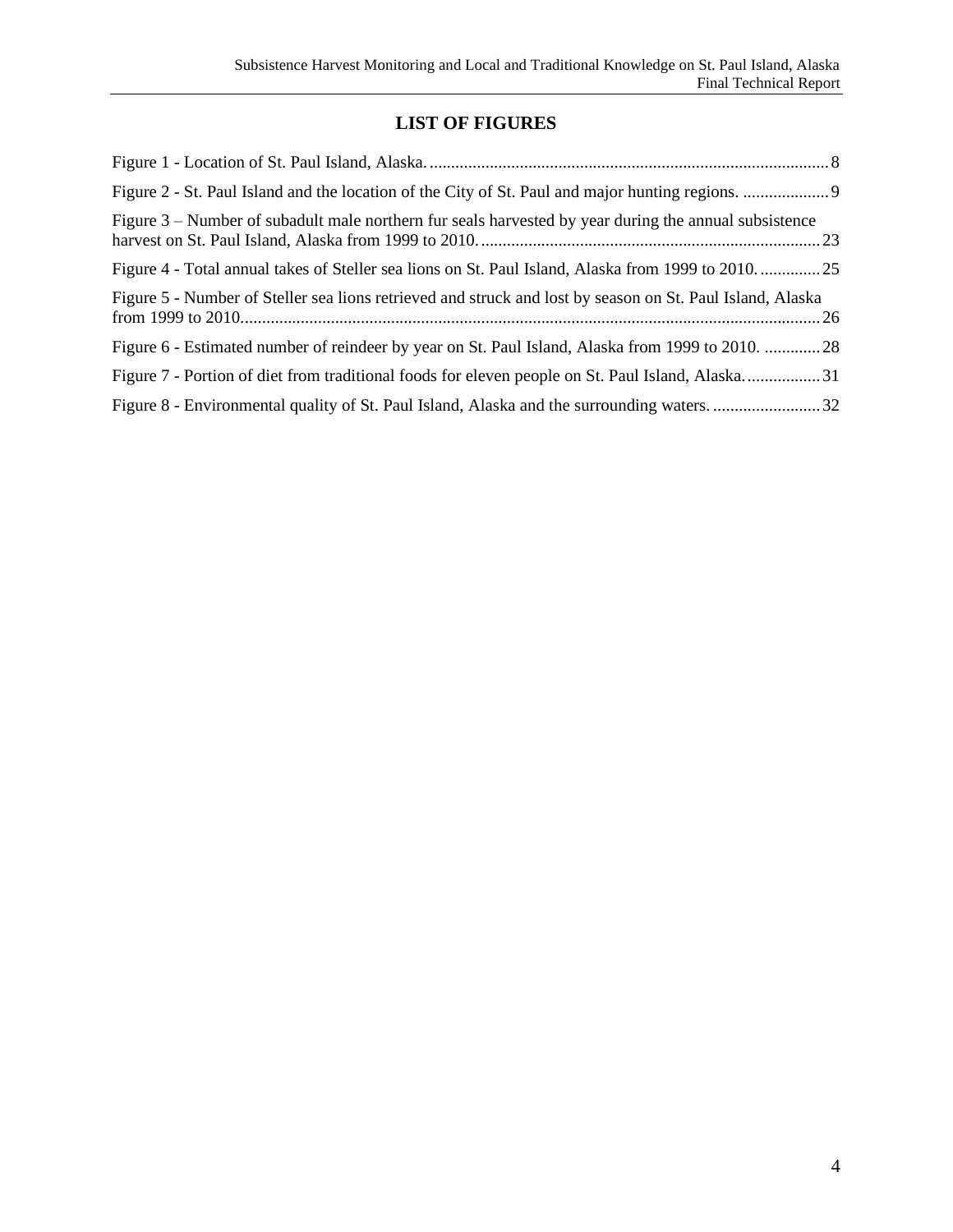# **LIST OF TABLES**

| Table 1 - Number of northern fur seals harvested, accidentally killed, and that died from hyperthermia        |
|---------------------------------------------------------------------------------------------------------------|
| Table 2 - Number of Steller sea lions retrieved, struck and lost, and total taken by year on St. Paul Island, |
| Table 3 - Number of Steller sea lions retrieved, struck and lost, and total taken by season on St. Paul       |
| Table 4 - Number of Steller sea lions retrieved, struck and lost, and total taken by region on St. Paul       |
| Table 5 - Number of reindeer hunting permits issued and permits resulting in a successful hunt (filled) on    |
|                                                                                                               |
|                                                                                                               |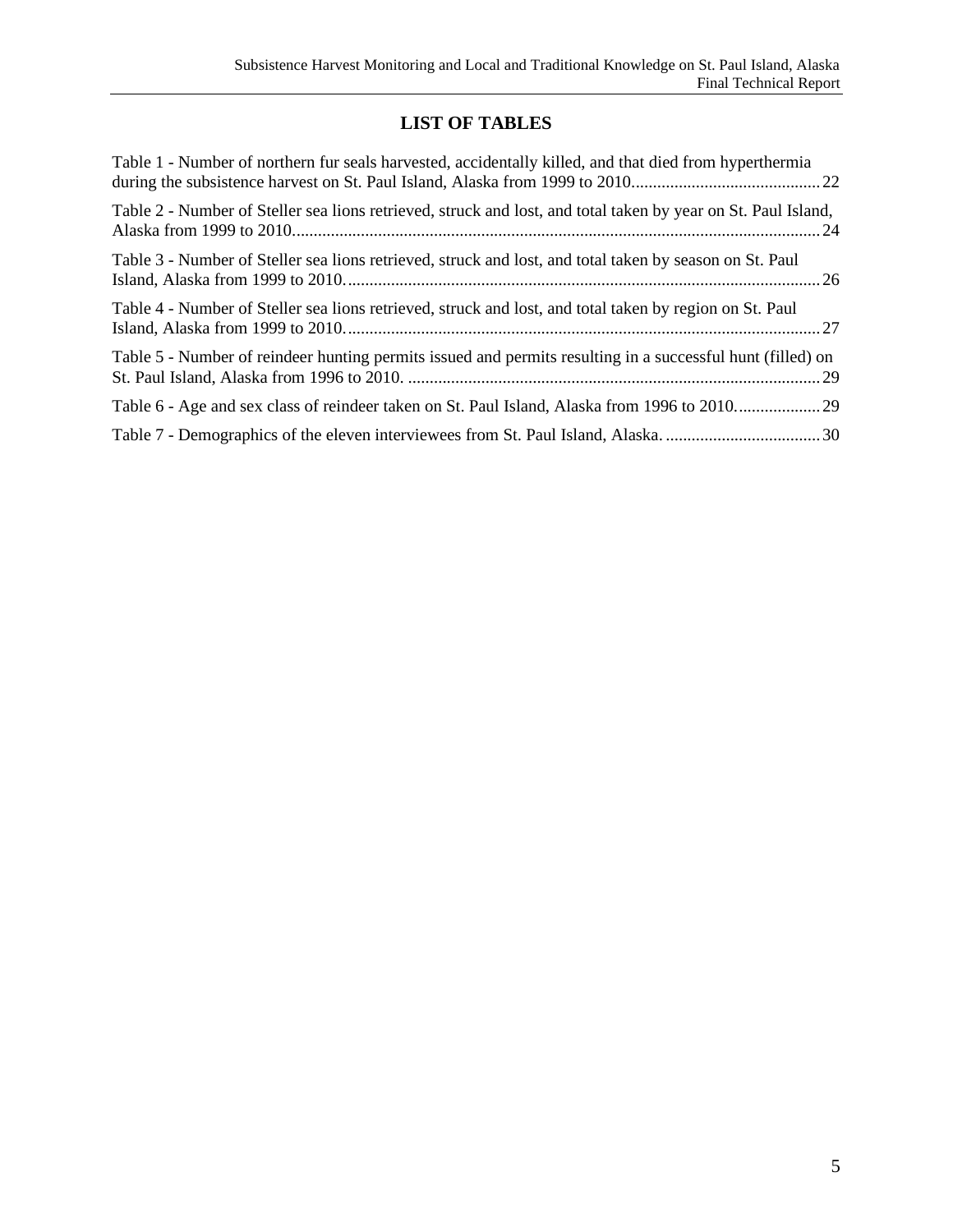# **LIST OF APPENDICES**

| <b>APPENDIX</b>  | $\overline{\phantom{a}}$ | <b>BSIERP-LTK</b> | <b>INTERVIEW</b> |
|------------------|--------------------------|-------------------|------------------|
| <b>OUESTIONS</b> |                          |                   |                  |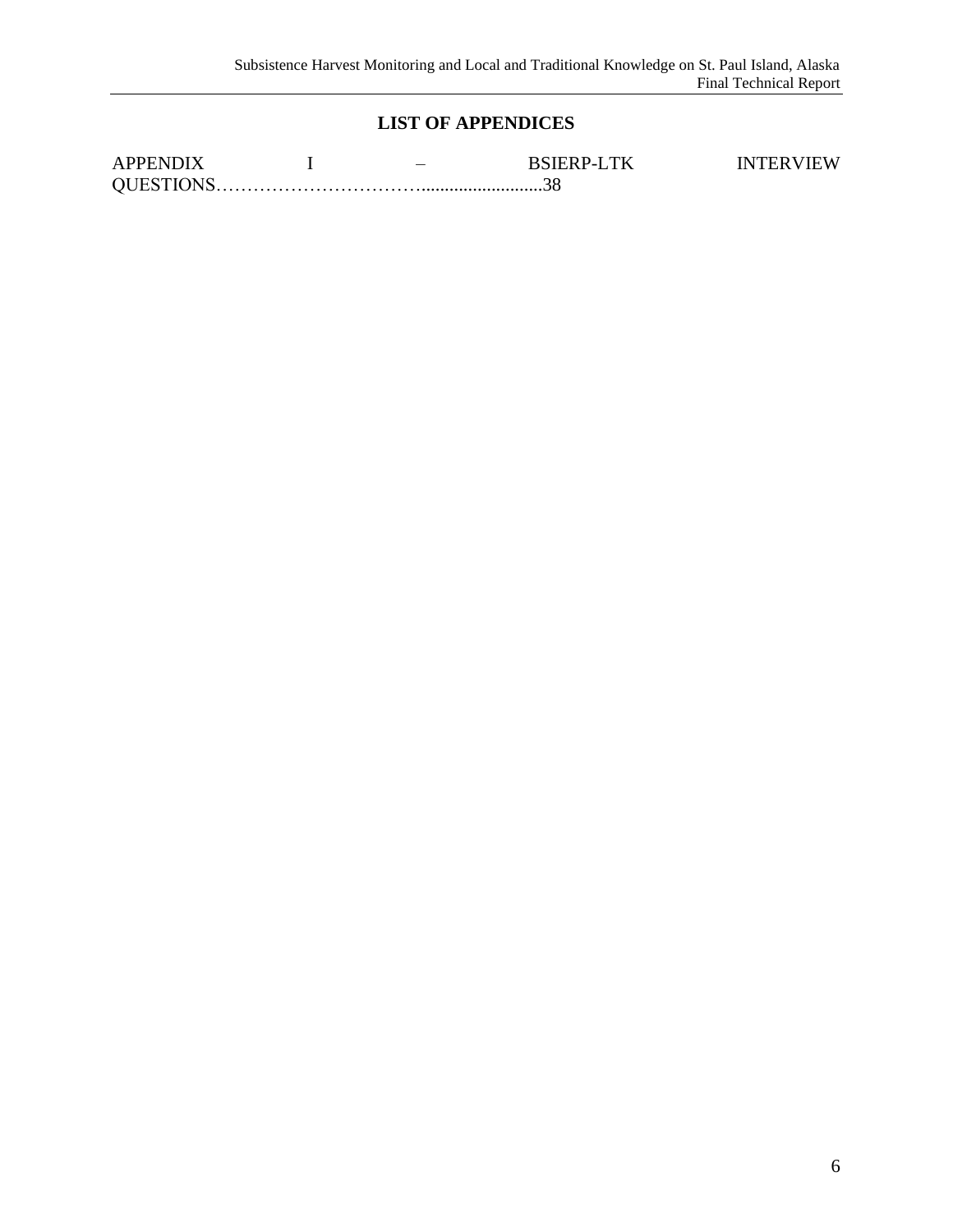# **INTRODUCTION**

# HISTORY AND CULTURE

The ancestors of the Unangan (Aleut) people of the Pribilof Islands (St. Paul and St. George Islands) were almost entirely dependent on sea mammals for their food, clothing and fuel. Unangan were skillful sea mammal hunters and navigators of the sea, traveling the waters of the Aleutian Islands in their highly maneuverable and efficient kayaks (iqyax). Unangan were conservative with their resources from the land and sea, and respected the natural reproductive cycles of the animal populations (Torrey 1978).

The Pribilof Islands were uninhabited until 1787 when Gerrassium Pribylov brought 137 Unangan hunters to the islands to harvest northern fur seal pelts, a lucrative source of income for the Russian government. The Aleut settlers followed their traditional subsistence diets, based on hunting marine mammals such as sea lion and fur seals and gathering native roots and berries. They periodically supplemented this diet with Russian food supplies brought in by ships. After the Pribilof Islands passed into American hands with the purchase of Alaska by the U.S. government, the Aleuts became "wards of the government" paid in store credit. The government shipped in cheap, inferior canned goods which arrived every few months and "allowed" hunting and fishing once a week to supplement the inadequate meager allotment of canned goods. The federal government began a slow withdrawal from the islands, completed in the 1980's.

## ENVIRONMENT AND GEOGRAPHY

St. Paul Island is the largest of the Pribilof Islands, a five-island archipelago in the central Bering Sea. It is located between latitude  $57^{\circ}06'$  and  $57^{\circ}15'$  north and longitude  $170^{\circ}05'$  and  $170^{\circ}25'$ west, approximately 800 miles southwest of Anchorage and 300 miles northwest of Unalaska in the Aleutian Chain (see Figure 1). The most obvious physical characteristics of the Pribilof Islands are their isolated, remote location, and harsh climate. St. Paul Island is less than 14 miles long and 8 miles wide and is covered with rolling hills, numerous cinder cones, and vast areas of sand dunes and beaches. Typical weather of these treeless, windswept islands is fog and wind. Temperatures usually range from 37**°**F to 51**°**F in summer and 19**°**F to 36**°**F during winter (Alaska Geographic Society 1982). The village is concentrated in the City of St. Paul at the island's southern peninsula (see Figure 2). St. Paul Island supports astonishingly high concentrations of marine mammals, seabirds, fish, and invertebrates.

## ECONOMY

St. Paul's population of 479 is 87 percent Aleut (Alaska Native) and 13 percent non-Aleut (2010 census data). The community had a history of economic distress prior to the current national economic crisis. The U.S. Census, 2006-2010 American Community Survey indicates that the income of 17.7 percent of the residents in St. Paul is below the poverty level. The Alaska Department of Labor and Workforce Development estimates that 71 percent of the potential workforce was employed in 2009, and 61 percent of these workers were employed in all four quarters. The 2010 population of 479 is a loss of 53 residents since the 2000 census. These estimates support the community's experience of a steady outmigration of community members, partly due to the slender job opportunities on the island. The Alaska Department of Labor's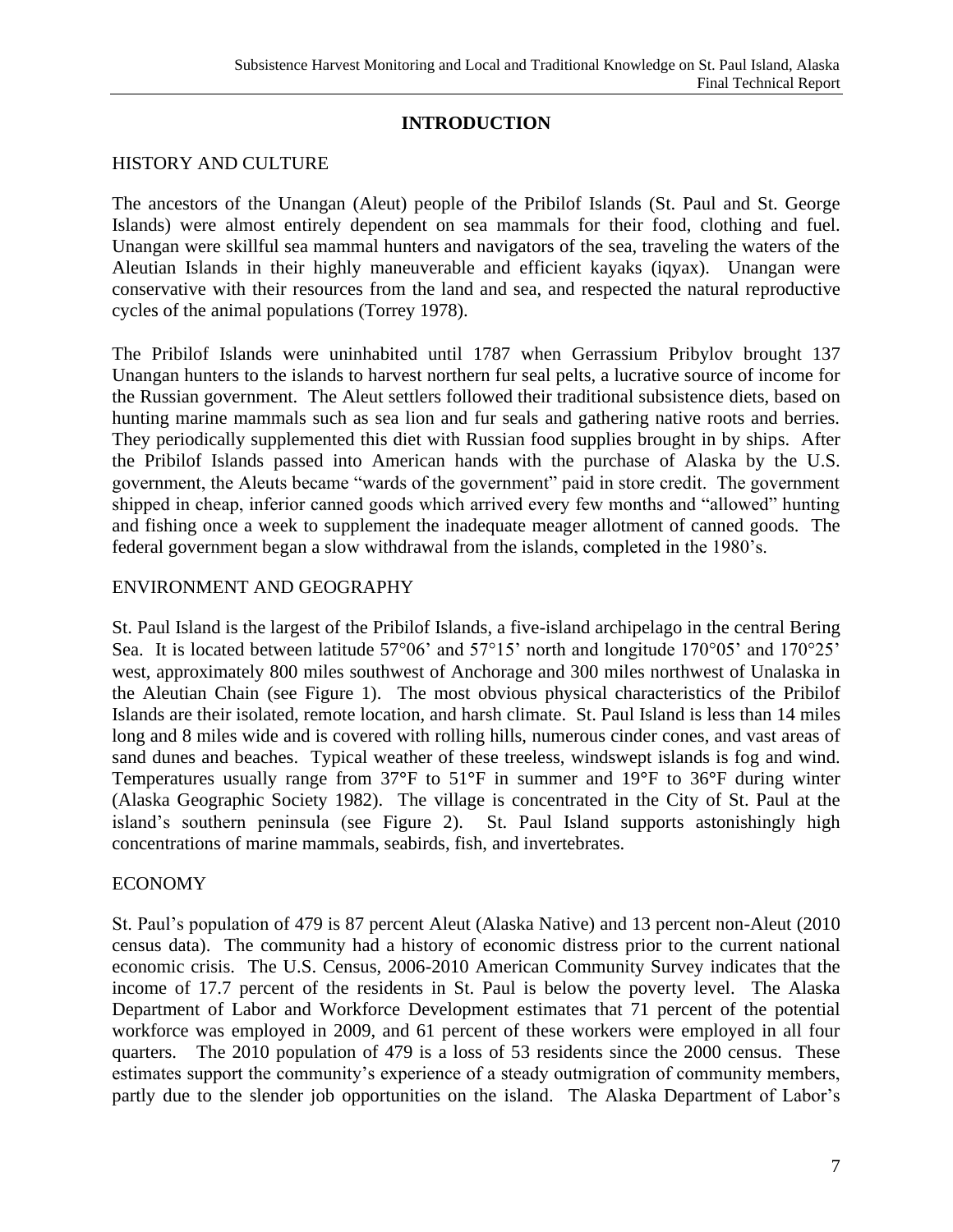estimate of 61 percent of residents working all four quarters would be much lower without the loss of these community members.

# PROJECT DESCRIPTION

The Bering Sea Integrated Ecosystem Research Project (BSIERP) was a five-year project seeking to understand how climate change is affecting the Bering Sea and the people who live on its shores and depend on its resources [\(http://bsierp.nprb.org/\)](http://bsierp.nprb.org/). The Local and Traditional Knowledge (LTK) component of BSIERP involved residents in five Bering Sea communities: Akutan, Emmonak, St. Paul, Savoonga, and Togiak. In each community, the effects of climate change are being experienced first hand, and traditional knowledge about these changes was gathered through harvest surveys and monitoring, and through interviews with hunters, fishers, youth, and elders. This report contains the subsistence harvest monitoring results for northern fur seal, Steller sea lion and reindeer, and the LTK interview results for St. Paul.



Figure 1 - Location of St. Paul Island, Alaska.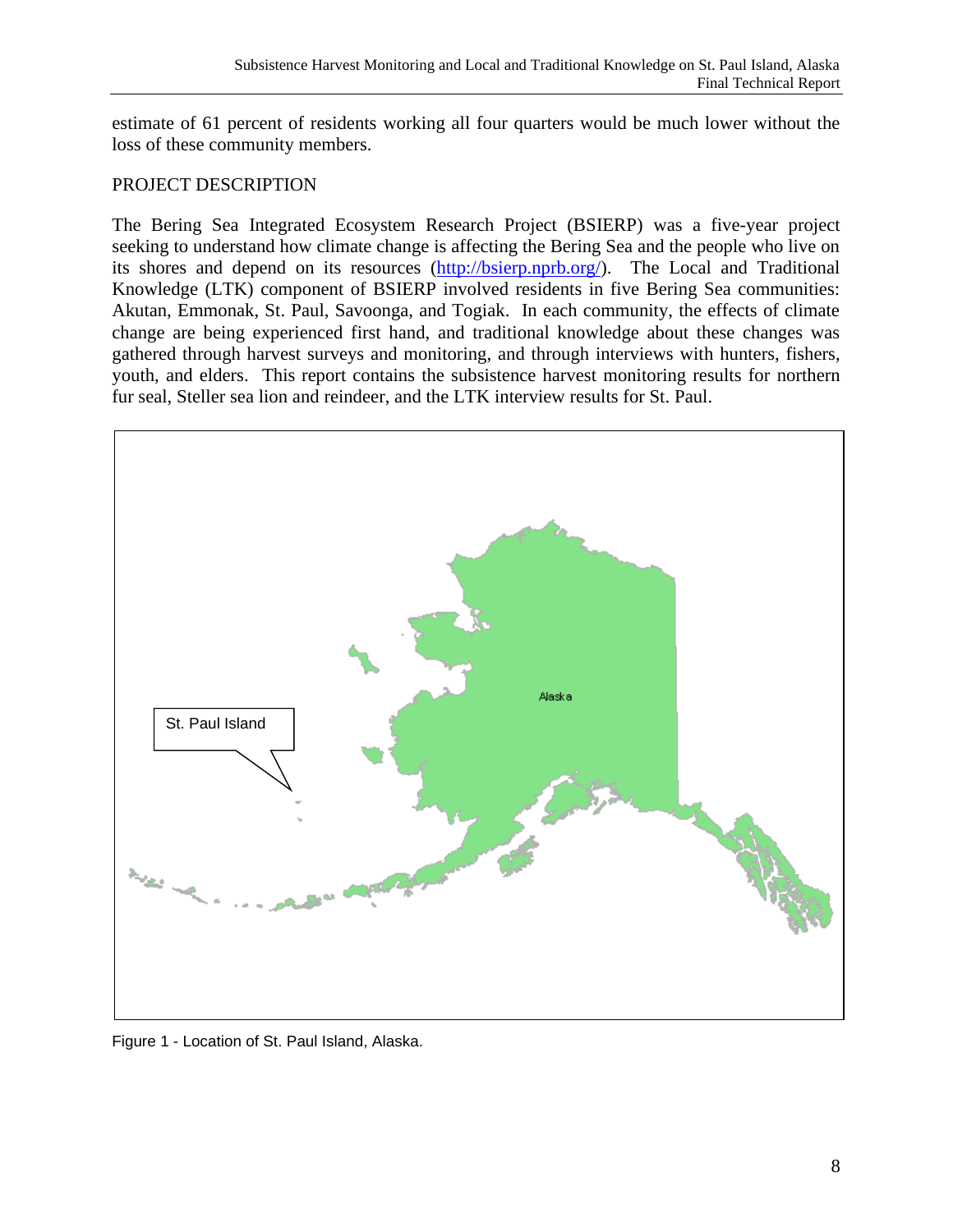

Figure 2 - St. Paul Island and the location of the City of St. Paul and major hunting regions.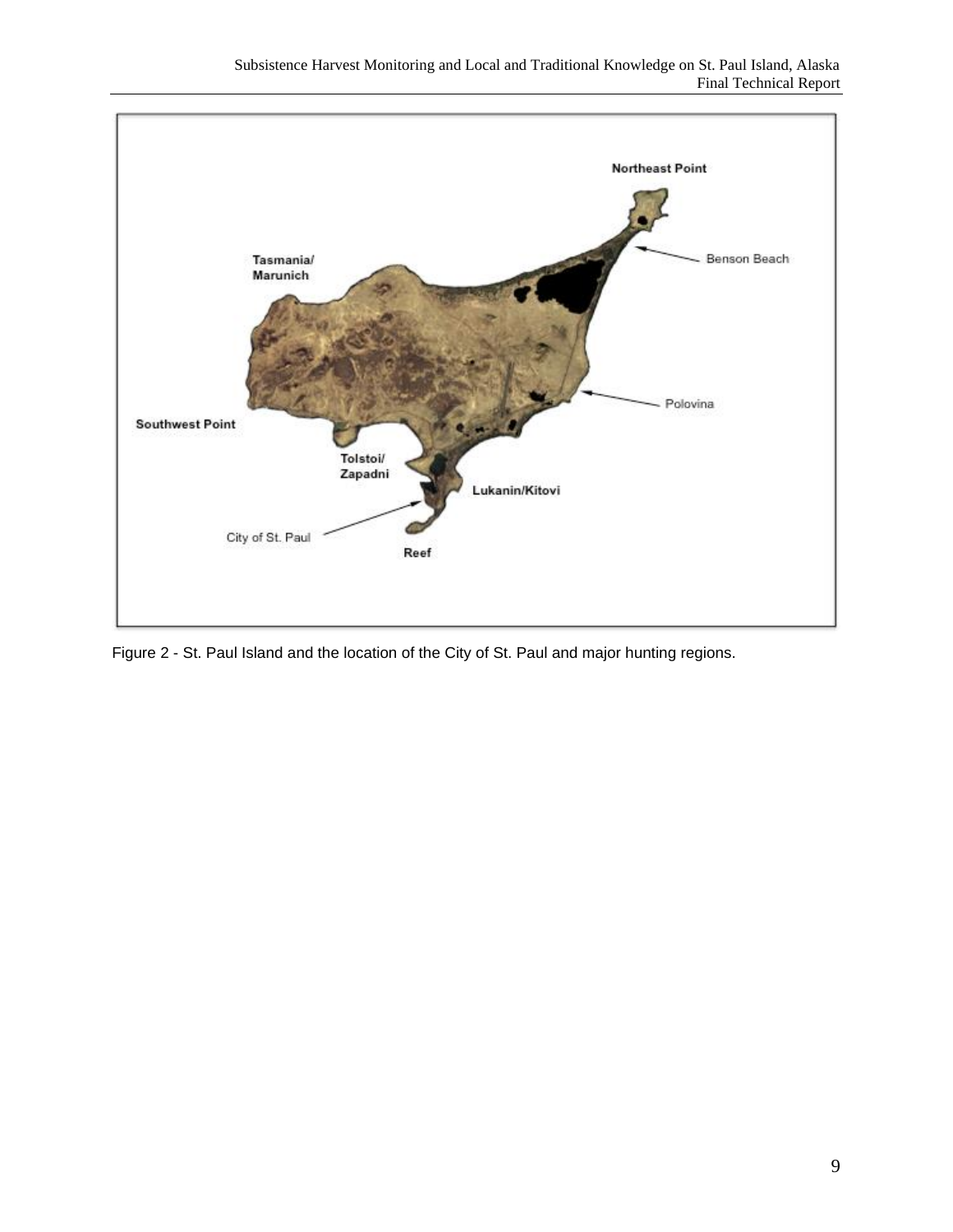## **METHODS**

#### SUBSISTENCE HARVEST MONITORING

The real-time harvest monitoring method established by the Ecosystem Conservation Office (ECO) under its Tanam Amgignaa (Island Sentinel) Program allows for the collection of local harvest data within a 12 to 48 hour period through the establishment of a multitude of communication methods ranging from voluntary participation/reporting to required reporting of local harvests via a tribal ordinance, to active and persistent communication with hunters, fishermen, and gatherers by ECO staff. Data collected in the field is entered into the Island Sentinel Database. With the data collected using the real-time harvest monitoring method we can analyze levels and spatial and seasonal trends in harvest rates seasonally, annually or between years.

#### Northern Fur Seal

The subsistence harvest of northern fur seals on the Pribilof Islands, Alaska is ruled by regulations (50 CFR 216.71-.74) established under the Fur Seal Act and Marine Mammal Protection Act. The regulations impose a number of restrictions on the harvest of fur seals and were developed to transition from a commercial harvest to a subsistence harvest. The subsistence harvest for northern fur seal meat began in 1984 when the commercial harvest for seal pelts ceased. Only subadult male fur seals (2-4 years old) are killed for food during the subsistence harvest season. The harvest has occurred annually since 1984 and fur seal meat continues to be an important traditional food for Unangan of St. Paul Island.

The fur seal harvest is a well-established activity, implemented similarly to the commercial harvest for pelts only on a smaller scale in order to meet the community's needs. In recent years harvests have been scheduled to occur on a weekly basis during the 23 June to 08 August season, and daily near the end of the season. The Aleut Community of St. Paul Island Tribal Government receives requests for seal meat prior to a scheduled harvest and works with the harvest foreman and volunteer sealers to fulfill the community's subsistence needs. The subsistence harvest method involves organized herding of subadult male northern fur seals. Male fur seals are gathered by driving them from their haulout areas to a specific killing field where they are held in a large group. Five to ten seals are then cut from this large group and driven to a group of three to four men who stun the seals by hitting them on the skull or upper neck with a solid wooden club. The seals are dragged a short distance away from the killing area where the chest and heart are cut open. The seals are then skinned and butchered for human consumption. Harvest regulations require the National Marine Fisheries Service (NMFS) to publish a summary of the harvests every three years and a discussion on the number of seals expected to be harvested annually over the next three years to satisfy the subsistence requirements of St. Paul. Since 1999 the yearly harvest estimated range (i.e. quota) has been 1,645 to 2,000 fur seals. If the community reaches the lower limit of this range and still has unmet subsistence needs, the Tribal Government of St. Paul Island may request from NMFS to harvest more fur seals up to the upper limit of this range.

To safeguard the existence of the northern fur seal and Steller sea lion, the Aleut Community of St. Paul Island and NMFS entered into a co-management agreement in June 2000, and have since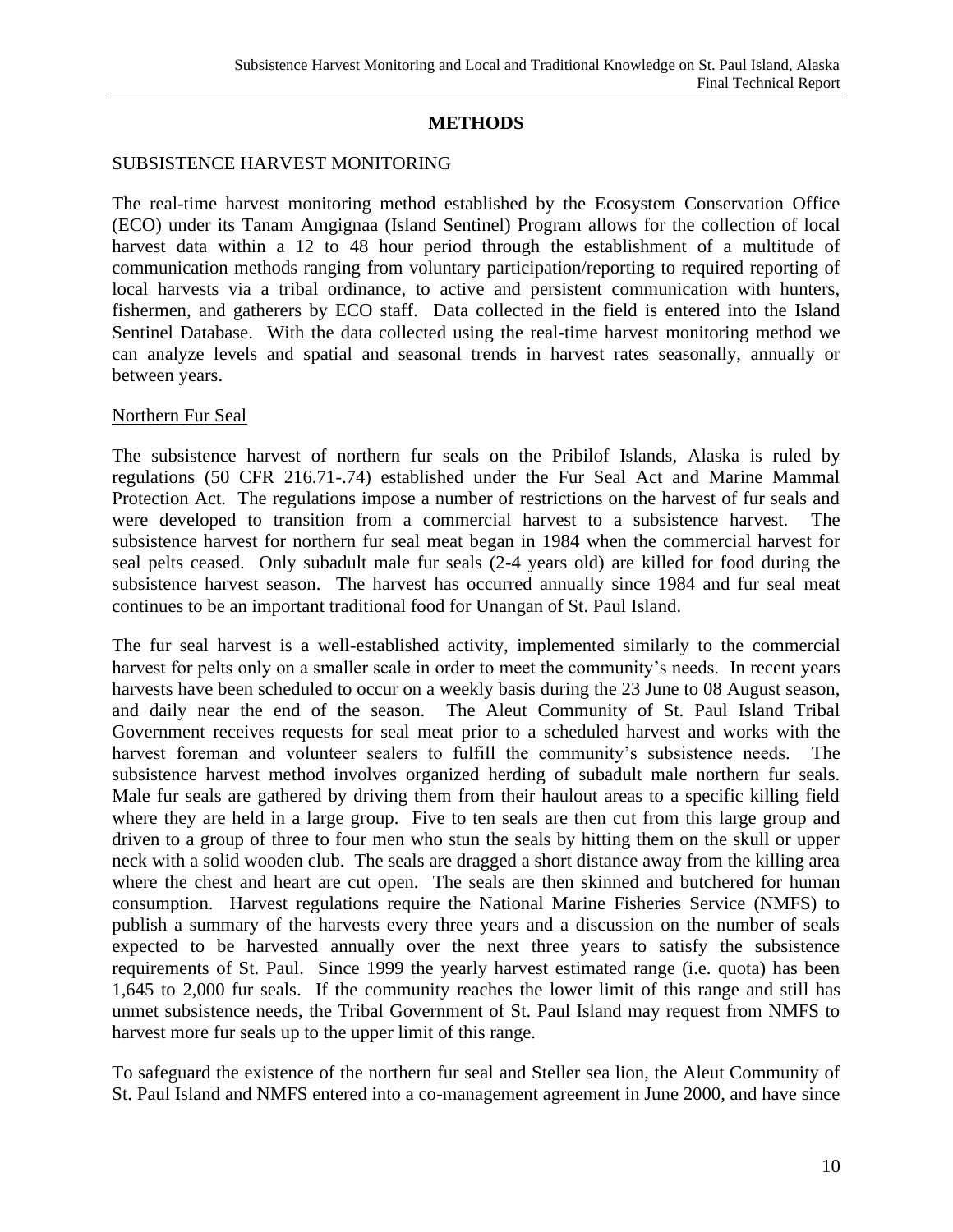been working together to establish a process of shared local responsibilities regarding the management and research of fur seals and sea lions.

Since 2001 the ECO Director/Manager and Tanam Amgignaan (Island Sentinels) have monitored and performed the humane observer functions for the subsistence fur seal harvest, and have compiled and prepared harvest summary reports for NMFS – an important element of the co-management agreement. ECO monitors and records the number of fur seals harvested and the sex and age class of harvested fur seals. This report includes fur seal subsistence harvest monitoring results for 1999 to 2010.

# Steller Sea Lion

Steller sea lion hunting occurs predominantly during two time periods: 1) September through December and 2) January through May. Northern fur seal rookeries are closed to unauthorized access (including Steller sea lion hunting) from June 1st to October 15th each year to reduce disturbance to northern fur seals (50 CFR 216, subpart G, Pribilof Islands Administration). Rookery access to one traditional sea lion hunting area, Sea Lion Neck, begins on September 1st after most of the fur seals have vacated the area. Some hunting may occur during June through August in areas of the island that are not inhabited by fur seals.

On St. Paul Island, sea lion hunting is primarily a land-based activity. Sea lions are hunted either while they are in the water or on land using high-powered rifles ranging from 22-250 to 300 caliber fired from traditional hunting blinds or other vantage points. On St. Paul Island, sea lions usually haul out during the summer and fall months. The primary areas for sea lions to haul out are at Northeast Point and on Sea Lion Rock off of Reef Point. However, sea lions do haul out at other locations around the island including but not limited to Polovina, Kitovi, Lukanin, Tolstoi, Zapadni, and Southwest Point (see Figure 2).

The data used to estimate the sea lion harvest on St. Paul Island is gathered through a combination of voluntary hunter participation, reporting requirements, and active communication with hunters by the ECO staff. In the fall of 2000, the ECO required all hunters to report all harvested and struck and lost sea lions within 24 hours. During the 2004 season, hunters were asked to report to the ECO or a staff member within 24 hours and to provide additional information about the date and location of the harvest and the sex and estimated age of the harvested animal, if known. The Tanam Amgignaan actively communicate with hunters on a regular basis during the hunting season and remind hunters to report successful harvests and struck and lost sea lions. The Tanam Amgignaan are able to collect both harvest data and biological samples from retrieved sea lions directly from hunters immediately following the butchering process. This report includes sea lion subsistence hunting monitoring results for 1999 to 2010.

# Reindeer

In 1911 twenty-five reindeer were introduced to St. Paul Island from Unalakleet. By 1938 this herd grew to a peak population of more than 2,000 reindeer, three times the carrying capacity of the island (Scheffer 1951). By 1950 the herd was reduced to eight animals. The herd then grew to a stable population of 600 reindeer by 1992 (Swanson and Barker 1992). In 2000 ECO made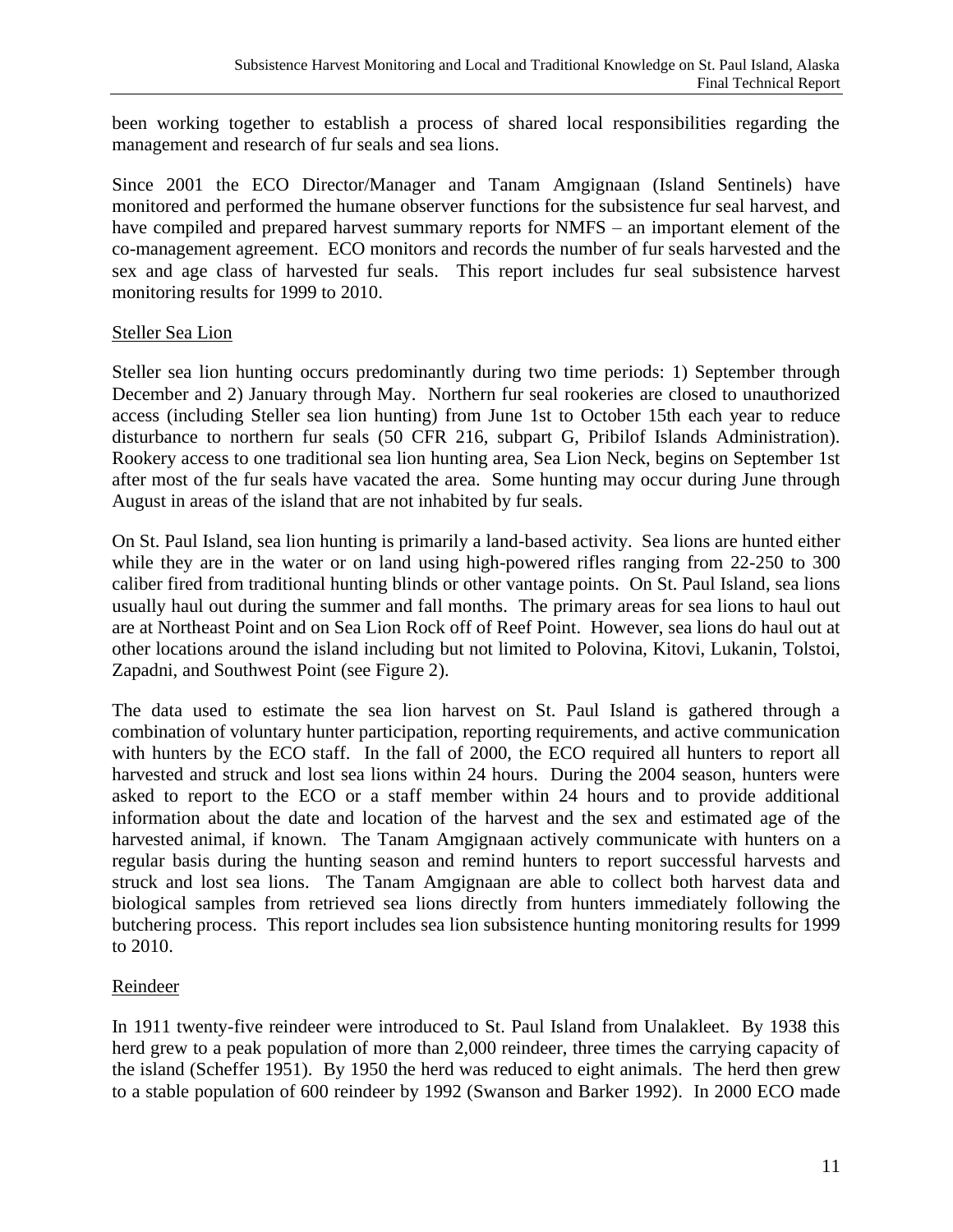a concerted effort to monitor and obtain an accurate count on the reindeer herd. Yearly counts were made until 2007. Herd counts from 2008 to 2010 are estimates reported by hunters during the hunting season.

Reindeer population monitoring is essential to prevent overgrazing of lichen and other forage plants. Swanson and Barker (1992) recommend that in the absence of a grazing management system, the population on St. Paul Island should be reduced. The Tanadgusix Corporation owns the reindeer herd and ECO manages the hunting of reindeer in an effort to keep the herd size at an optimal level.

The hunting season for reindeer on St. Paul Island is open from July to March and closed during calving season. Hunters use firearms that range from 223-300 caliber, and the ammunition is usually 5.56 mm projectile. While most hunters walk to find the reindeer, others choose to use an all-terrain vehicle. In the winter there is the possibility to use a snow machine. Reindeer hunting includes locating the herd on the island or at least having an idea of the general area that they are in. Then there is the hunting and removing of the reindeer. After getting the hunted reindeer to town, the hunter will flesh the reindeer then hang to cure the meat. After the curing process the hunter will then cut and separate the meat for food.

The data used to estimate the subsistence and sport hunting of reindeer on St. Paul Island from 1996 to 2009 was gathered through use of a mandatory regulated permit system. Sport hunting is by visitors to St. Paul Island and requires the visitor to pay ECO a fee before receiving a hunting permit. The permit system has been adapted over the years to include additional information about the hunting activity. In the fall of 2000, ECO required all hunters to report every harvested reindeer within 24 hours. During the 2004 season, hunters were asked to report to ECO or a staff member within 24 hours and to provide additional information about the date and location of the harvest and the sex and estimated age of the harvested animal, if known. The combination of the self-reporting requirement, field monitoring, and communication with hunters led to 100 percent reporting of reindeer harvested on St. Paul Island since 2000. This report includes reindeer subsistence and sport hunting monitoring results for 1996 to 2010.

# LOCAL AND TRADITIONAL KNOWLEDGE

ECO sought community involvement in the LTK component of BSIERP through participation on a Community Advisory Board (CAB). ECO identified 16 residents as potential CAB members who represent the St. Paul community, such as youth, elders, hunters, fisherman, and users of subsistence foods. These community members were sent a letter of invitation describing the CAB's role and involvement in the project. The role of the CAB was: 1) to assist with the planning and design of the tools to document, characterize, and quantify local harvest practices and changes thereto, 2) to assist with the planning and design of the tools document and characterize local understanding of the Bering Sea ecosystem structure and function to allow comparison with biological understanding and sharing of knowledge between both ways of knowing, 3) to assist with coordinating LTK activities with other BSIERP and BEST research for maximum mutual benefit through exchange of information and collaborative analysis and interpretation, 4) to assist with providing support for community research activities by connecting community researchers with one another, by helping the community find other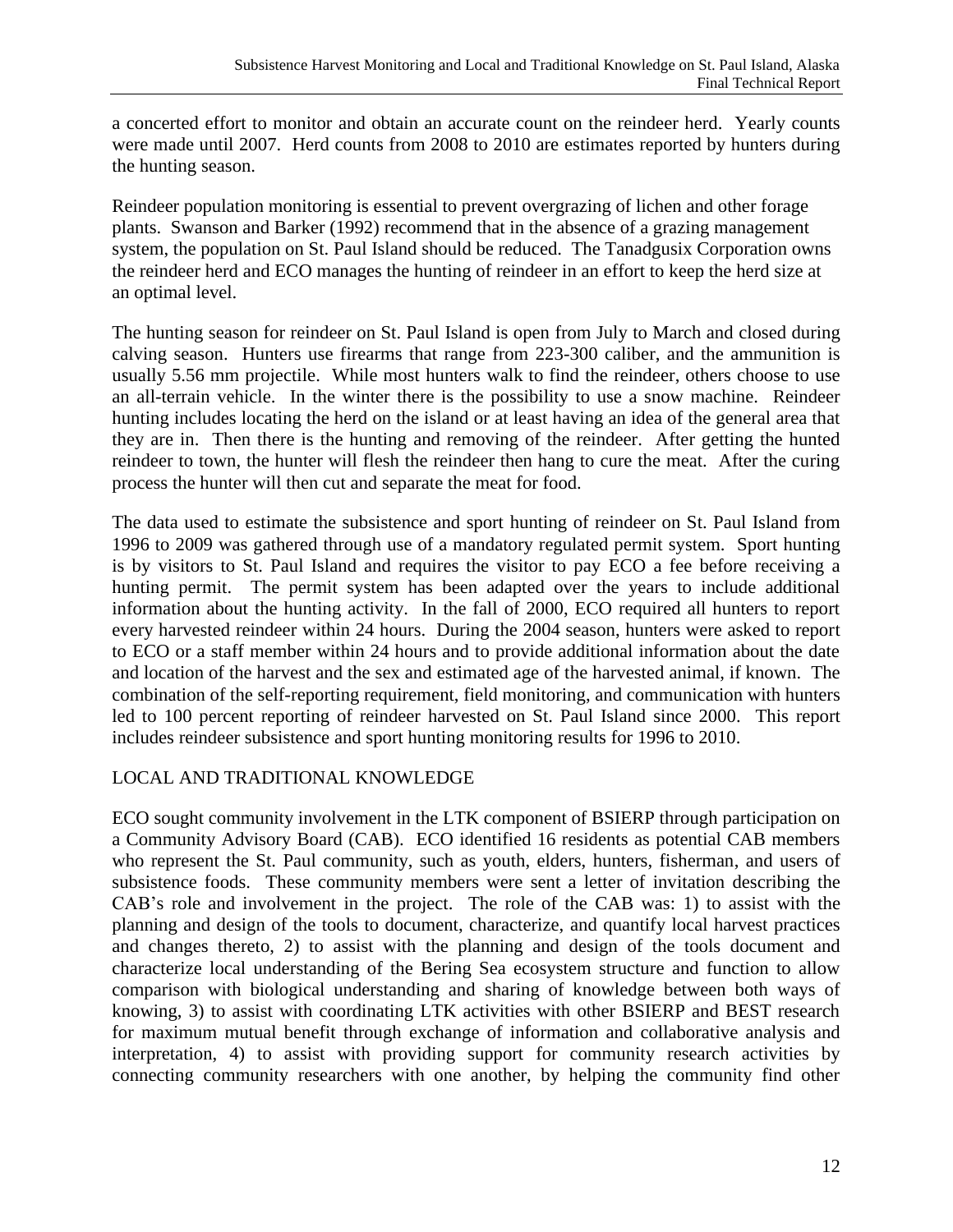expertise and information they seek, and 5) to identify the need for additional research activities and funding, and to determine how to seek such funding and create additional activities.

Out of the 16 community members identified, four CAB members were recruited (an elder, a fisherman, a hunter, and a youth). The CAB held three meetings during which the LTK interview topics were developed. ECO and the CAB identified interview questions from various sources such as the Pribilof Islands Collaborative, an Ecotrust socioeconomic survey, and from a marine mammal researcher, to name a few. ECO staff developed the interview form made up of 408 questions. ECO and the CAB identified 33 potential interviewees to cover a range of social groups (elders, fishers, hunters, young adults, and youth) in St. Paul. The LTK project assistant (and interviewer) contacted these people, of which 11 agreed to participate. The participants were interviewed in St. Paul in 2009. Interview sessions were held at the Tribal Government office or in the interviewee's personal home, and either audio or video recorded. Interview questions covered the following topics: 1) Demographics, 2) Customary Traditional Practices, 3) Commercial Fisheries, 4) Environmental Quality, 5) Seasonal Cycles, 6) Northern Fur Seals, 7) Other Marine Mammals, 8) Black-Legged Kittiwakes, 9) Thick-Billed Murres, 10) Other Birds, 11) Halibut, 12) Crab, 13) Other Fish, 14) Ocean Conditions, 15) Environmental-Weather Conditions, 16) Sea Ice Conditions, 17) Education and Outreach, and 18) General Human Impacts (see Appendix I for interview form). Out of the 408 interview questions, 165 questions provided yes or no answers that were entered into an Excel spreadsheet and coded. Percentages of these answers were calculated for each question, and figures were created in Excel. This report includes the LTK interview results for St. Paul Island.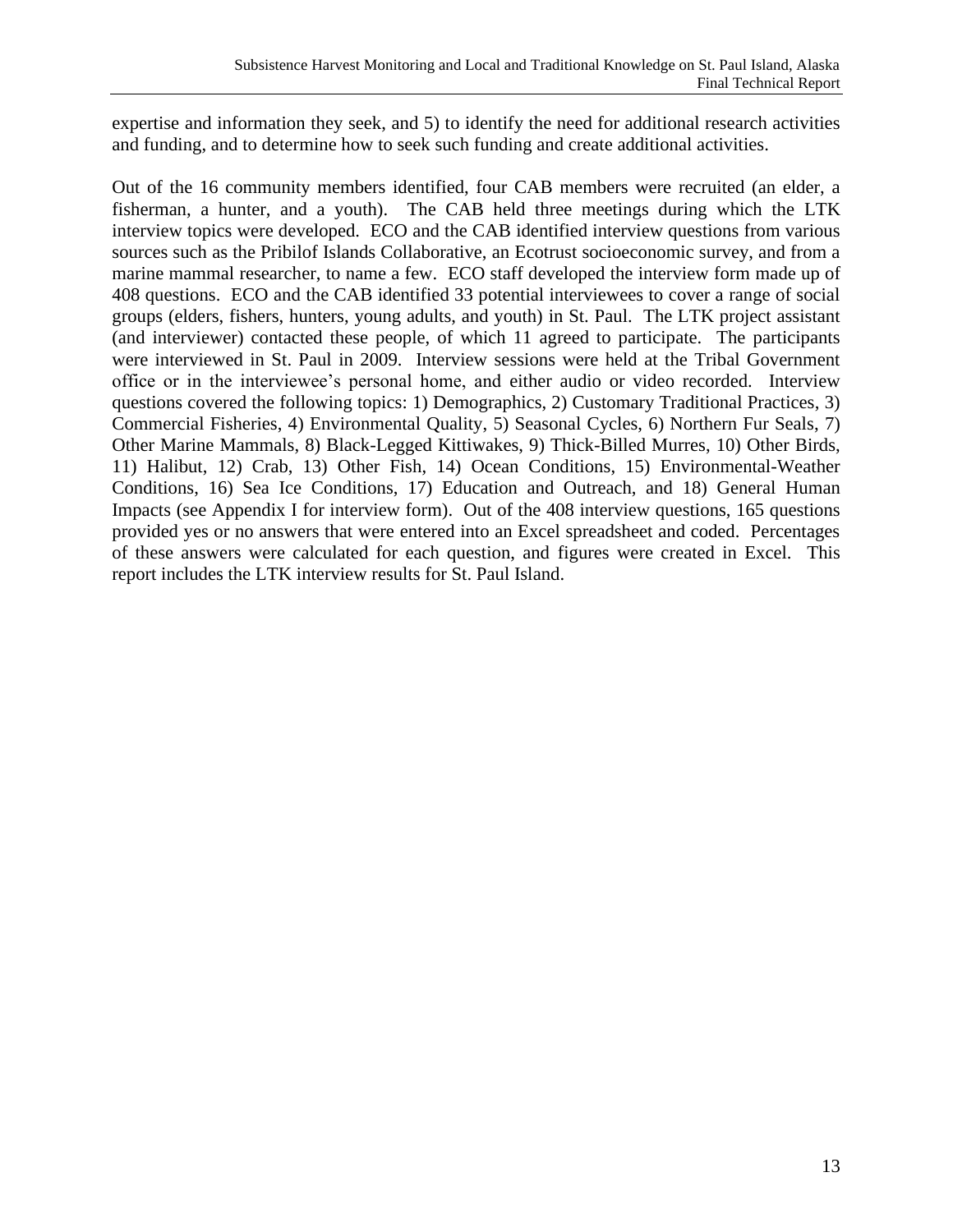# **RESULTS**

# SUBSISTENCE HARVEST MONITORING

## Northern Fur Seal

A total of 109 subsistence fur seal harvest events were conducted from 1999 to 2010 on St. Paul Island with a total of 6,142 subadult males harvested. Fur seals accidentally struck and killed during this time period include a total of seven adult males and 15 females, and a total of 15 fur seals (unidentified age classes) that died from hyperthermia (see Table 1). The meat from subadult male fur seals that died from hyperthermia during the harvest was usually taken for consumption, and the carcasses from the adult males and females were necropsied by a veterinarian. The demand for fur seal meat has declined steadily during this time period and has remained at around 300 animals harvested each year from 2008 to present (see Figure 3).

## Steller Sea Lion

A total of 287 Steller sea lions were taken by hunters on St. Paul Island from 1999 to 2010, with 188 sea lions retrieved and 99 reported as struck and lost. During this time period the total annual takes of Steller sea lion has ranged from 16 to 36 sea lions with an average of 24 sea lions taken annually (see Table 2 and Figure 4).

## *Seasonal Takes*

From 1999 to 2010, Steller sea lion hunting occurred during the spring (April - June), summer (July - September), fall (October - December), and winter (January - March) seasons. The majority of sea lion takes occurred during winter (103 takes) and fall (89 takes), followed by the spring (68 takes) and summer (27 takes) seasons (see Table 3). The number of struck and lost sea lions during this time period is highest in winter and spring (see Figure 5).

## *Regional Takes*

Steller sea lion takes occurred at eight known regions and one unknown region on St. Paul Island from 1999 to 2010. Majority of the takes were from the Northeast Point and Reef regions, with 168 sea lions taken from Northeast Point and 80 taken from Reef (see Table 4).

#### Reindeer

## *Population Monitoring*

The reindeer population decreased dramatically from 1999 to 2000. In June 2000 ECO counted approximately 370 reindeer. The herd then remained at a population level between 300 and 400 reindeer until 2004. The reindeer population then grew to a population of 700 reindeer by 2008, and then declined rapidly to 500 reindeer by 2010 (see Figure 6).

## *Harvest Monitoring*

From 1996 to 2010 ECO issued 756 hunting permits of which 542 resulted in a successful hunt (see Table 5).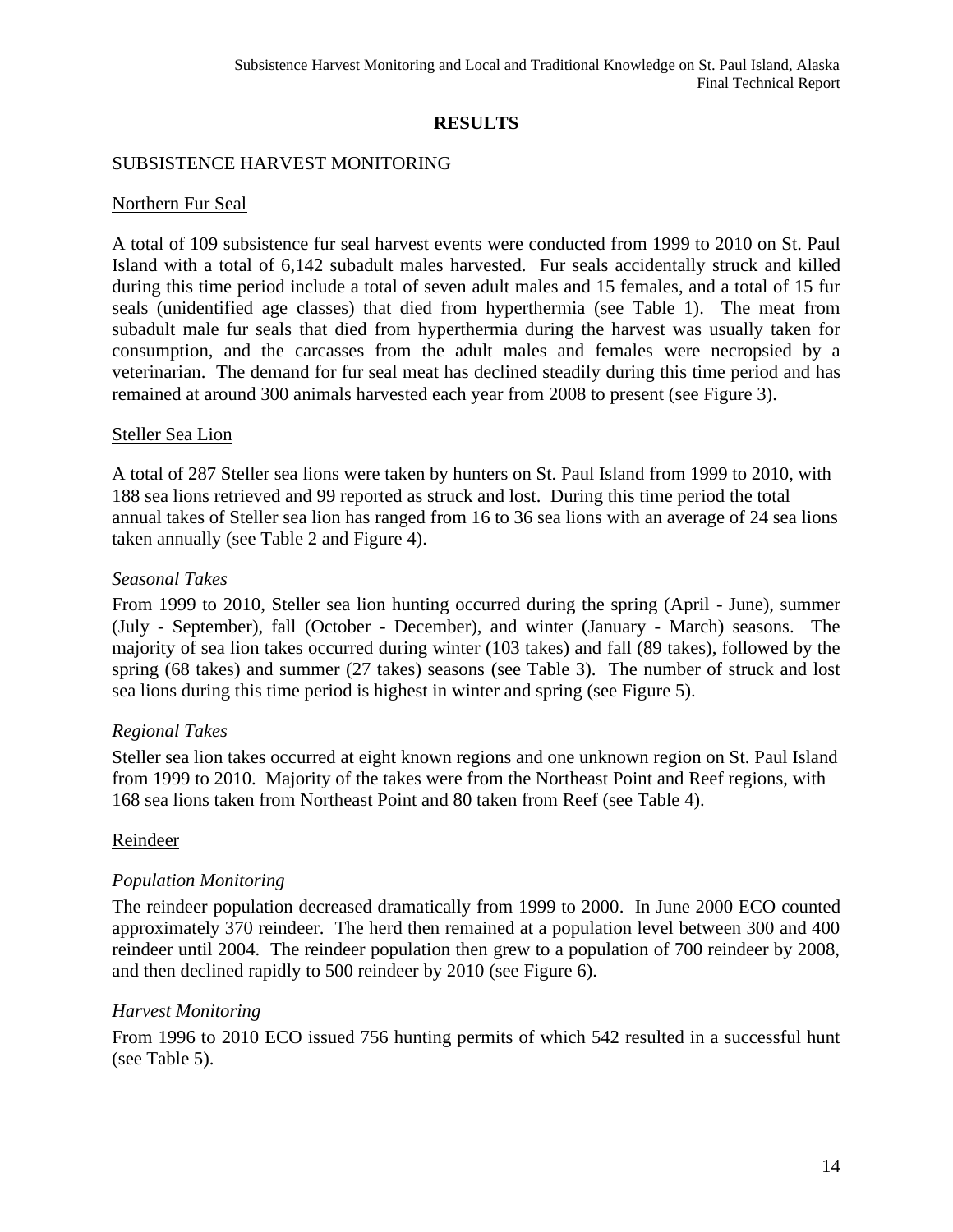# *Age Class and Sex*

A total of 542 reindeer were taken on St. Paul Island from 1996 to 2010, with age classes consisting of newborns, fawns, juveniles, and adults. Adult and juvenile reindeer were the preferred age classes, with 224 adult and 182 juvenile reindeer taken. Of the 542 reindeer taken 272 were male, 257 were female, and 13 were of unknown sex (see Table 6).

# *Seasonal Distribution*

From 1996 to 2010 reindeer hunting occurred during the fall (October-December), winter (January-March), spring (April-June), and summer (July-September) seasons. Hunting occurred predominantly during the winter, summer, and fall seasons. A total of 188 reindeer were taken in the winter, 184 were taken in summer, and 149 reindeer were taken in the fall. Only 14 reindeer were taken in spring (hunting is closed for most of the spring season when reindeer are calving), and seven reindeer were taken during unknown seasons.

# LOCAL AND TRADITIONAL KNOWLEDGE

Both qualitative and quantitative data were collected from the LTK interview questions. Spatial data was collected for the animals included in this survey, and maps of locations for these animals will be digitized in the future pending funding availability. Out of the 165 interview questions that provided yes or no answers, interviewees provided answers to 160 of the questions. This report summarizes the results for all 18 topics covered during the interview sessions.

# **Demographics**

All 11 interviewees were St. Paul Island residents with the number of years living in St. Paul ranging from 15 to 63 years. Seven males and four females were interviewed, covering the age groups 13-17 years old, 18-29 years old, 40-49 years old, and 60-69 years old. Ten of the interviewees were Unangan (Aleut). Less than half (36 percent) of the interviewees were employed full-time. Most households (63 percent) had five or more people residing in the household, and the gross household income in 2009 for these households ranged from less than \$20,000 (29 percent), to \$40,000 to \$59,000 (29 percent), to more than \$100,000 (29 percent), and not applicable (14 percent). All four of the interviewees who held full-time jobs either had some college education, or an Associate's degree, or a Bachelor's degree (see Table 7).

# Customary Traditional Practices

All interviewees said they consume traditional foods in the course of a year, with up to 60 percent of their overall consumption coming from traditional foods (see Figure 7). When asked the primary reasons they consume traditional foods, the predominant answer (73 percent) was that it tastes good. The interviewees who participate in traditional food activities (harvesting, hunting, and/or gathering) share their harvests with others, both on and off island. Even if they harvest or hunt themselves, more than half (64 percent) of the interviewees said they also receive subsistence food from others. Over half (55 percent) of the interviewees stated that they look at the fat, stomach contents, flesh, and skin of the animals they harvest, hunt and/or gather to assess the health status of the animal before consumption.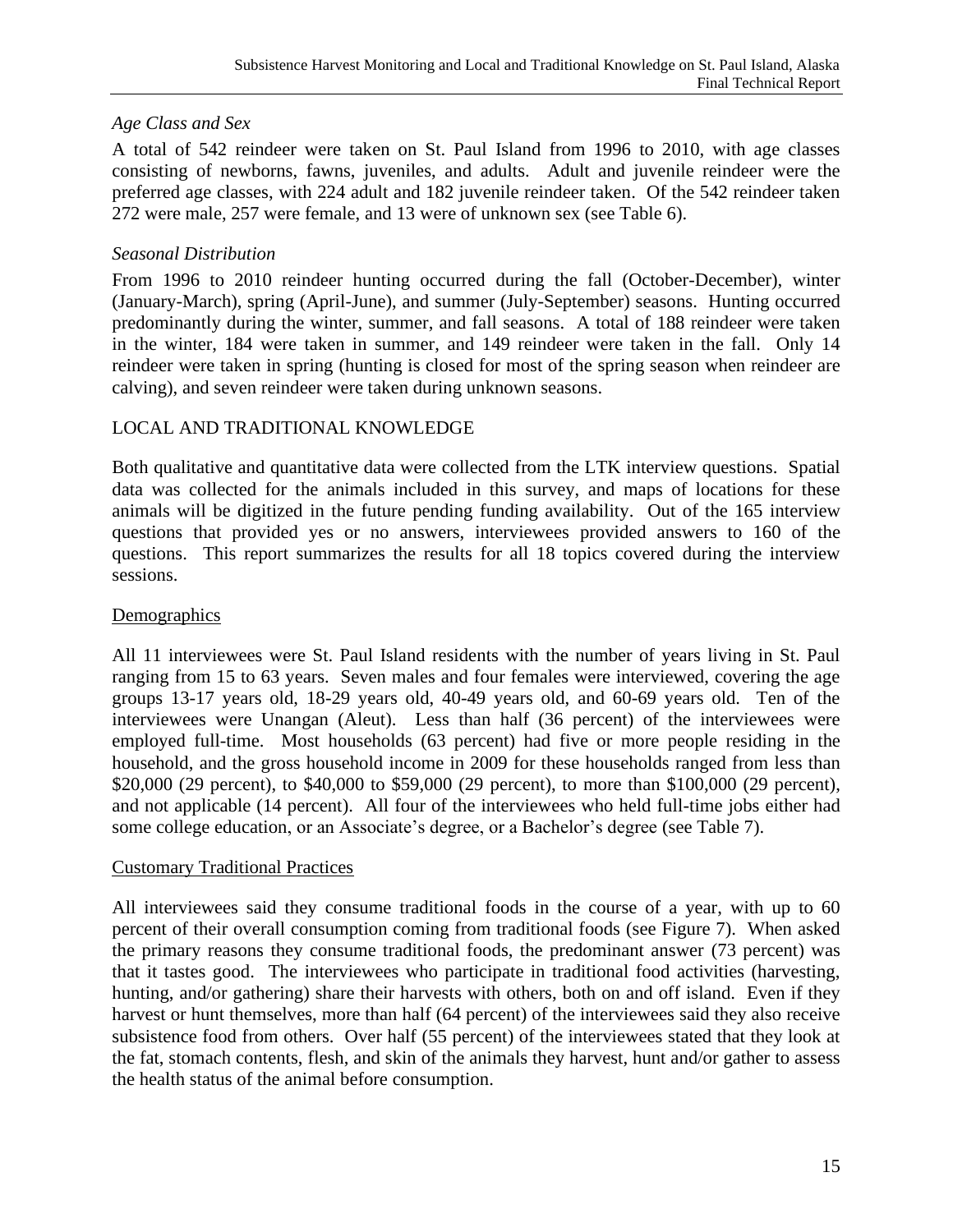# Commercial Fisheries

Seven of the interviewees (63 percent) were or used to be a commercial fisherman or woman. Three interviewees were currently commercial fishermen and viewed the commercial fishing opportunities around the island as either getting better (67 percent) or getting worse (33 percent). The four interviewees that used to commercial fish viewed the commercial fishing opportunities around the island as staying the same (50 percent) or getting worse (50 percent). Some of the interviewees that evaluated commercial fishing opportunities as getting worse said that the fish stocks (halibut) are declining and that fish are moving further away from island (making them inaccessible to St. Paul fishermen). When interviewees were asked to rate the current economic stability of St. Paul, 45 percent said it's stable while 36 percent said it's not stable, and the remaining interviewees did not answer the question. When asked about how the economic stability is changing over time, most thought it was staying the same or getting better (45 percent), while others thought it was getting worse (27 percent), and the rest either did not answer the question or answered not applicable (27 percent). Some of the interviewees that evaluated how the economic stability is changing over time as getting worse said that the fisheries and (everything) is starting to drop. Majority of the interviewees did not provide follow up information as to why they evaluated the above as they did.

# Environmental Quality

All of the interviewees answered all of the questions pertaining to the environmental quality of St. Paul Island and surrounding waters. Environmental quality was not defined in any way. The majority of the interviewees rated the environmental quality of St. Paul Island and surrounding waters as very good (see Figure 8). Most seem to think the environmental quality is staying the same (64 percent), while others think it's getting worse (27 percent), and one person thinks it's getting better (9 percent). Seventy-three percent of interviewees participate to some degree in some type of environmental stewardship activity, such as collecting marine debris and recycling on the island. Majority of the interviewees (81 percent) believe that the well being of our community/tribe/family is linked in some way to the well being of our environment.

# Seasonal Cycles

When asked if they can explain the different seasons (spring, summer, fall, and winter) on the island, most of the interviewees (64 percent) said that they could. When asked what marks changes of the seasons, the majority of the interviewees referred to wind, temperature, color of the grass, frost, and water color, while on interviewee stated that winter is good for hunting and summer is good for fishing. They were then asked if they think the seasons have stayed the same or are different from the past. Eighty-six percent think the seasons have stayed the same, and 14 percent think they are different from the past. Some responses to describe the differences include:

*"Winters are colder/summer kinda getting warmer".*

*"Seen one winter 7-8 feet (of snow) until June, now it's unpredictable".*

*"Used to be colder earlier had a lot of snow, don't have snow like we used to, ice has been coming around, for four years no ice at all".*

*"In the winter took longer for the snow to melt, more snow".*

*"Seemed like had longer winters, from November to end of May".*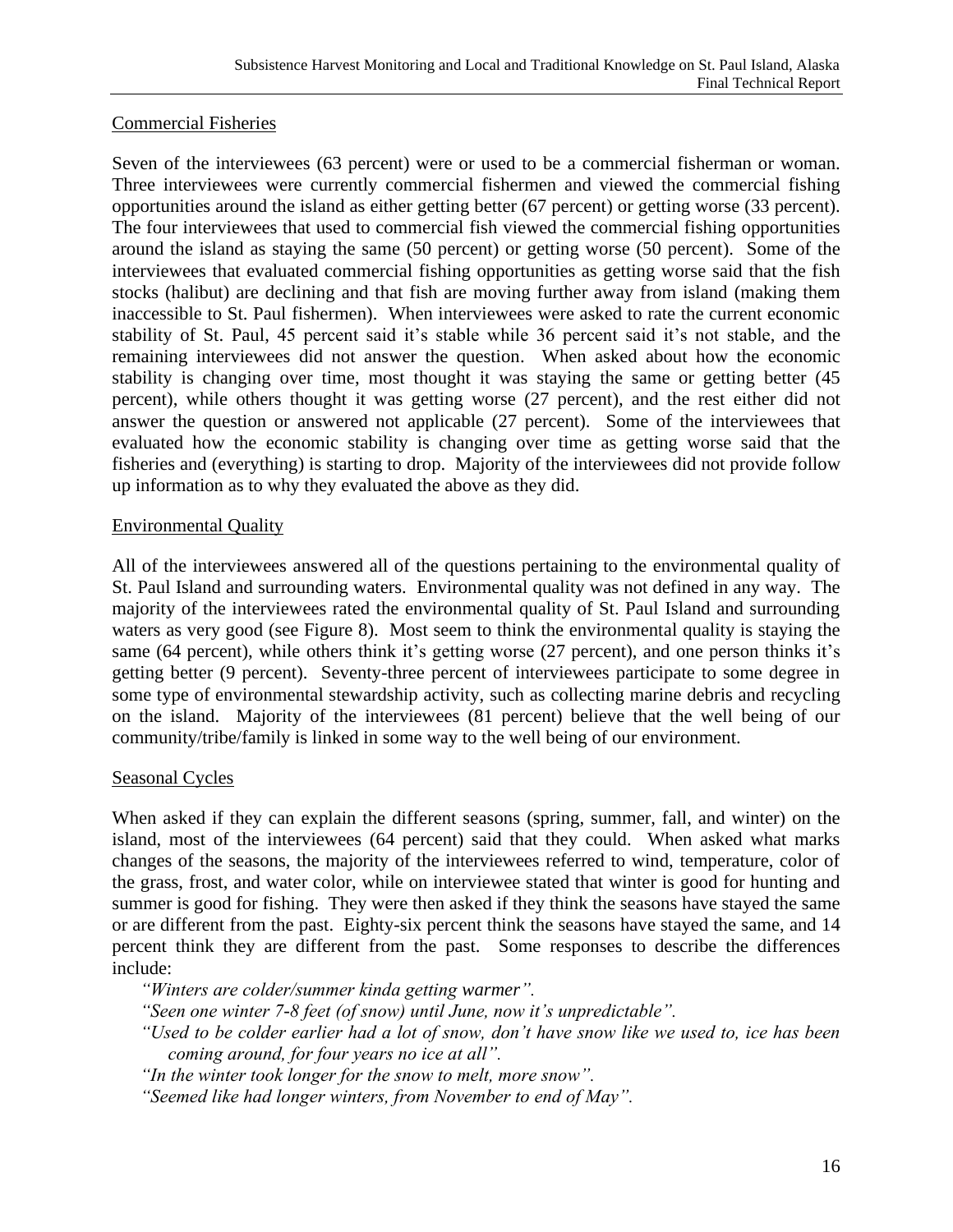*"The temperature of the water is changing, seems it's getting colder and hotter in different seasons".*

## Northern Fur Seals

## *Note: One person did not answer any of the questions on this topic.*

All (10) interviewees answered yes to having seen fur seals on land or in the water, of which 70 percent said yes to noticing differences over time in how many fur seals there are, while 20 percent said no, and 10 percent did not answer the question. The common answer for differences noticed is that fur seals are declining (71 percent reported a decline). Most of the interviewees have also seen young fur seals (90 percent), of which 78 percent said yes to noticing differences over time in how many young fur seals there are on land or in the water, while 22 percent said no. The common answer for differences noticed is that there are less young fur seals (71 percent reported a decline). Of the ten respondents who have seen fur seals, 40 percent said yes to noticing differences over time in the abundance or distribution of fur seals at sea, 40 percent said no, and 20 percent did not answer the question. Of the 40 percent who said yes, all of them think that changes in the abundance or distribution of fur seals at sea coincide with other changes they have noticed in the ocean or environmental conditions, other marine mammals, birds, or fish. Two respondents reported that changes include declines in birds and fish populations. Five respondents have seen fur seals eating or foraging, while the other five have not. Of the five who have seen fur seals eating or foraging, 80 percent said no to noticing differences over the years of what fur seals are eating, and 20 percent did not answer the question. When asked about predation of fur seals, 70 percent have observed a fur seal being killed or eaten by another animal, which in most cases was usually by killer whales. Fifty percent have noticed fur seals being disturbed by human activity, 40 percent have not, while 10 percent did not answer the question. Some interviewees expressed concern for fisheries impacting the fur seal decline. Some responses in regard to fur seals include:

*"Declining not from climate, change mostly from fisheries". "Overfishing the Bering Sea, food impact". "They (young fur seals) are starving, having a hard time getting the fish that is in the water".*

## Other Marine Mammals

## *Note: One person did not answer any of the questions on this topic.*

Most of the interviewees (90 percent) have seen other marine mammals (Steller sea lion, harbor seal, killer whale and other types of whales, sea otter, and porpoise) either on land or in the water, and 56 percent have noticed differences over time in how many other marine mammals there are. Four respondents described the differences they have noticed in the abundance of other marine mammals. Three respondents have noticed less Steller sea lions, two have noticed more killer whales while two have noticed less killer whales, and two respondents have noticed less harbor seals. When asked if they have seen other young marine mammals only 30 percent said yes, while 40 percent said no, and 30 percent did not answer the question. Most interviewees (40 percent) did not answer the question when asked if they have seen other marine mammals eating or foraging, while 40 percent said yes, and 20 percent said no. When asked about predation of other marine mammals, 30 percent have seen other marine mammals being killed or eaten by other animals (Steller sea lions and killer whales), while 40 percent have not, and 30 percent did not answer the question. For disturbance of other marine mammals by human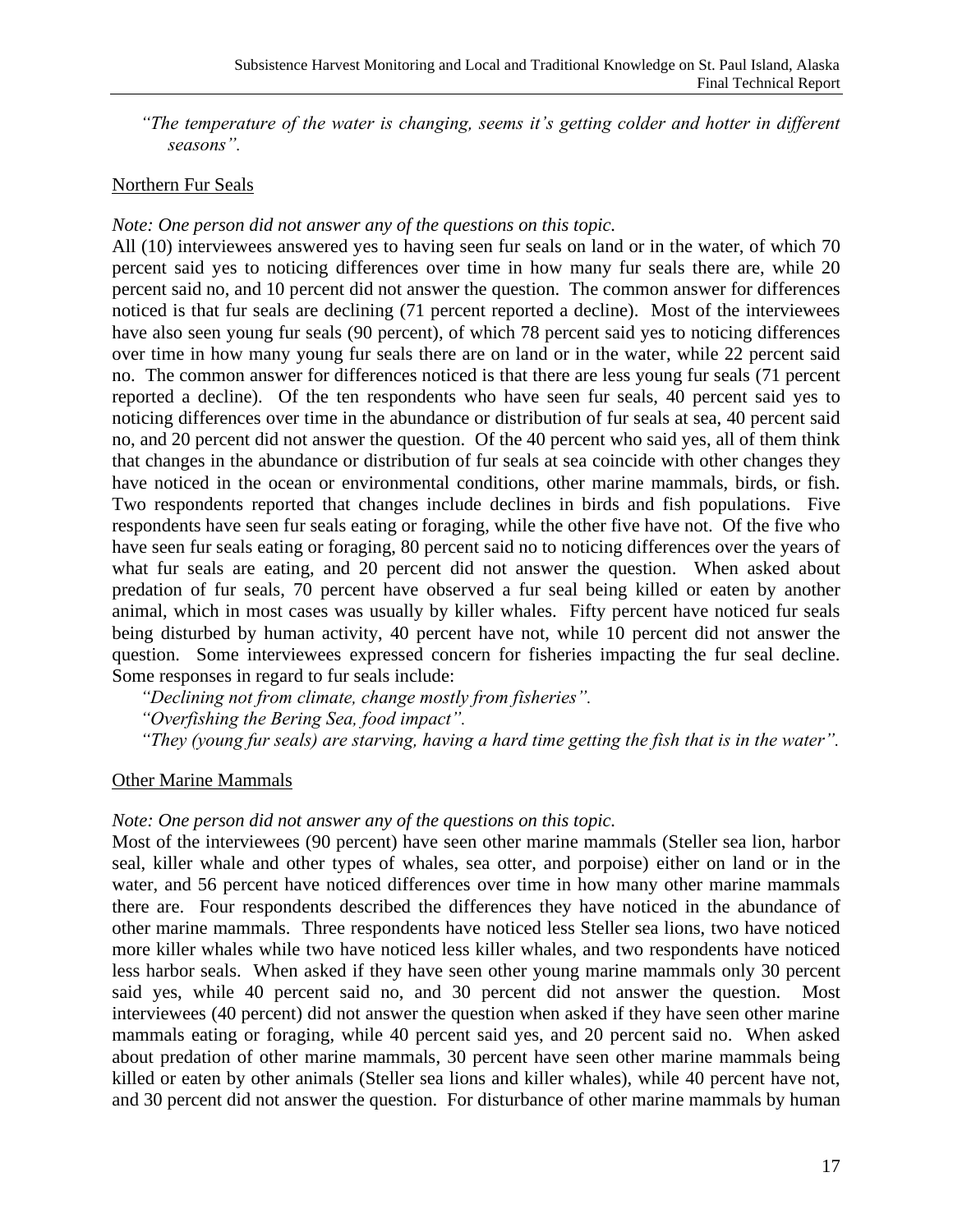activity, 30 percent said yes to having observed disturbance activities, 40 percent said no, and 30 percent did not answer the question. When asked if respondents had any other information, concerns or comments to offer in regard to other marine mammals, two respondents said:

- *"How much is the other fisheries impacting our subsistence? The fisheries throughout the world are killing off oceans and slowly moving their way to Bering Sea, the last place with a high abundance of fish and if we don't take action we will end up like the rest of the oceans."*
- *"Killer whales relationship with fishermen, if there are things happening to prevent them from eating the fishermen's halibut."*

## Black-Legged Kittiwakes

## *Note: Five people did not answer any of the questions on this topic.*

All (6) interviewees answered yes to having seen black-legged kittiwakes on the cliffs, in flight, or in the water. Of the six respondents who have seen black-legged kittiwakes, two have noticed differences over time in how many there are, while four have not. Of the two who have noticed differences, one respondent said that there seems to be less black-legged kittiwakes because of their food, while the other said there seems to be an increase in abundance, but then later stated that *"Maybe a decline in fish is the reason for the decline in black-legged kittiwake, or decline in the food"*. When asked if they have seen black-legged kittiwakes eating or foraging, 67 percent said yes and 33 percent did not answer the question. Most of the questions pertaining to blacklegged kittiwakes had a low response rate.

## Thick-Billed Murres

# *Note: Seven people did not answer any of the questions on this topic.*

Most of the interviewees (75 percent) have seen thick-billed murres on or around the island, while one person has not (and therefore did not answer the rest of the questions). Of the three respondents who have seen thick-billed murres, one has noticed differences over time in how many there are, while one has not, and one did not answer the question. The respondent who has noticed a difference said the abundance is less because there is less food. The other questions on thick-billed murres had a low response rate.

## Other Birds

# *Note: Six people did not answer any of the questions on this topic.*

All (5) interviewees answered yes to having seen other birds (albatross, puffin, northern fulmar, cormorant, least auklet, parakeet auklet, and crested auklet) on or around St. Paul Island. Of the five people who have seen other birds, three have noticed differences over time in how many other birds there are, while one person has not, and one did not answer the question. Of the three respondents who have noticed differences in abundance, one said *"seem to be less auklets when there is supposed to be more"* and one respondent said, *"decrease in cliffs"*. One respondent has observed other birds in the marine environment, and said there are less birds at sea because there is less food. The other questions had a low response rate.

# Halibut

*Note: Three people did not answer any of the questions on this topic.*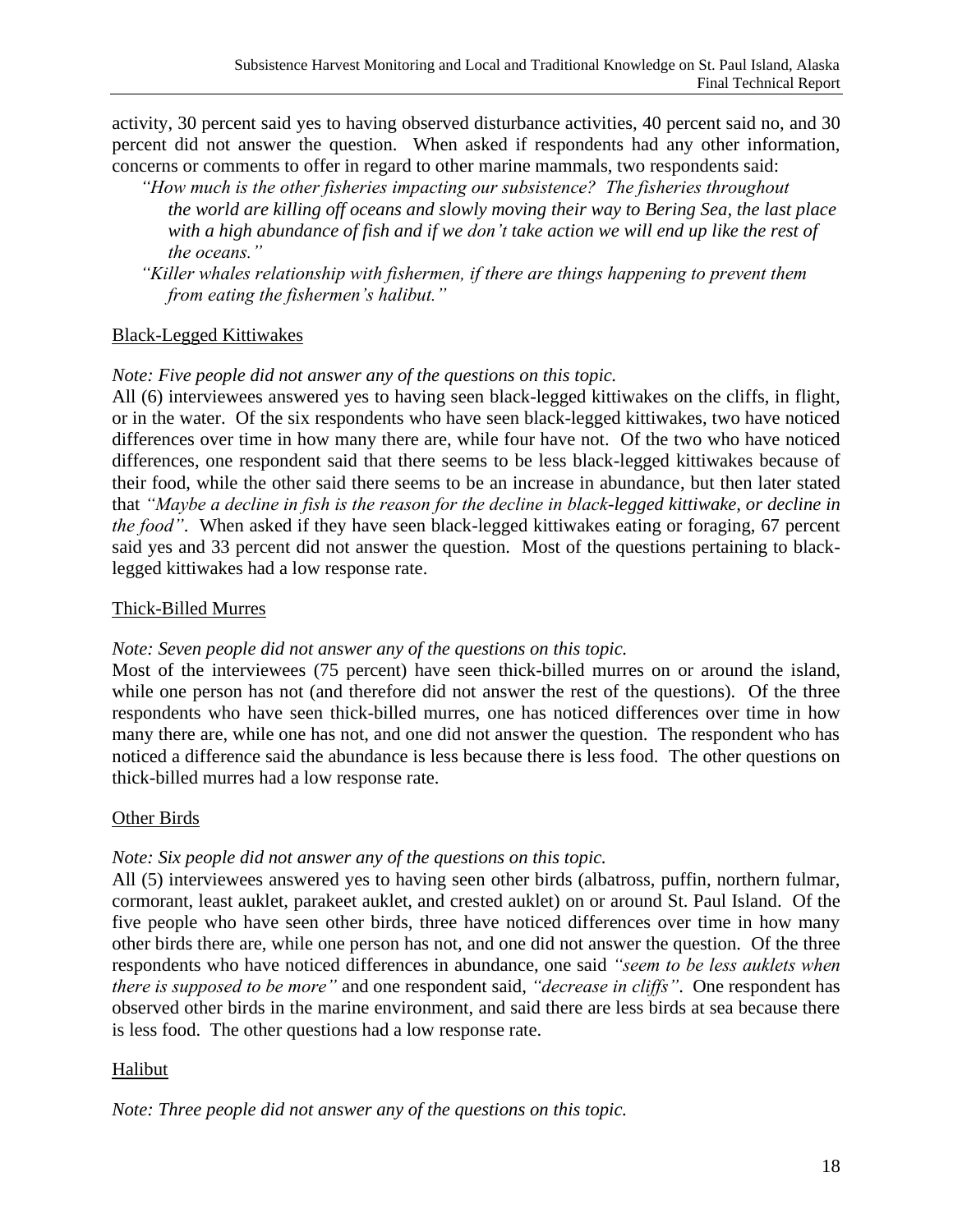Most interviewees (88 percent) have observed halibut in the waters around the Pribilof Islands, while one person has not (and therefore did not answer the rest of the questions). Of the seven people who have observed halibut, all of them have noticed differences over time in the abundance or distribution of halibut. The common answers for changes noticed were less halibut, smaller halibut, halibut further from island, deeper in the ocean, and harder to find and catch than in the past. Some of the reasons for these differences in halibut abundance include depletion by the local commercial fleet and outside schooners, bycatch by trawlers and the cod longline fishery, and water temperature. One respondent said that the water temperature is *"too cold or too warm, one of the two"*. Of the seven respondents who said yes, four of them think that changes in the abundance or distribution of halibut coincide with other changes they have noticed in the ocean or environmental conditions, marine mammals, birds, or other fish, while one person said no, and two did not answer the question. The four respondents said the following to describe how changes in halibut coincide with other changes in the environment:

*"It makes you wonder everything is linked together".*

*"Seems like it's either too cold or too warm and they (halibut) are traveling north".*

*"Ice conditions brought more fish".*

*"Waters have been colder since the last few years".*

When asked if they know or have observed what halibut eat or know where they forage, 38 percent said yes, 25 percent said no, and 38 percent did not answer the question. Respondents listed the following prey for halibut: snow, king, hair and hermit crabs, Pollock, flounder, sculpin, octopus, squid, cod, mussel, rock fish, shrimp, shellfish, sea urchins, and small herring. When asked if they have seen halibut being killed or eaten other than by people 63 percent said yes, 25 percent said no, and 13 percent did not answer the question. Observed halibut predation events were mostly by killer whales (reported by three respondents) and Steller sea lions (reported by two respondents). Of the five people who have seen predation of halibut, two have noticed changes over the years in predation, two have not, and one person did not answer the question. The changes noticed by both respondents are an increase in predation by killer whales, due to an increase in the killer whale population. Most of the respondents (63 percent) have noticed halibut being disturbed by human activity, while 13 percent have not, and 25 percent did not answer the question. Three respondents have observed fishing as a human disturbance, while one observed *"trawling getting at the eggs and food that the halibut feed off"*, and one observed *"fish had garbage in stomach"*. A few interviewees expressed concern about the decline in halibut around the island and one person suggested closing the local commercial fishery for a few years to let the fishing grounds replenish, and one person suggested declaring the pinnacle off of Southwest Point as a nursery.

## Crab

## *Note: Six people did not answer any of the questions on this topic.*

Forty percent of respondents have not noticed changes over time in abundance or distribution of crab, and 60 percent did not answer the question. When asked if they have observed what crab eat, nine percent said yes, 18 percent said no, and 73 percent did not answer the question. The one respondent who said yes observed crab eat "bait". When asked if they have seen crab being killed or eaten other than by people, 27 percent said yes, while 73 percent did not answer the question. All three respondents have observed crab being eaten by halibut, and one respondent also mentioned cod. One respondent has noticed changes over the years in predation of crab, saying that halibut are eating more. The other questions had a low response rate.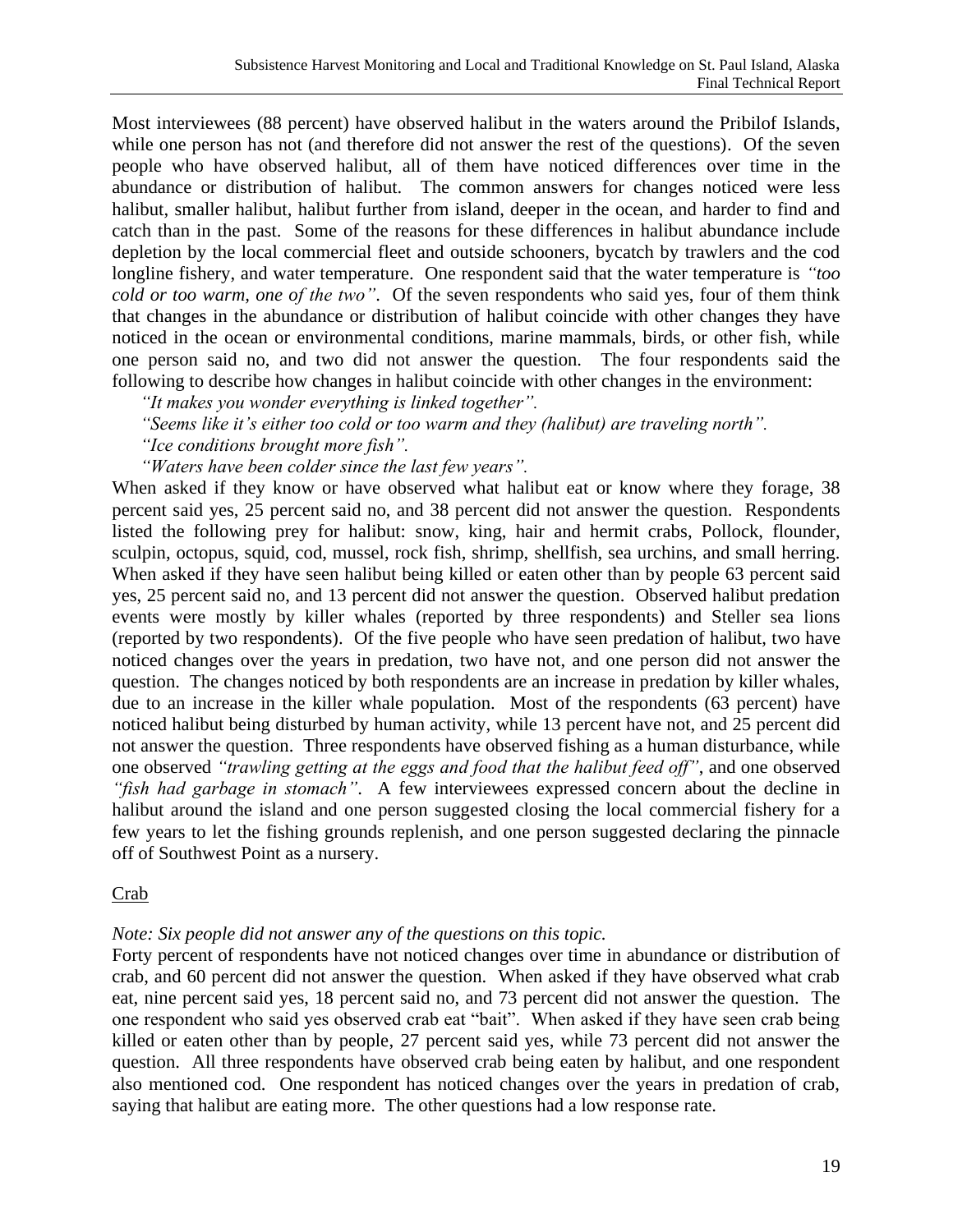# Other Fish

## *Note: Six people did not answer any of the questions on this topic.*

All (5) interviewees have observed other fish (arrowtooth flounder, black sea bass, wolf eel, sleeper sharks, cod, sculpin, sea sturgeon, rock fish, octopus) in the waters surrounding the Pribilof Islands while fishing. These five respondents all are or were a fisherman or woman. Of the five people who have observed other fish, two respondents have noticed changes over time in the abundance or distribution of other fish, two have not, and one person did not answer the question. Respondents said changes noticed in abundance or distribution of other fish were, *"they are moving in closer than before, moving in the shallows – because there is nothing to prey on them"* and *"there is less – because there is less seaweed"*. The other questions had a low response rate.

## Ocean Conditions

*Note: Three people did not answer any of the questions on this topic.*

Seventy-one percent of interviewees have noticed differences in ocean conditions over time and 29 percent did not answer the question. Responses to describe the changes in ocean conditions and the reasons for the changes include:

- *"Seem like water temp is getting colder and taking long to warm, don't see jelly fish until mid-July – just the weather, the ice coming further south".*
- *"Getting higher tides, making more erosion, not able to ride where used to – winter storms, maybe global warming".*
- *"Seems to be higher tides, rougher storms – because of the melting of the ice pack".*
- *"Towards the camp house at Northeast Point roads are getting worse".*
- *"Seems like the waters are cold in the last five years or so – maybe longer winters".*
- *"The water temperatures are getting hotter and colder in different seasons – climate change".*

Of the people who have noticed changes, 80 percent think that these coincide with other changes they have noticed in the environmental or sea ice conditions, marine mammals, birds, or fish and 20 percent do not.

## Environmental-Weather Conditions

*Note: Five people did not answer any of the questions on this topic.*

Sixty-seven percent of interviewees have noticed differences in the environment or weather conditions over time and 33 percent did not answer the question. Responses to describe the changes in environment or weather conditions and the reasons for the changes include:

*"The weather is changing. Winter is colder and summers seem to be a little bit warming. Dock area is eroding (Village Cove) – Global warming. Erosion just happens".*

*"Not as much solid ice around the island, less snow cover, feels colder".*

*"Seems to be getting hotter and colder. It not the same as per say when younger – Climate change".*

# Sea Ice Conditions

*Note: Two people did not answer any of the questions on this topic.*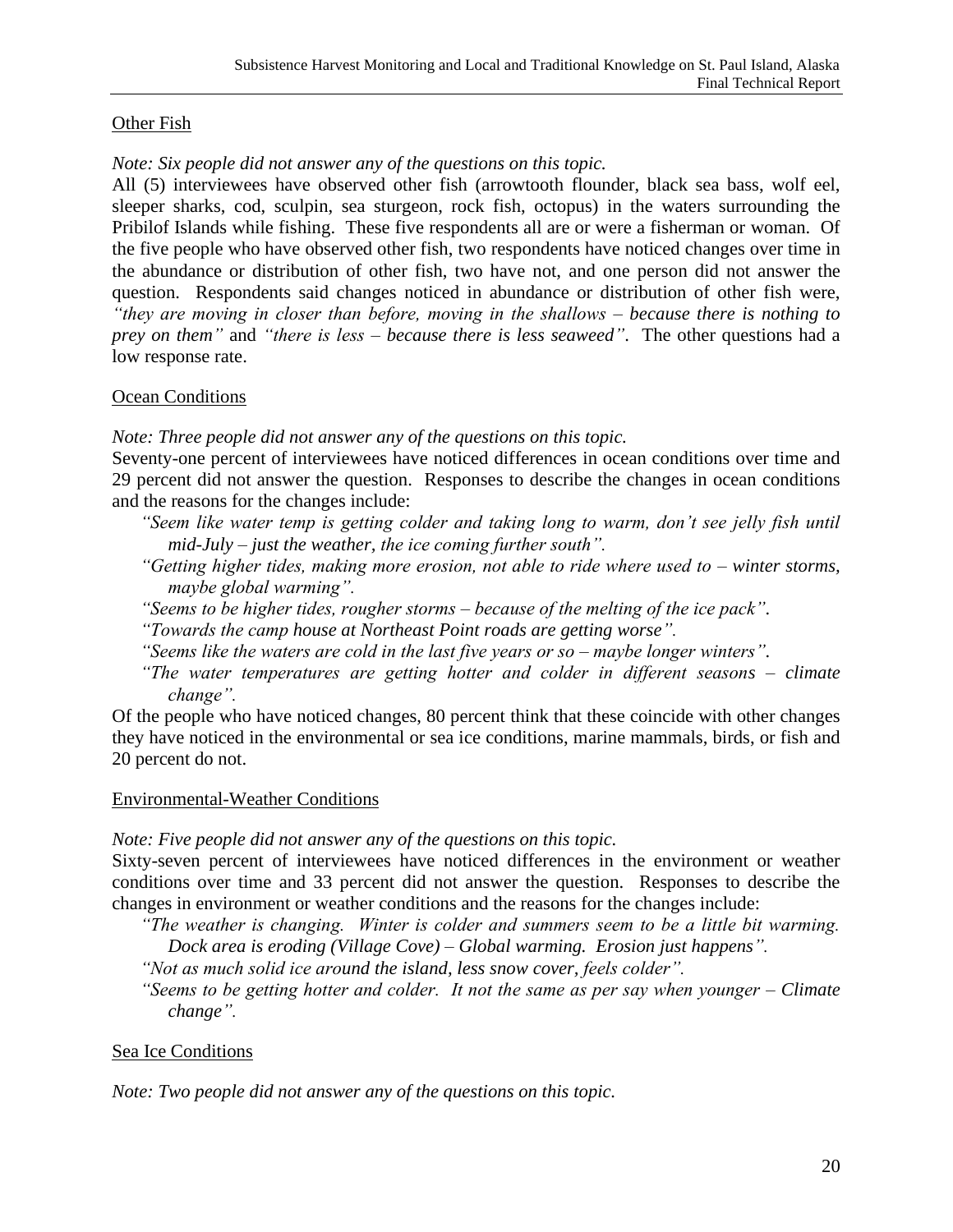Seventy-eight percent of interviewees have observed sea ice conditions around St. Paul Island and 22 percent did not answer the question. Of the people who have observed sea ice, 71 percent have noticed changes in sea ice conditions over time and 14 percent have not, and 14 percent did not answer the question. Responses to describe changes in sea ice conditions include:

*"A couple years it didn't even come and now we have been getting it every year for a longer period of time and more ice also".*

*"Seems to be coming earlier and staying longer".*

*"Coming earlier".*

*"Some years it comes down and some years it doesn't".*

# Education and Outreach

*Note: One person did not answer any of the questions on this topic.*

The majority of the interviewees (90 percent) are interested in seeing additional research activities conducted for the species or topics covered in this survey, and 10 percent did not answer the question. Responses to important questions and on what species or topics included:

*"See what's going on with all species".*

*"Northern fur seal – why are they declining?".*

*"Surveys done about the fisheries in the Bering Sea, etc. Is there more of one, less of another, who sets the amount for individual boats? Who approved trawlers?".*

*"Marine mammals and birds and fish, why are they declining?".*

*"More studies on the Bering Sea species".*

*"More research on seals and why their populations are declining. On the Pribilof Islands blue king crab".*

Fifty percent of interviewees have ideas on how scientists can better reach out to the community with scientific information and 20 percent do not, and 30 percent did not answer the question. Ideas include: newsletter, one island committee about topics and getting feedback on what should be done, and to use a newsletter on update with the findings. One interviewee wanted to pass on the following additional information to scientists or younger generations, *"ongoing concerns about halibut and seals well-being"* and that this information should be passed on by *"going straight to our highest state of government, make the changes better for change"*.

# General Human Impacts

# *Note: Three people did not answer any of the questions on this topic.*

All (8) of the interviewees can describe the human impacts on or around St. Paul Island. Some descriptions of human impacts observed included: northern fur seal disturbance, marine debris, drums of oil, plastics, net, not being able to recycle everything, fishing, and noise from ATVs (wildlife disturbance). Twenty-five percent think that there are human impacts we cannot control and 63 percent do not, and 13 percent did not answer the question. The two responses given for human impacts we cannot control are: fishing and sea level rise.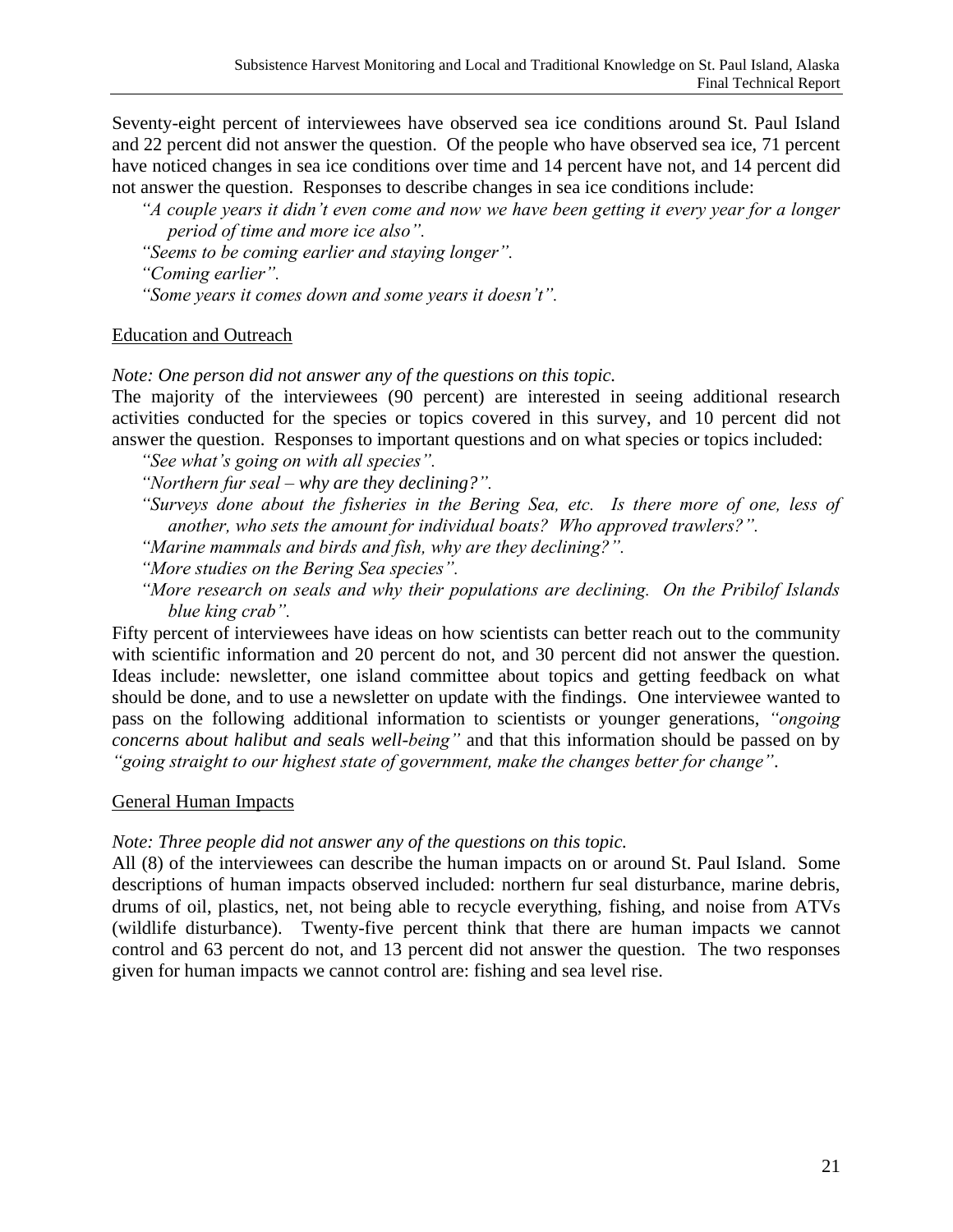| Year  | <b>Subadult Males</b><br>Harvested | <b>Adult Males Killed</b> | <b>Females Killed</b> | Mortality due to<br>Hyperthermia |
|-------|------------------------------------|---------------------------|-----------------------|----------------------------------|
| 1999  | 962                                | $\overline{2}$            | $\Omega$              | 0                                |
| 2000  | 751                                | 2                         |                       | 4                                |
| 2001  | 598                                | 0                         | 2                     |                                  |
| 2002  | 652                                |                           | $\overline{2}$        | 4                                |
| 2003  | 522                                | 0                         | 0                     | 0                                |
| 2004  | 495                                | 0                         | 0                     | 2                                |
| 2005  | 467                                |                           | 0                     |                                  |
| 2006  | 396                                |                           | 4                     | 0                                |
| 2007  | 272                                | 0                         | 3                     | $\overline{2}$                   |
| 2008  | 329                                | ი                         | 3                     | 4                                |
| 2009  | 341                                | 0                         | 0                     | 0                                |
| 2010  | 357                                | 0                         | 0                     | 0                                |
| Total | 6142                               | 7                         | 15                    | 15                               |

Table 1 - Number of northern fur seals harvested, accidentally killed, and that died from hyperthermia during the subsistence harvest on St. Paul Island, Alaska from 1999 to 2010.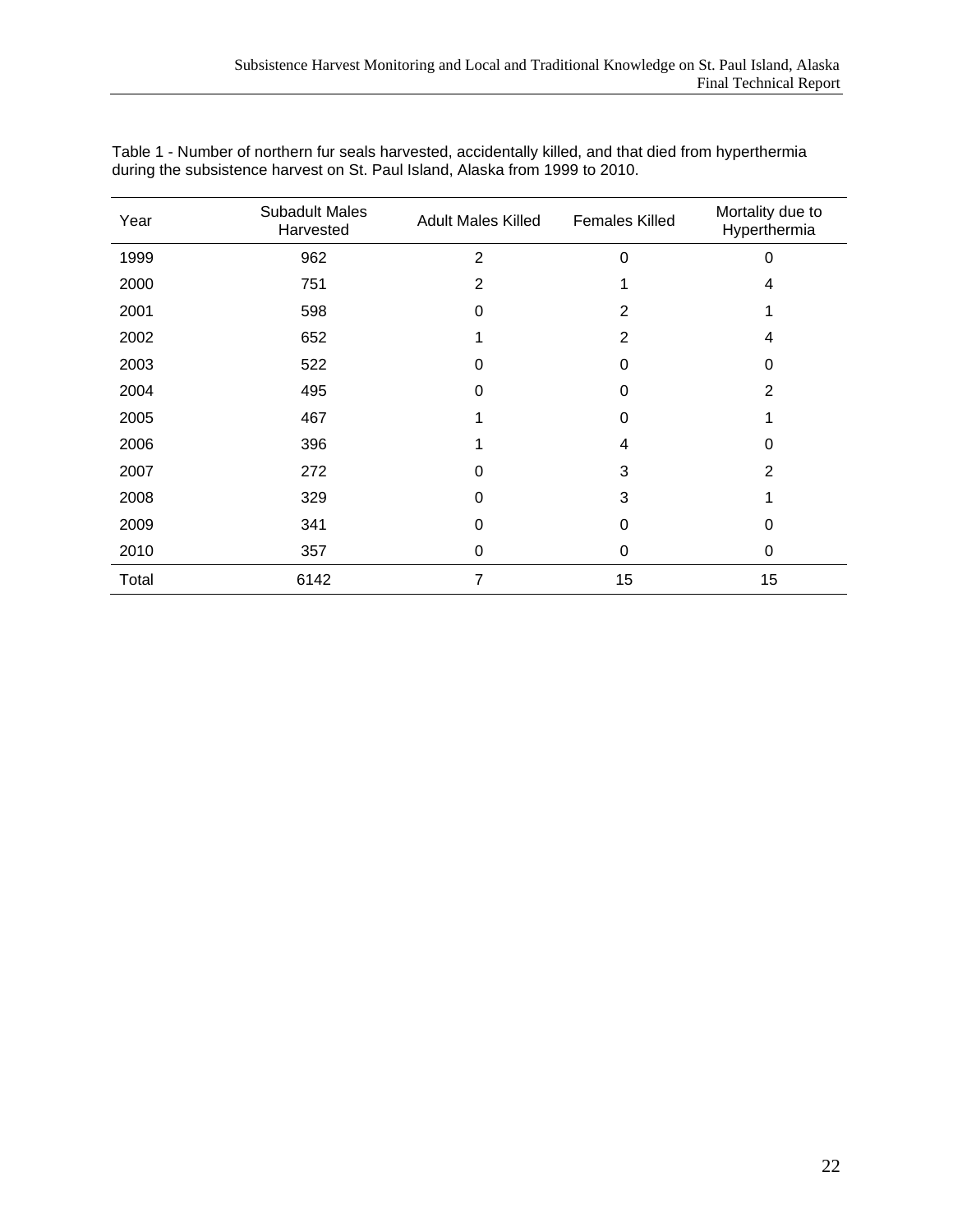

Figure 3 – Number of subadult male northern fur seals harvested by year during the annual subsistence harvest on St. Paul Island, Alaska from 1999 to 2010.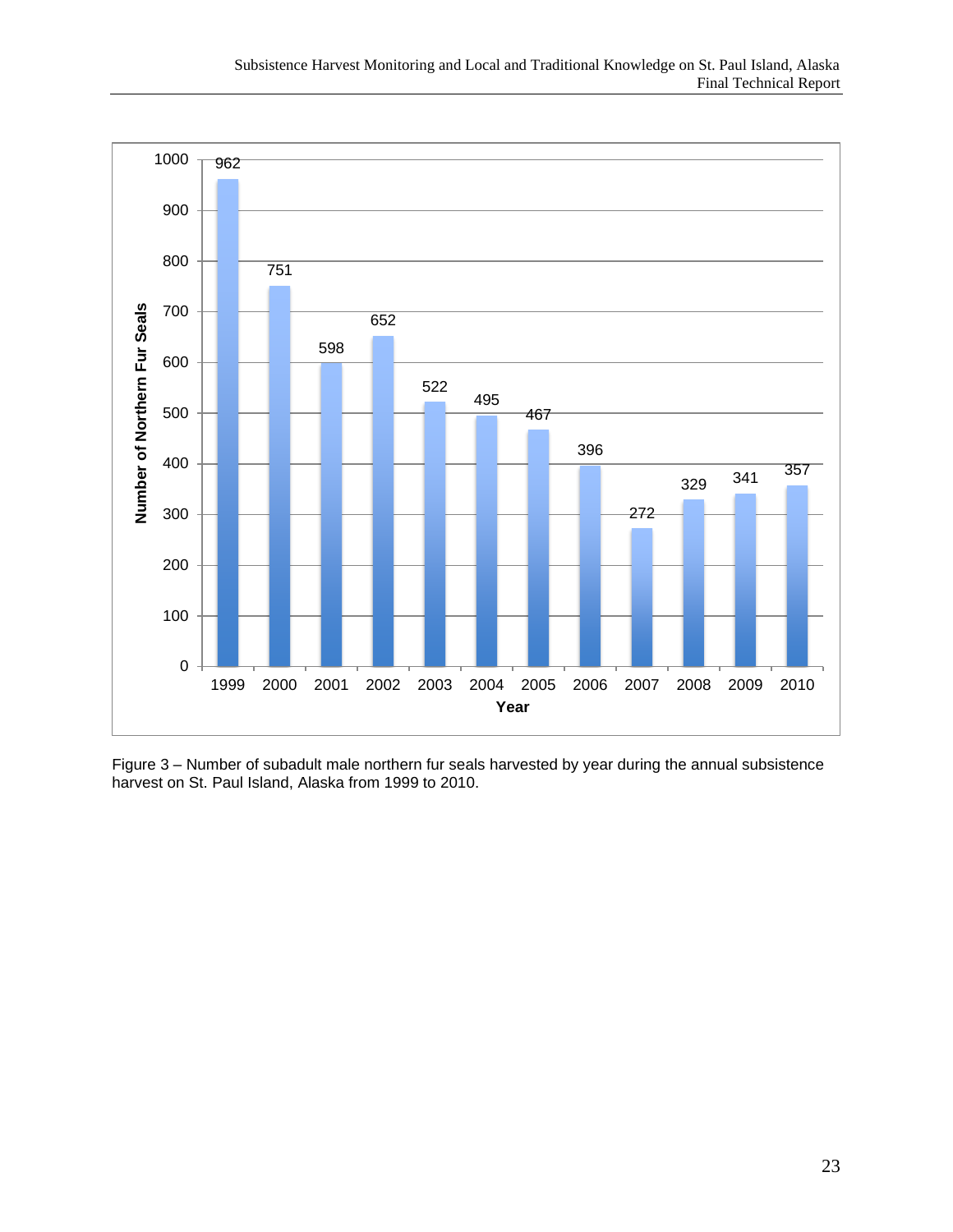| Year  | Retrieved        | Struck and Lost  | <b>Total Taken</b> |
|-------|------------------|------------------|--------------------|
| 1999  | 10               | 15               | 25                 |
| 2000  | 12               | 4                | 16                 |
| 2001  | 12               | 12               | 24                 |
| 2002  | 18               | 18               | 36                 |
| 2003  | 13               | 5                | 18                 |
| 2004  | $\boldsymbol{9}$ | $\boldsymbol{9}$ | 18                 |
| 2005  | 19               | 3                | 22                 |
| 2006  | 20               | $\,6$            | 26                 |
| 2007  | 22               | 12               | 34                 |
| 2008  | 20               | $\overline{2}$   | 22                 |
| 2009  | 18               | 8                | 26                 |
| 2010  | 15               | 5                | 20                 |
| Total | 188              | 99               | 287                |

Table 2 - Number of Steller sea lions retrieved, struck and lost, and total taken by year on St. Paul Island, Alaska from 1999 to 2010.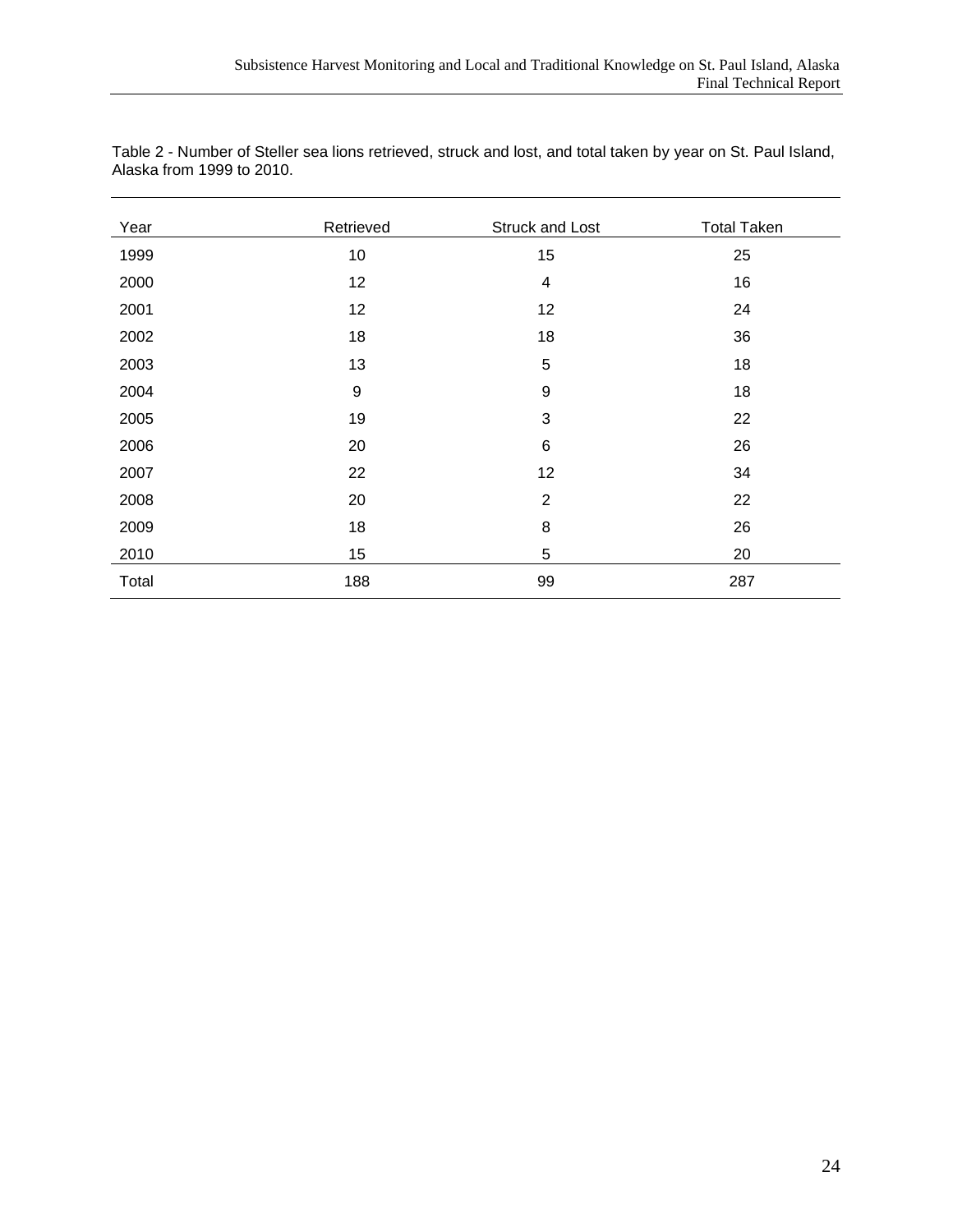

Figure 4 - Total annual takes of Steller sea lions on St. Paul Island, Alaska from 1999 to 2010.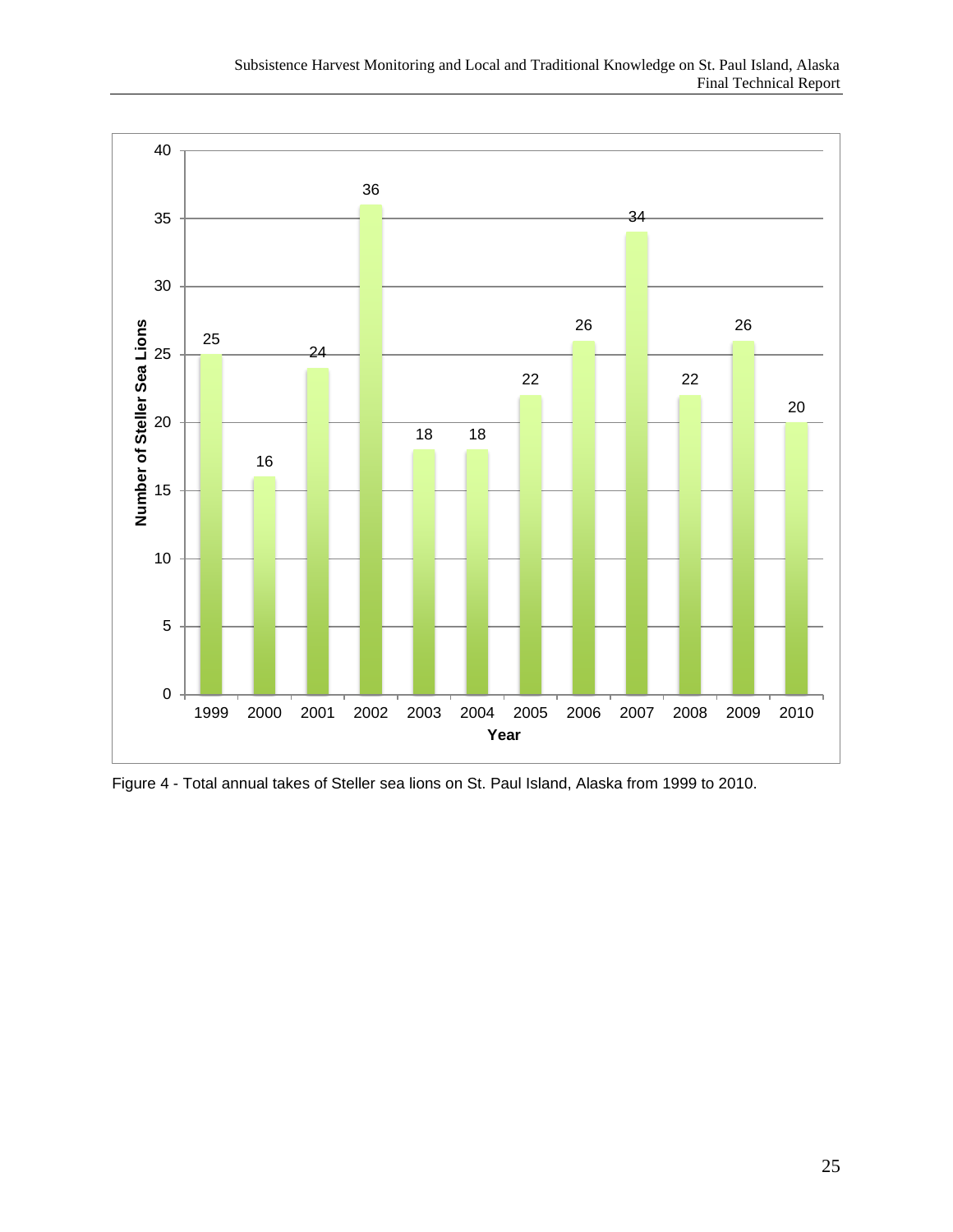Table 3 - Number of Steller sea lions retrieved, struck and lost, and total taken by season on St. Paul Island, Alaska from 1999 to 2010.

| Season | Retrieved | Struck and Lost | <b>Total Taken</b> |
|--------|-----------|-----------------|--------------------|
| Spring | 35        | 33              | 68                 |
| Summer | 22        | 5               | 27                 |
| Fall   | 70        | 19              | 89                 |
| Winter | 61        | 42              | 103                |
| Total  | 188       | 99              | 287                |



Figure 5 - Number of Steller sea lions retrieved and struck and lost by season on St. Paul Island, Alaska from 1999 to 2010.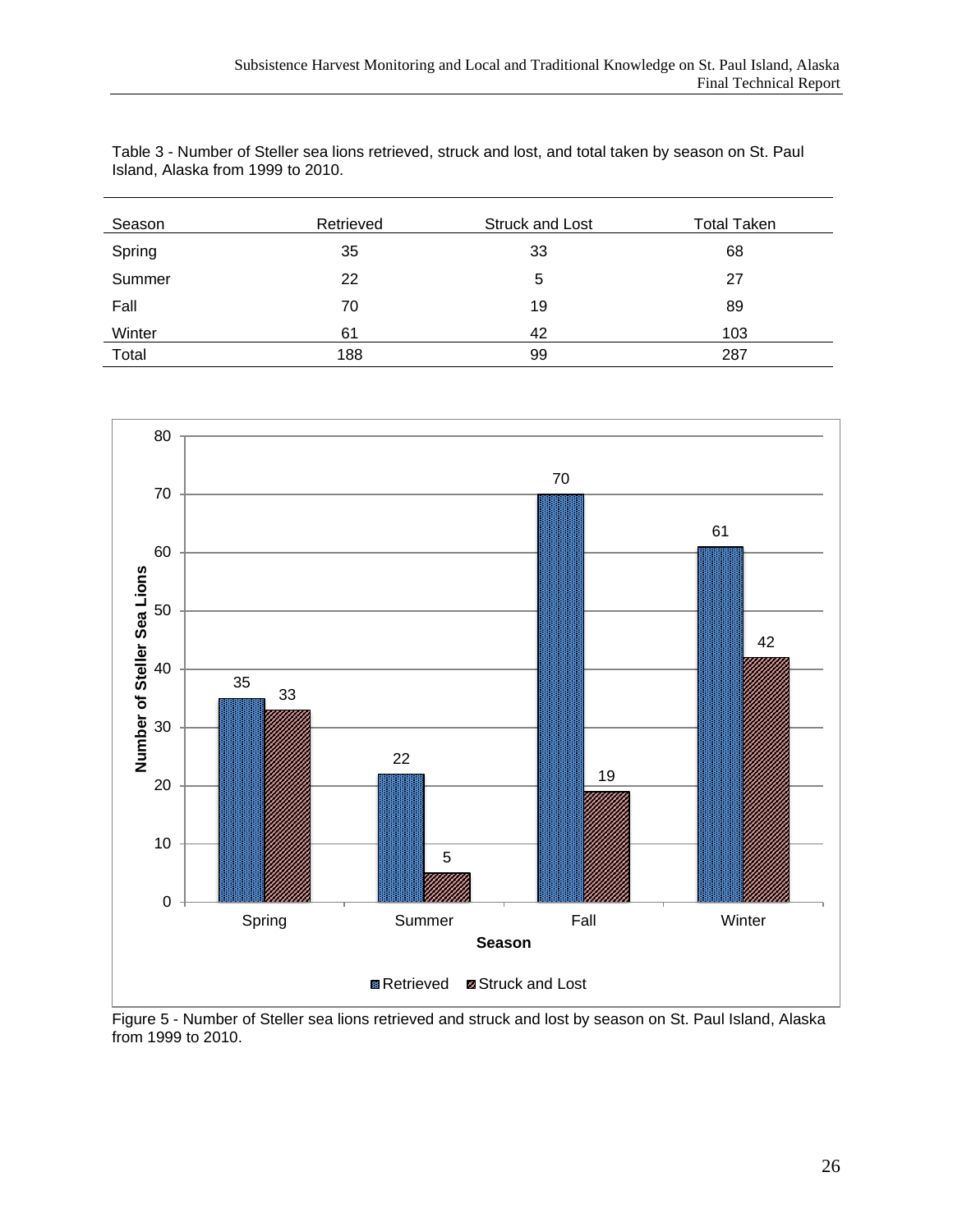| Region                 | Retrieved      | Struck and Lost | <b>Total Taken</b> |
|------------------------|----------------|-----------------|--------------------|
| Benson Beach           |                |                 | 2                  |
| Lukanin/Kitovi         | 9              | 3               | 12                 |
| <b>Northeast Point</b> | 108            | 60              | 168                |
| Polovina               | 6              | 1               | 7                  |
| Reef                   | 48             | 32              | 80                 |
| Southwest Point        | $\overline{2}$ | 0               | 2                  |
| Tasmania/Marunich      |                | 0               |                    |
| Tolstoi/Zapadni        | 12             | 2               | 14                 |
| Unknown                |                | 0               |                    |
| Total                  | 188            | 99              | 287                |

Table 4 - Number of Steller sea lions retrieved, struck and lost, and total taken by region on St. Paul Island, Alaska from 1999 to 2010.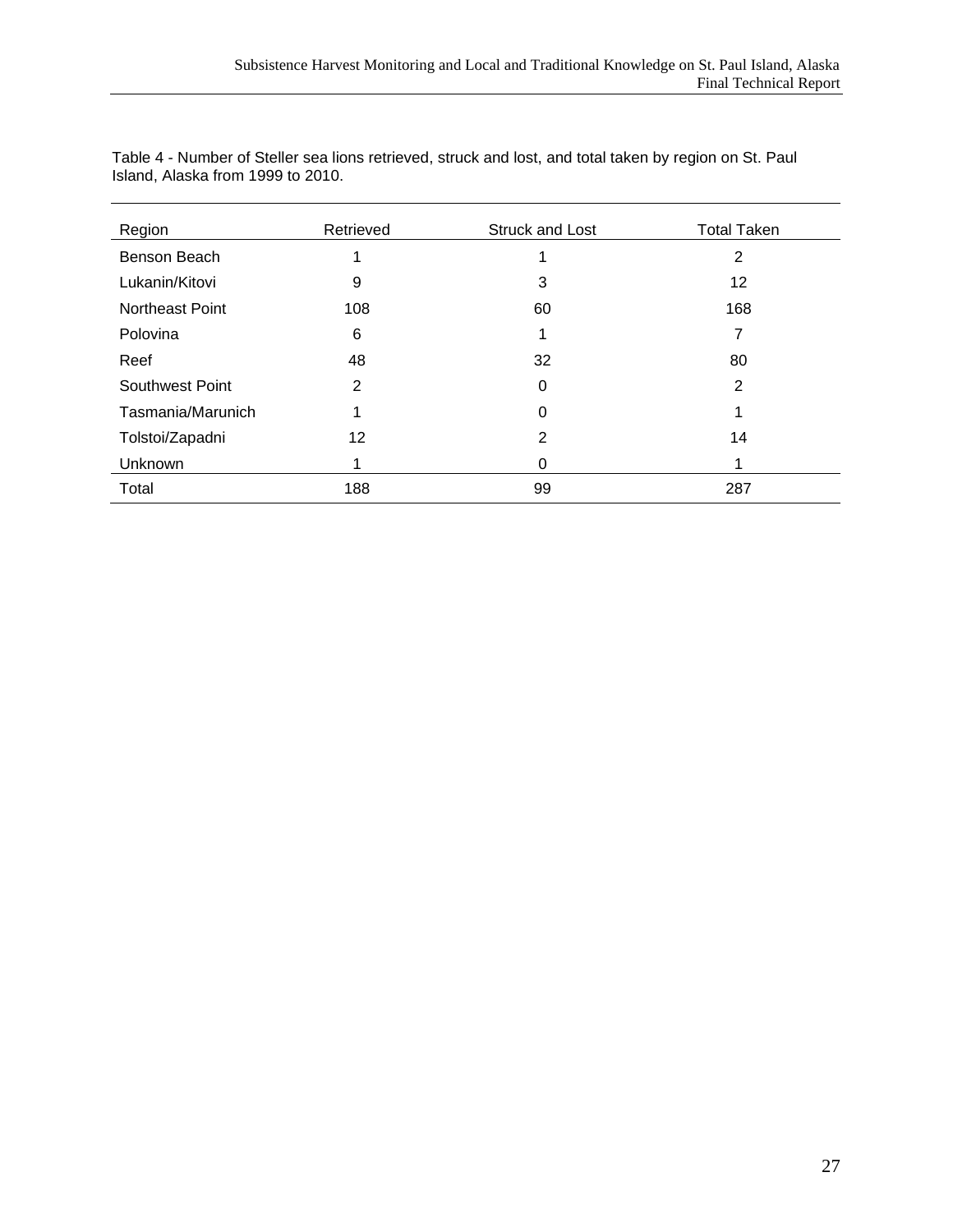

Figure 6 - Estimated number of reindeer by year on St. Paul Island, Alaska from 1999 to 2010.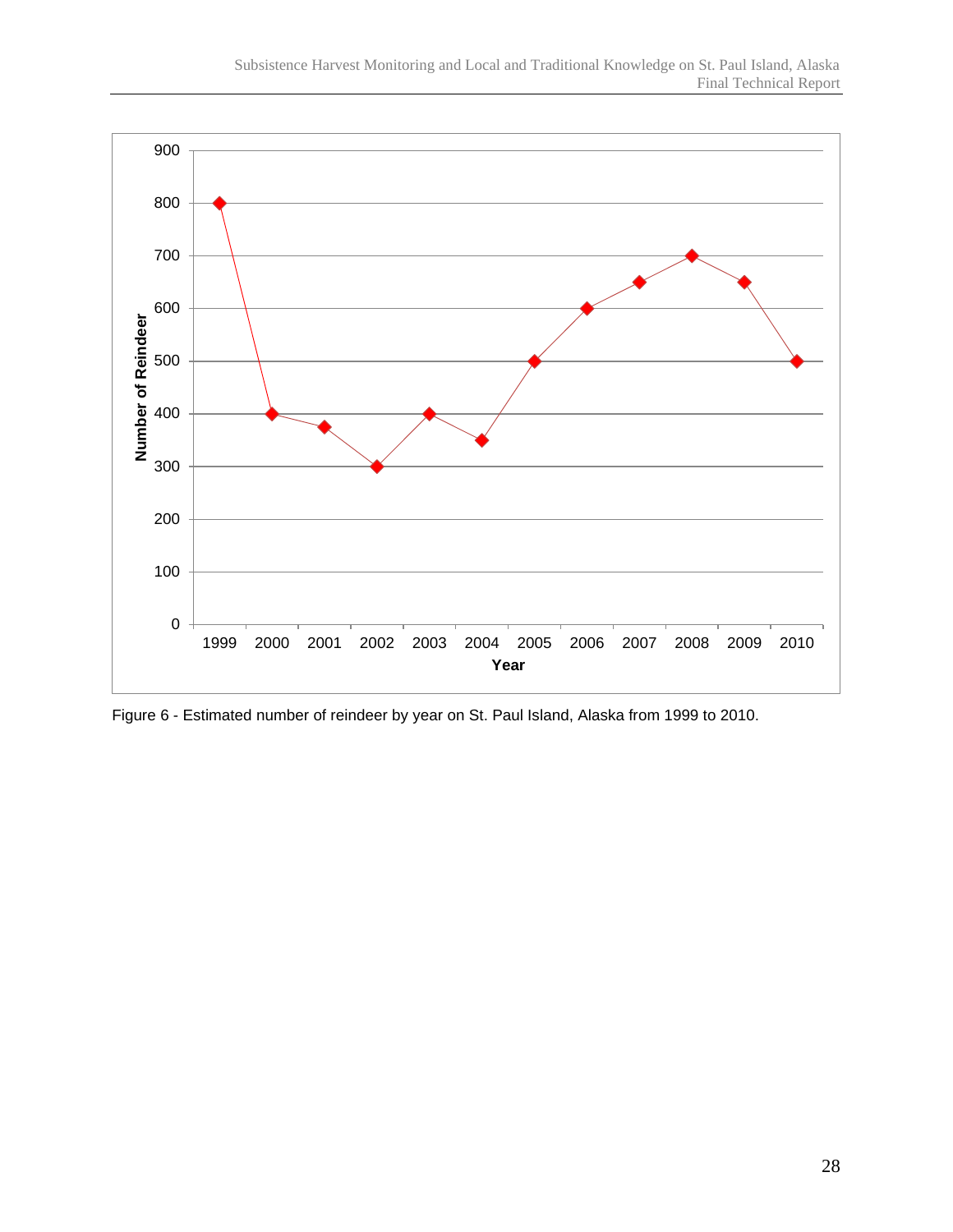| Year  | Permits Issued | Permits Filled |
|-------|----------------|----------------|
| 1996  | 35             | 11             |
| 1997  | 15             | 5              |
| 1998  | 12             | 8              |
| 1999  | 31             | 19             |
| 2000  | 37             | 25             |
| 2001  | 65             | 46             |
| 2002  | 63             | 49             |
| 2003  | 72             | 53             |
| 2004  | 35             | 32             |
| 2005  | 20             | 16             |
| 2006  | 35             | 28             |
| 2007  | 68             | 46             |
| 2008  | 94             | 79             |
| 2009  | 35             | 22             |
| 2010  | 139            | 103            |
| Total | 756            | 542            |

Table 5 - Number of reindeer hunting permits issued and permits resulting in a successful hunt (filled) on St. Paul Island, Alaska from 1996 to 2010.

Table 6 - Age and sex class of reindeer taken on St. Paul Island, Alaska from 1996 to 2010.

| Age Class | Male | Female | Unknown     | Total |
|-----------|------|--------|-------------|-------|
| Newborn   | 29   | 30     | 3           | 62    |
| Fawn      | 20   | 15     | $\mathbf 0$ | 35    |
| Juvenile  | 106  | 75     | 1           | 182   |
| Adult     | 100  | 124    | $\mathbf 0$ | 224   |
| Unknown   | 17   | 13     | 9           | 39    |
| Total     | 272  | 257    | 13          | 542   |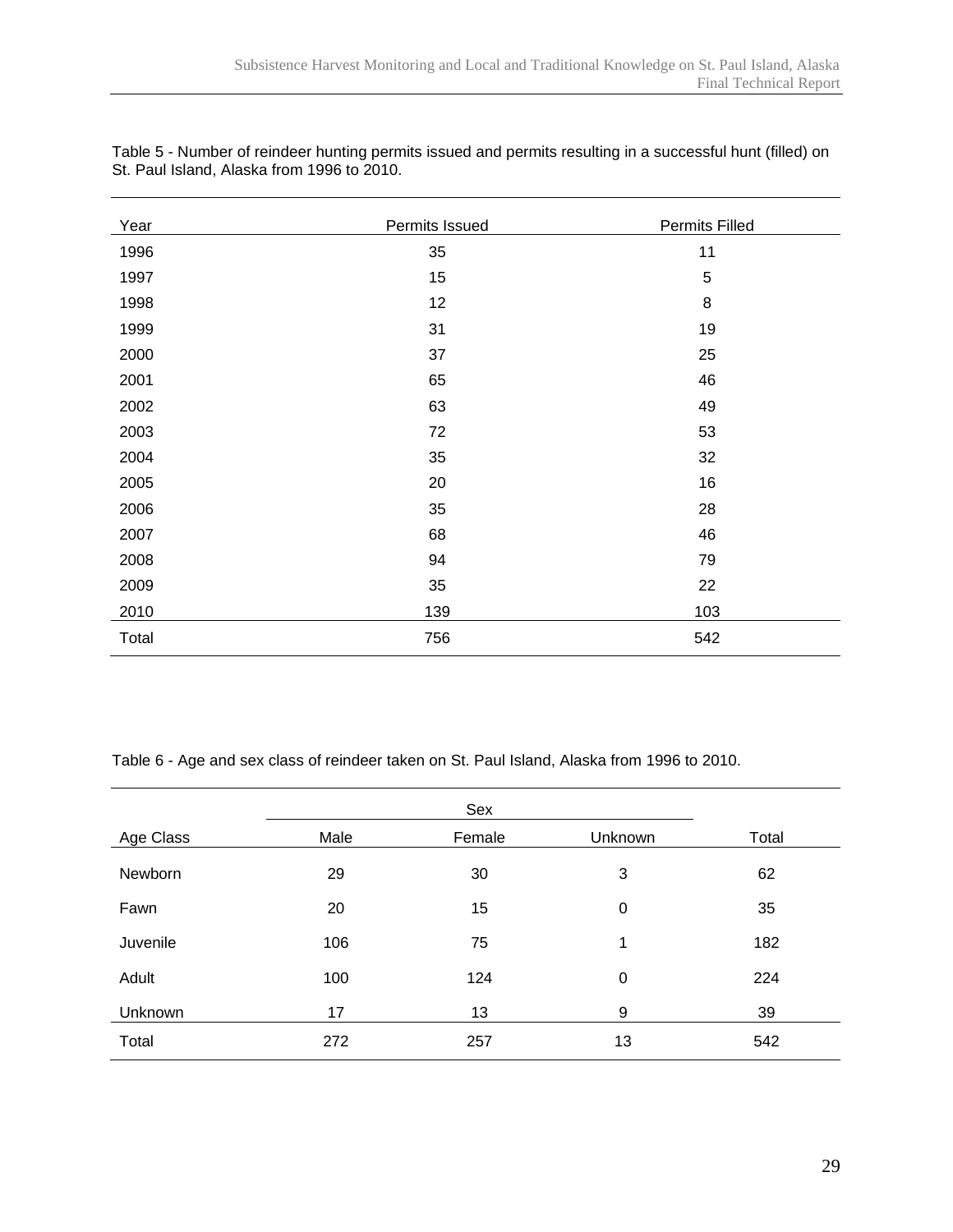|      |        | Age       |           |            | Number of      | Highest                |                    |
|------|--------|-----------|-----------|------------|----------------|------------------------|--------------------|
| ID   |        | Group     |           | Currently  | People in      | <b>Education Level</b> | 2009 Gross         |
| $\#$ | Gender | (years)   | Ethnicity | Employed?  | Household      | Completed              | Household Income   |
|      |        |           |           | No; Not    |                | Some high              |                    |
| 001  | Male   | 18-29     | Aleut     | looking    | 6 or more      | school                 | Less than \$20,000 |
|      |        |           |           | No; Not    |                | Some high              |                    |
| 002  | Female | $13 - 17$ | Aleut     | looking    | 5              | school                 | n/a                |
|      |        |           |           | No;        |                | High school            |                    |
| 003  | Male   | 40-49     | Other     | Seasonal   | 6 or more      | diploma or GED         | \$40,000-\$59,000  |
|      |        |           |           | Yes; Full- |                |                        |                    |
| 004  | Male   | 60-69     | Aleut     | time       | $\overline{2}$ | Some college           | \$60,000-\$79,000  |
|      |        |           |           | Yes; Full- |                |                        |                    |
| 005  | Female | 18-29     | Aleut     | time       | 5              | Some college           | Less than \$20,000 |
|      |        |           |           | No;        |                | Some high              |                    |
| 006  | Male   | $13 - 17$ | Aleut     | Seasonal   | 4              | school                 | n/a                |
|      |        |           |           |            |                | Some high              |                    |
| 007  | Female | 40-49     | Aleut     |            | 5              | school                 | \$40,000-\$59,000  |
|      |        |           |           | Yes; Full- |                | Associate's            | More than          |
| 008  | Male   | 60-69     | Aleut     | time       | 6 or more      | degree                 | \$100,000          |
|      |        |           |           | No;        |                |                        |                    |
| 009  | Female | 60-69     | Aleut     | Looking    | 3              | Some college           | \$80,000-\$99,000  |
|      |        |           |           | Yes; Full- |                | Bachelor degree        | More than          |
| 010  | Male   | 40-49     | Aleut     | time       | 5              | or higher              | \$100,000          |
|      |        |           |           | No;        |                | High school            |                    |
| 011  | Male   | 18-29     | Aleut     | Seasonal   | 3              | diploma or GED         | \$40,000-\$59,000  |

Table 7 - Demographics of the eleven interviewees from St. Paul Island, Alaska.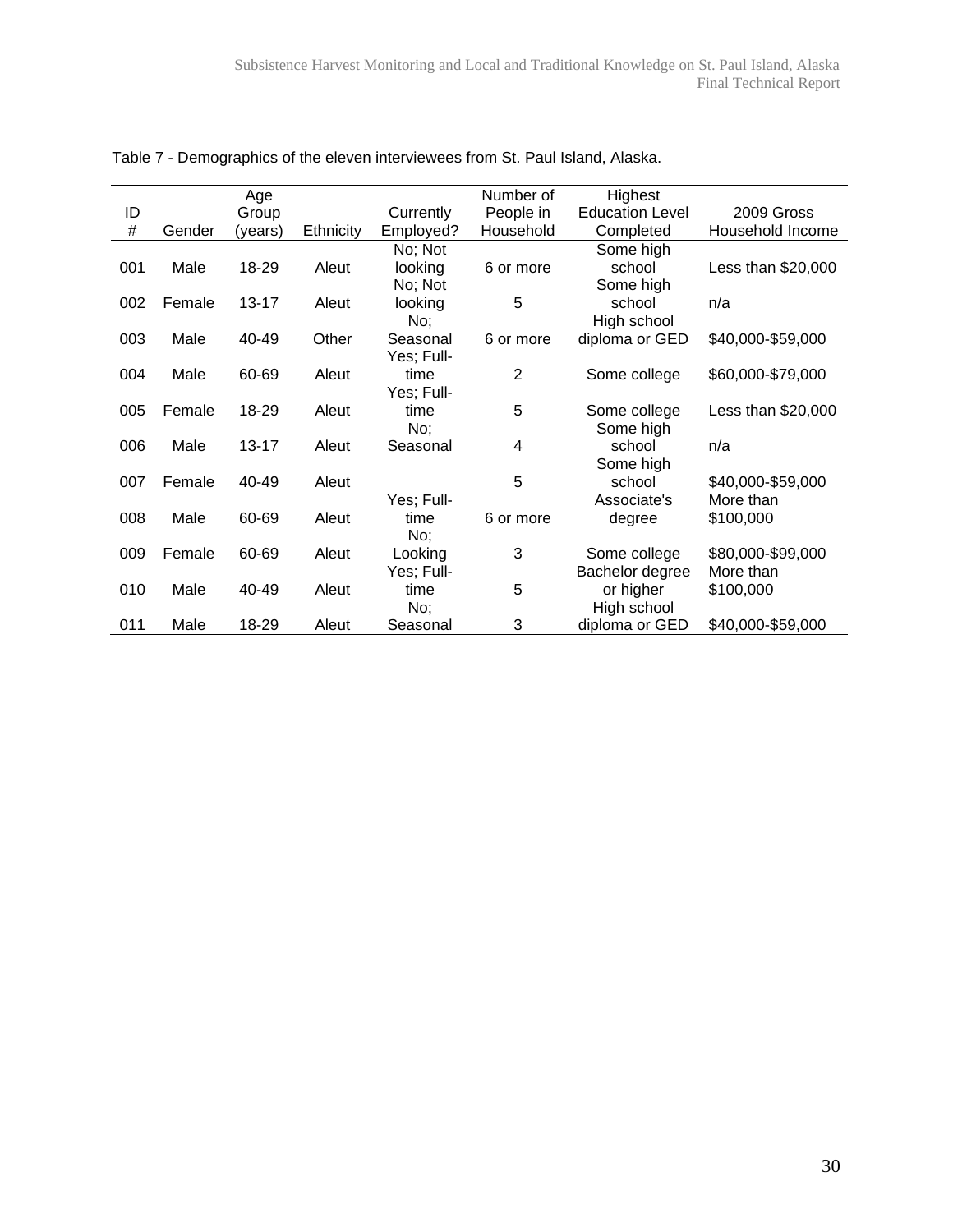

Figure 7 - Portion of diet from traditional foods for eleven people on St. Paul Island, Alaska.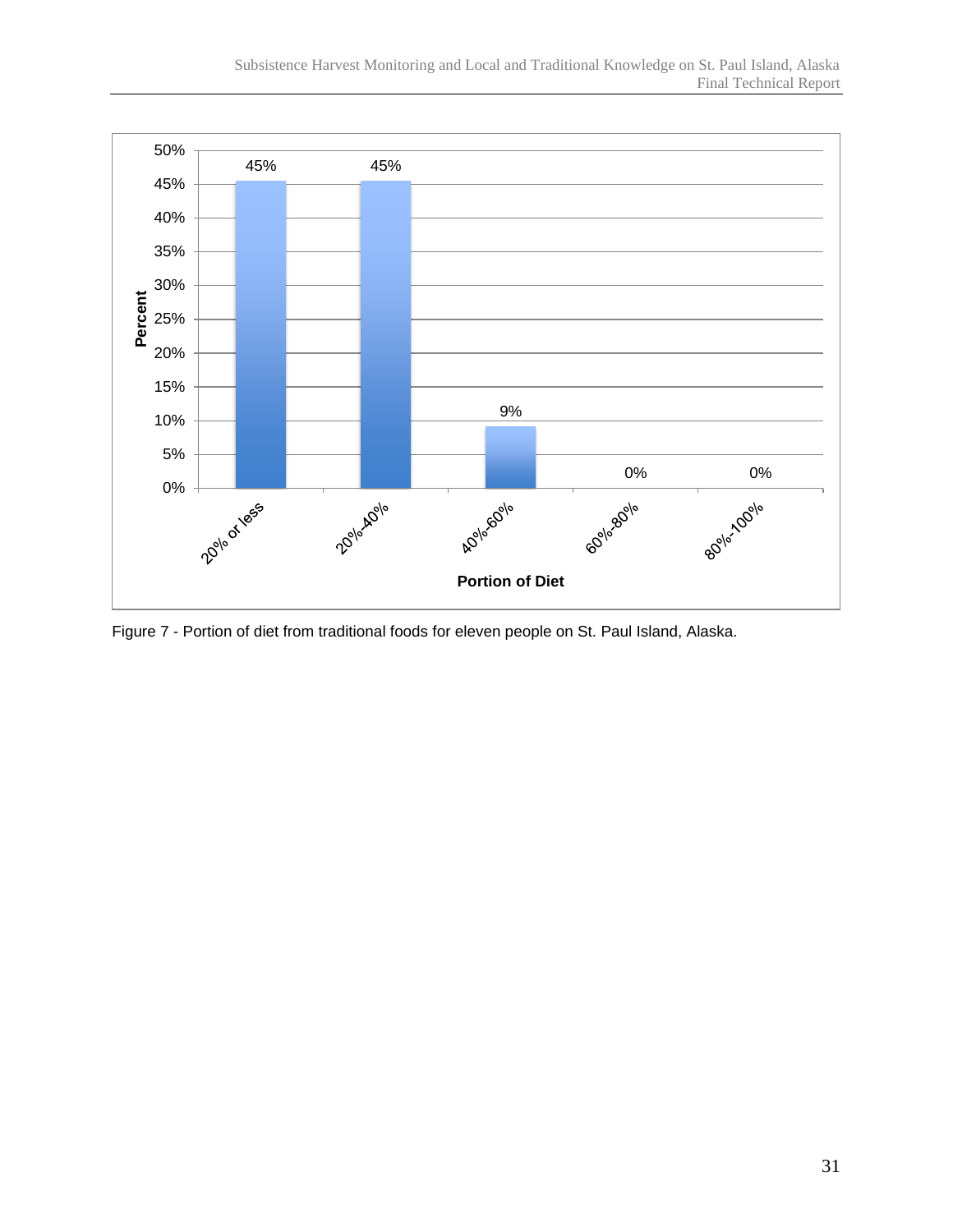

Figure 8 - Environmental quality of St. Paul Island, Alaska and the surrounding waters.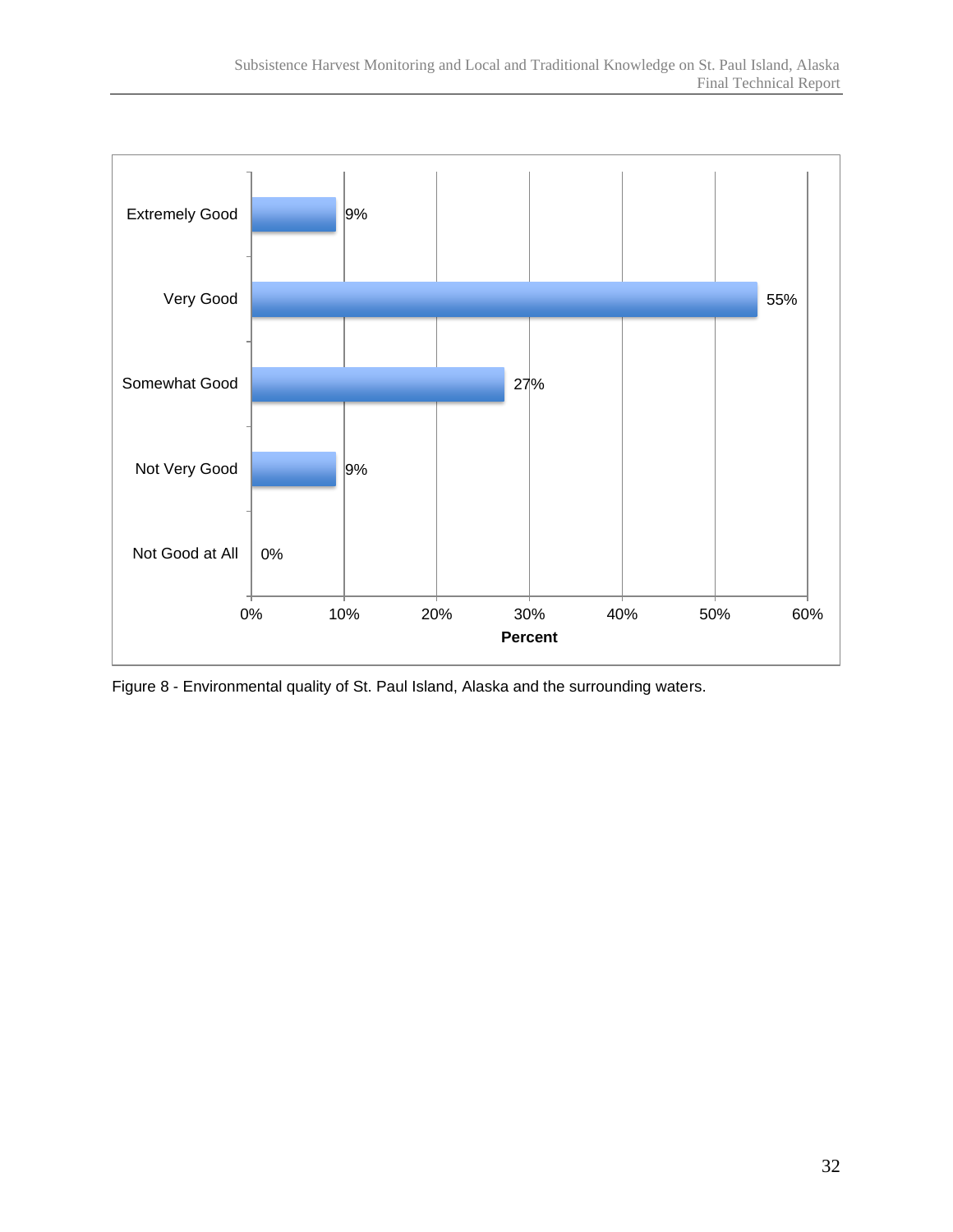# **DISCUSSION AND CONCLUSION**

## SUBSISTENCE HARVEST MONITORING

#### Northern Fur Seal

The harvesting of northern fur seal has evolved from being an efficient commercial harvest for pelts to an efficient subsistence harvest for meat. Harvest activities are highly regulated and management (NOAA/NMFS and the Tribal Government of St. Paul Island) insures that killing of subadult male fur seals is humane and does not occur in a wasteful manner. Seal meat is taken for consumption while other parts of the animal are either taken for crafts, scientific research, or discarded back into the ocean. There has been a steady decline in the number of fur seals harvested for subsistence, which suggests that the demand for seal meat is less than in the past. The harvest is usually driven by a few factors: the order for meat by the community, the harvest foreman, number of volunteers, fishing, and weather. In the past, harvests usually only occurred on non-fishing days because the harvest foreman and most of the volunteers (sealers) were commercial halibut fisherman. In recent years, the Tribal Government has implemented a harvest schedule and an order limit per harvest. Harvests are now scheduled to occur every Friday morning during the subsistence season, and each household is allowed to order five seals per person per harvest. This schedule was put into place to encourage community members to plan ahead and order their seal meat throughout the season instead of waiting to fill their freezers with meat on the last day of the harvest. Regulating the order number also helps to keep the harvest at a manageable and humane level. Lower harvest numbers makes monitoring fur seals easier and helps to prevent unnecessary mortality due to heat stroke or mistakenly clubbing females or adult males. It will be interesting to see if this established harvest schedule will keep the harvest takes at a consistent level in future years. Certain households consistently order seal meat from almost every harvest, while other individuals may find it difficult to plan around the harvest schedule.

## Steller Sea Lion

Sea lion hunting is restricted to spring, fall and winter due to the hauling out patterns of sea lions and the rookery closures to hunting during the summer months. The highest concentrations of sea lions are found at two locations on St. Paul Island: Northeast Point and Reef (see Figure 2). Sea Lion Rock off of Reef point also has high concentrations of animals all year round, but is accessible only by boat. From 1999 to 2010 the total percent of Steller sea lions harvested was 66 percent and the total percent struck and lost was 34 percent. Struck and lost sea lions are usually the result of a hunter shooting a sea lion that's swimming offshore. Hunting sea lion in the water occurs predominantly in spring and winter. Hunting sea lion that are in the water from land-based vantage points requires intimate knowledge of a number of behavioral characteristics of the sea lion and its habitat to evaluate whether the sea lion was struck and how it can be recovered. These signs may include observing and understanding the tidal interaction with the near shore and shoreline geography, erratic behavior in the water such as splashing or surfacing in an abnormal way, blood on the water, an immobile sea lion floating on the water, a sea lion that sinks and does not surface within the area, or a sea lion coming immediately ashore. In order to retrieve a sea lion that is struck in the water, a hunter will carry and use a qayux, sea dog, to bring the struck sea lion ashore. A qayux consists of a grappling or throwing hook attached to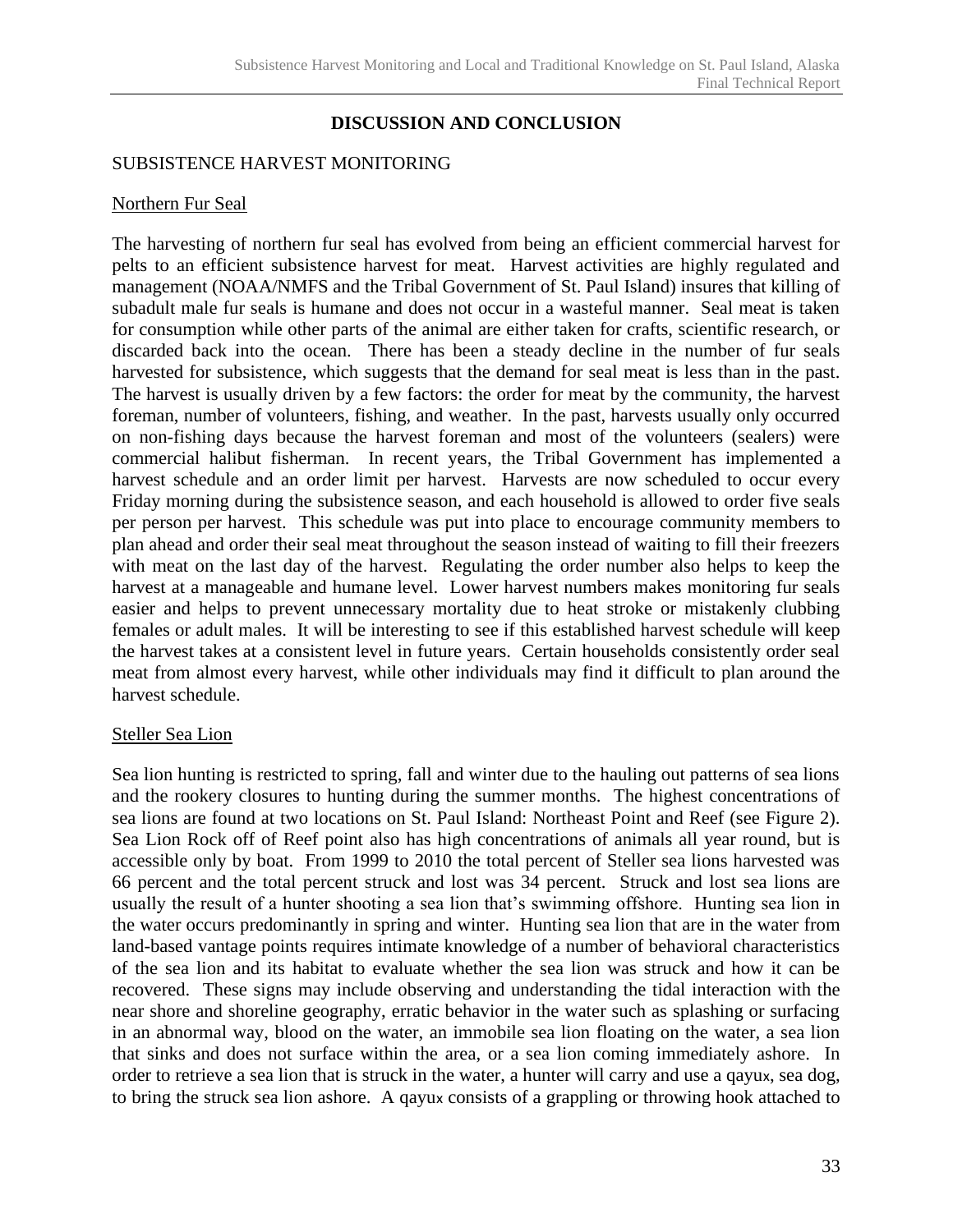a length of line that is thrown from shore and used to snag and retrieve a wounded or dead sea lion.

If a struck sea lion is not retrieved immediately, a hunter will attempt to track the struck sea lion for up to three days. After the third day, even in the cold Bering Sea waters the meat will begin to decay. Over the three-day period the hunter will monitor shoreline areas where the struck sea lion may wash ashore during daylight hours at both high and low tide. Even if the sea lion sinks when it is struck, the hunter will still track the sea lion for that three-day period, because the sea lion can and often does wash ashore. A hunter that struck a sea lion but did not retrieve it will notify other hunters in the community to increase the odds of detecting the wounded sea lion or carcass onshore. This community level interaction and communication among sea lion hunters provides the foundation for the successful implementation of real-time harvest monitoring on St. Paul Island. The ECO will continue to actively remind hunters to report takes (harvested and struck and lost) in future years.

# Reindeer

The ECO has determined this population decrease has been caused by lack of available forage. Available forage has decreased over the years due to overgrazing by a densely populated herd and large quantities of snow coverage in the winters of 1999 and 2000.

Reindeer hunting predominantly occurs during the summer, fall and winter seasons. Total takes during fall may be lower because breeding occurs between mid-September until the end of November. Hunting is closed during spring when reindeer are being born, although some takes do occur. It is unclear if hunters target male reindeer, as both males and females are taken almost equally. It may be difficult for hunters to target males in a herd, especially since both sexes bear antlers. The successful harvest monitoring of reindeer depends on the reporting of takes by hunters to the ECO office. ECO will continue to actively remind hunters to get permits and report takes in future years.

# LOCAL AND TRADITIONAL KNOWLEDGE

The people that were interviewed covered almost all age groups and different levels of education and/or experience. All interviewees stated that they consume traditional foods throughout the year, with the majority consuming these foods occasionally or frequently. Response rates varied by topic; the highest response rates, besides the initial questions up until seasonal cycles, were for northern fur seals, other marine mammals, halibut, sea ice conditions, education and outreach, and general human impacts. Interviews took around two hours to conduct in one sitting and this discouraged most people from participating in these interviews. The lower response rate to the other topics in the middle of the survey is most likely due to individual levels of knowledge of these topics, but could also be a factor of loss of interest in the middle of a twohour interview session. The concerns that interviewees expressed about these topics were mostly centered on the local halibut fishery and other commercial fisheries in the Bering Sea, and the decline of marine mammals, birds, and fish on and around the Pribilof Islands. Interviewees have noticed a change in the seasons and the fishermen believe that changes in ocean conditions are affecting the local halibut fishery and other fish the marine mammals and birds depend on for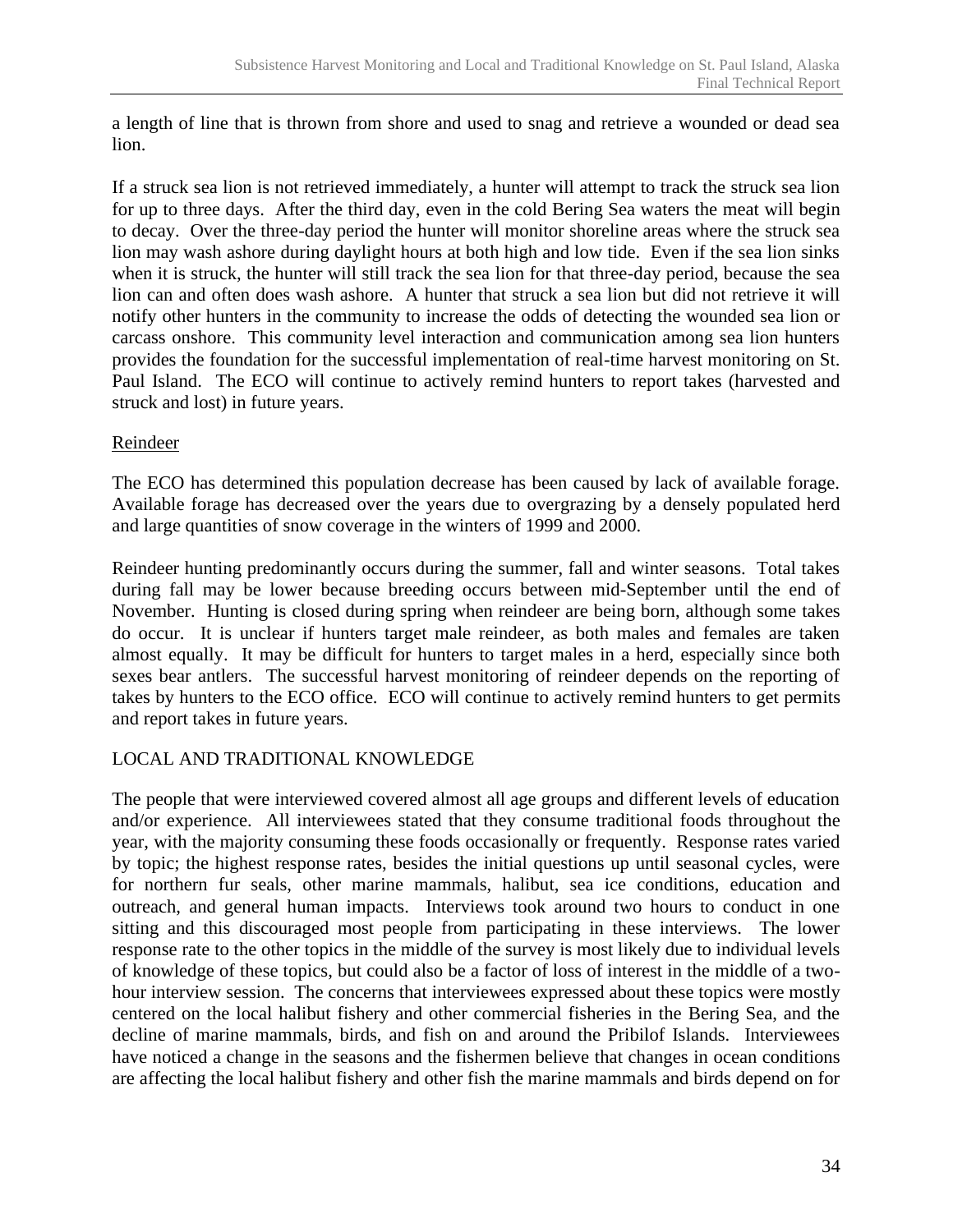food. Most interviewees are concerned about the changes they are noticing in the environment and want to see additional research on the topics covered in the survey.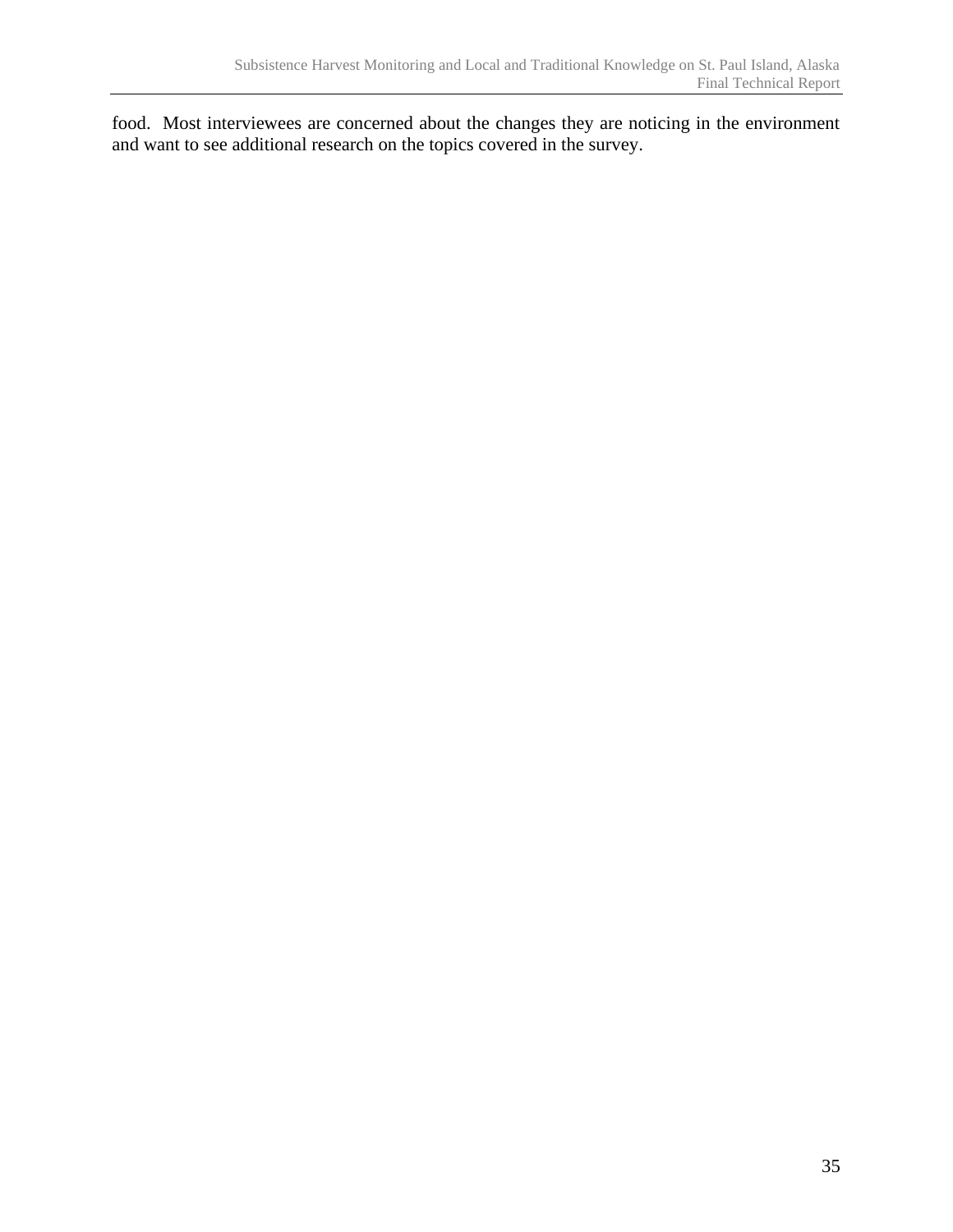# **ACKNOWLEDGEMENTS**

The Ecosystem Conservation Office wishes to thank the Aleut Community of St. Paul Island Tribal Government for its support. A very special thank you to the Tanam Amgignaan (Island Sentinels) of the Ecosystem Conservation Office and to all the hunters that continue to report their subsistence harvest takes. A very special thank you to the eleven interviewees that participated in the LTK interviews, and to Samantha M. Zacharof and Emily M. Melovidov for organizing and conducting the interviews. Thank you to Ecotrust for entering the interview data into an Excel spreadsheet and managing the data for this project. Thank you to Henry Huntington, Tom Van Pelt, James Fall, and the Bering Sea Integrated Ecosystem Research Program (BSIERP) Regional Advisory Board for all your support. The funding for this project and report came from the North Pacific Research Board as part of the BSIERP, Project B69.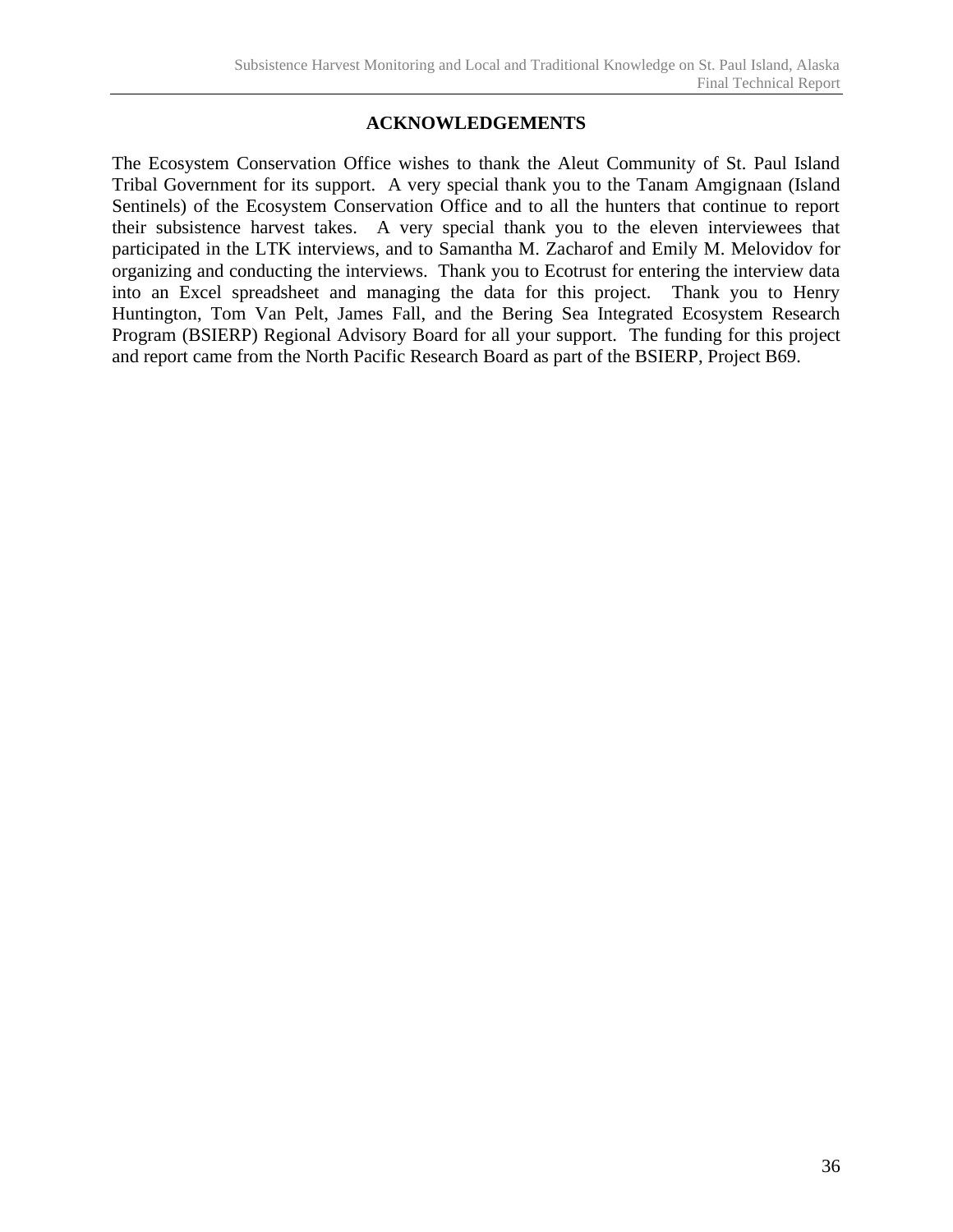## **REFERENCES**

- Alaska Geographic Society. Islands of the Seals: The Pribilofs. Anchorage: Alaska Geographic Society, Volume 9, Number 3, 1982.
- Scheffer, V. B. 1951. The rise and fall of a reindeer herd. The Scientific Monthly, 73 (6): 356- 362.
- Swanson, J. D. and Barker, M. H. W. 1992. Assessment of Alaska reindeer populations and range conditions. Rangifer, 12 (1): 33-43.
- Torrey, Barbara Boyle, Slaves of the Harvest: The Story of the Pribilof Aleuts, St. Paul, Alaska: Tanadgusix Corporation, 1978.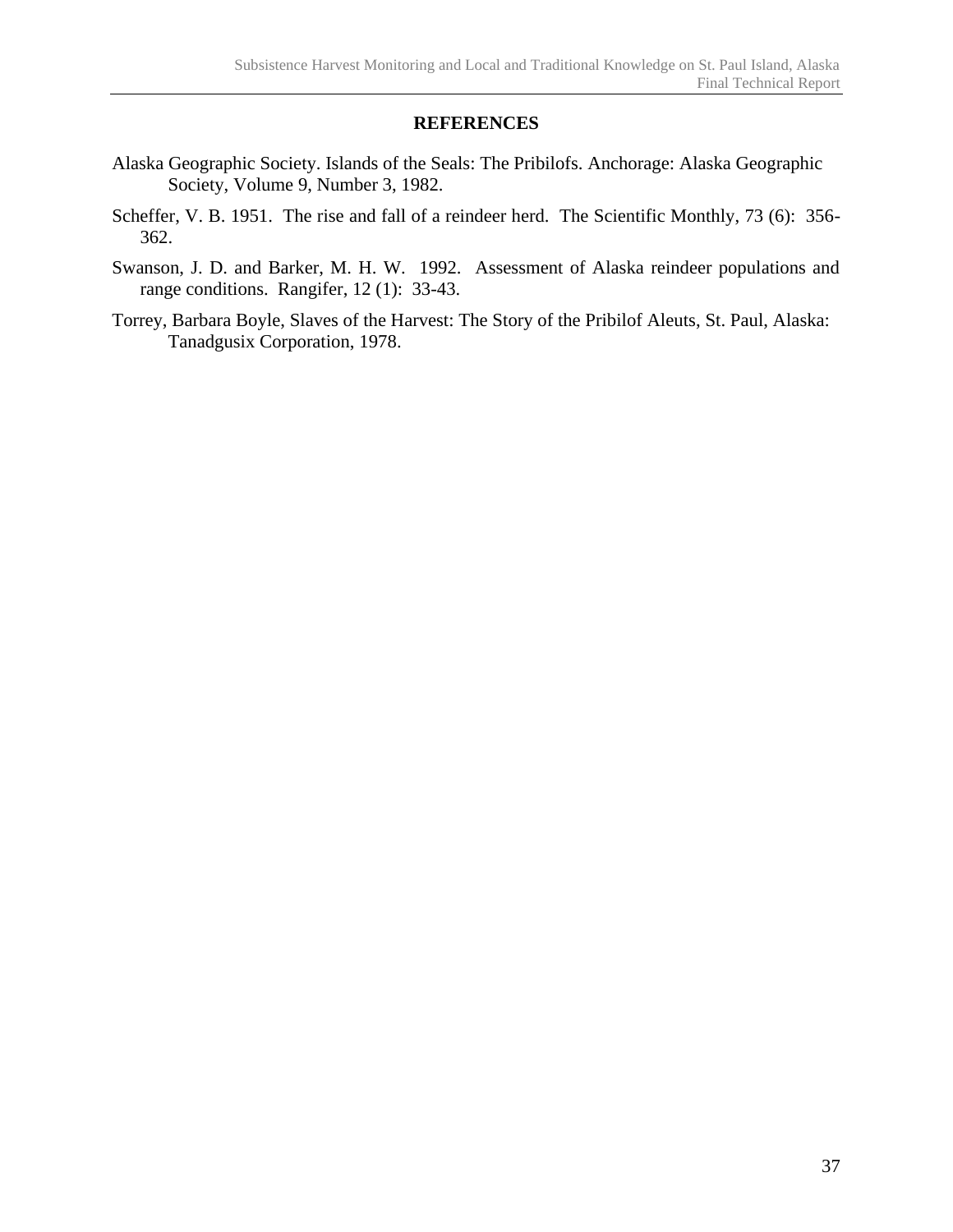# **APPENDIX I – BSIERP-LTK INTERVIEW QUESTIONS**

| Interviewee ID #                                                                                                             |
|------------------------------------------------------------------------------------------------------------------------------|
| <b>Interview Location</b>                                                                                                    |
| How long have you lived on St. Paul Island?                                                                                  |
| Have you ever lived elsewhere?                                                                                               |
| What is your gender?                                                                                                         |
| Please check the box that corresponds with your age.                                                                         |
| What is your race or ethnic background? (Check all that apply)                                                               |
| Are you currently employed?                                                                                                  |
| <b>Occupation</b>                                                                                                            |
| Including yourself how many people reside in your household?                                                                 |
| What is the highest level of schooling you completed?                                                                        |
| In your household, how many individuals earn money that contributes to your family's<br>income?                              |
| What was your 2009 household income before taxes?                                                                            |
| Given the choice, what type of work would you most like to do? Why?                                                          |
| How often do you consume traditional foods over the course of a year?                                                        |
| What portion of your overall consumption would you estimate comes from traditional foods?                                    |
| What are the primary reasons you consume traditional foods?                                                                  |
| What are the primary reasons you do not consume traditional foods?                                                           |
| If you are a traditional harvester/hunter/gatherer, how often do you participate in these<br>activities?                     |
| If you are a traditional harvester/hunter/gatherer, how often do you share your<br>harvest/hunt with others?                 |
| If you share, to whom is it given?                                                                                           |
| Which of the following factors make you less likely to participate in customary traditional<br>harvesting/hunting/gathering? |
| If you are not a customary traditional harvester/hunter/gatherer, do you receive                                             |
| subsistence food from others?<br>If yes, please tell us their relationship to you.                                           |
|                                                                                                                              |
| Describe any differences and/or similarities over time you have observed in traditional foods<br>that you consume.           |
| Do you look at the fat, stomach contents, flesh, skin of the animals you                                                     |
| harvest/hunt/gather?                                                                                                         |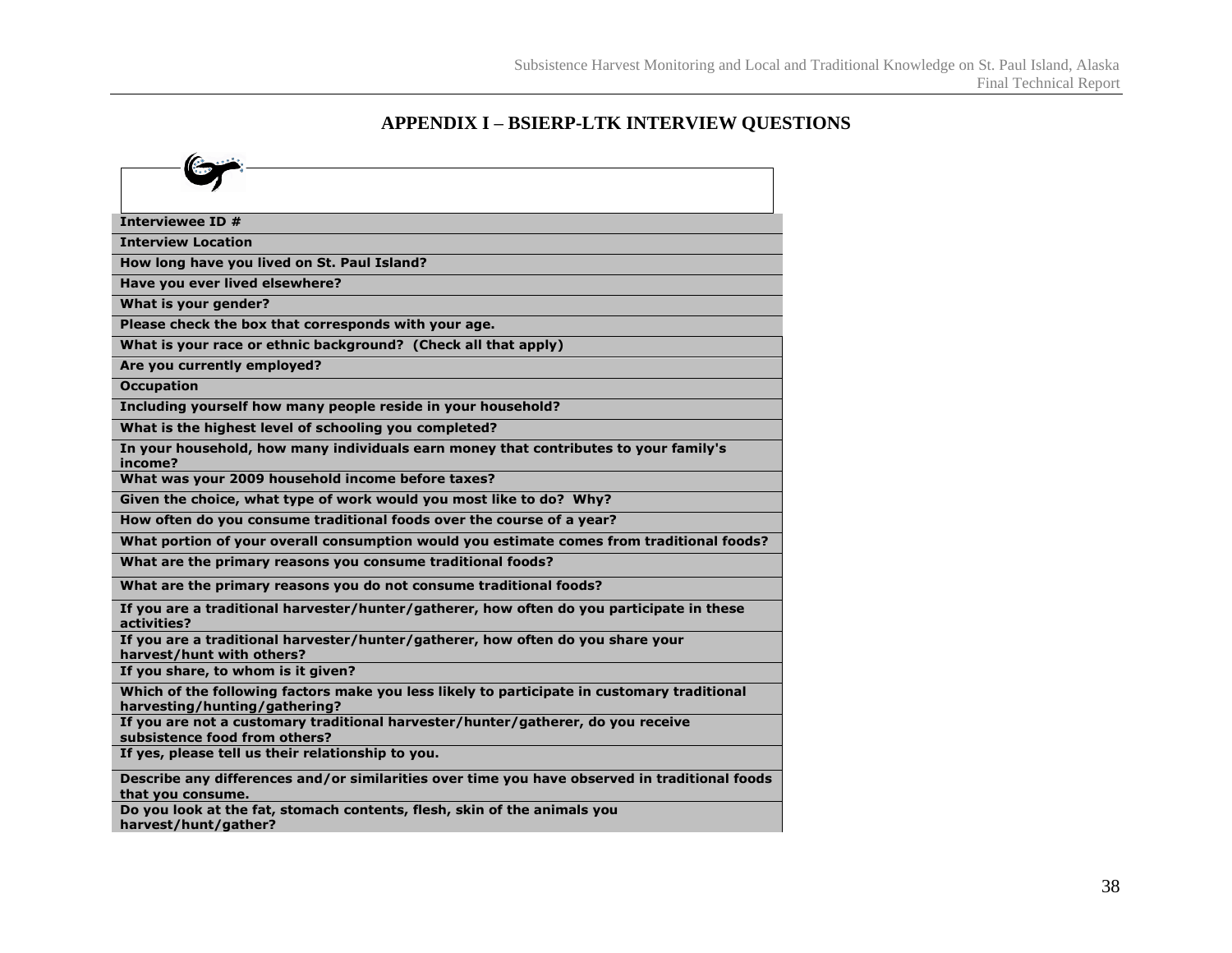| Are you or were you a commercial fisherman/woman?                                                                                                                                                              |
|----------------------------------------------------------------------------------------------------------------------------------------------------------------------------------------------------------------|
| If no, is your current employment directly or indirectly linked to the commercial fishing<br>industry?                                                                                                         |
| If yes, how many years have you worked as a fisherman/woman on St. Paul Island or<br>elsewhere?                                                                                                                |
| How are commercial fishing opportunities near around St. Paul Island changing over time?                                                                                                                       |
| How would you rate the current economic stability of St. Paul Island?                                                                                                                                          |
| How is the economic stability of St. Paul Island changing over time?                                                                                                                                           |
| How would you rate the environmental quality of St. Paul Island and surrounding waters?                                                                                                                        |
| How is the environmental quality of our island and surrounding waters changing over time?                                                                                                                      |
| Do you participate in environmental stewardship activities? (For example, collecting marine<br>debris, recycling, etc.)                                                                                        |
| In your opinion, how linked is the well being of our community/tribe/family to the well<br>being our environment?                                                                                              |
| Can you tell me about the different seasons here on St. Paul Island?                                                                                                                                           |
| If yes, do you think the seasons have stayed the same or are different from the past?                                                                                                                          |
| Have you seen fur seals, on haulouts, on rookeries, in water, etc.?                                                                                                                                            |
| If yes, have you noticed differences and/or similarities over time in how many fur seals are<br>at the haulouts, rookeries, in the water, etc.?                                                                |
| Have you seen young fur seals on haulouts, on rookeries, in water, etc.?                                                                                                                                       |
| If yes, have you noticed differences and/or similarities over time in how many young fur<br>seals are at the haulouts, rookeries, in the water, etc.?                                                          |
| If yes, have you noticed differences and/or similarities over time in abundance or<br>distribution of fur seals at sea?                                                                                        |
| If yes, do these differences and/or similarities coincide with any other differences and/or<br>similarities you have noticed in the ocean or environmental conditions, other marine<br>mammal, birds, or fish? |
| Have you seen fur seals eating/foraging?                                                                                                                                                                       |
| If yes, have you noticed differences and/or similarities over the years of what fur seals are<br>eating?                                                                                                       |
| If yes, do these differences and/or similarities coincide with any other differences and/or<br>similarities you have noticed in the ocean or environmental conditions, other marine<br>mammal, birds, or fish? |
| Have you seen fur seals being killed or eaten other than by people?                                                                                                                                            |
| If yes, have you noticed differences and/or similarities over the years in predation of fur<br>seals?                                                                                                          |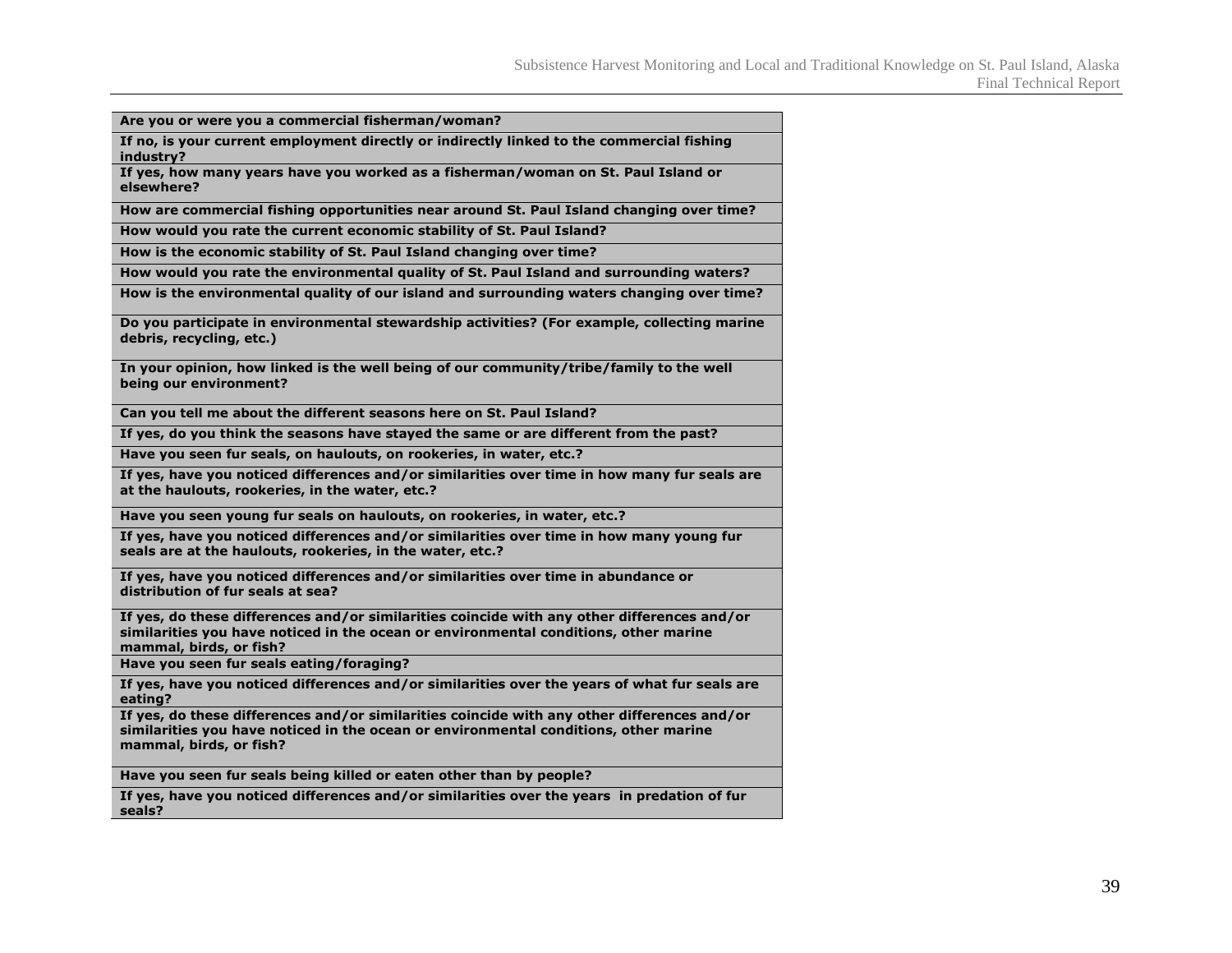| If yes, do these differences and/or similarities coincide with any other differences and/or<br>similarities you have noticed in the ocean or environmental conditions, other marine<br>mammal, birds, or fish?   |
|------------------------------------------------------------------------------------------------------------------------------------------------------------------------------------------------------------------|
| Have you noticed fur seals being disturbed by human activity (fishing, tourism,<br>entanglements, research, hunting, recreation, etc.)?                                                                          |
| If yes, do these differences and/or similarities coincide with any of the above observations<br>you have noticed in the distribution or abundance of fur seals?                                                  |
| Do you have any other information/concerns/comments to offer in regard to fur seals?                                                                                                                             |
| Have you seen other marine mammals, on haulouts, on rookeries, in water, etc.?                                                                                                                                   |
| If yes, have you noticed differences and/or similarities over time in how many other marine<br>mammals are at the haulouts, rookeries, in the water, etc.?                                                       |
| Have you seen other young marine mammals on haulouts, on rookeries, in water, etc.?                                                                                                                              |
| If yes, have you noticed differences and/or similarities over time in how many other young<br>marine mammals are at the haulouts, rookeries, in the water, etc.?                                                 |
| If yes, have you noticed differences and/or similarities over time in abundance or<br>distribution of other marine mammals at sea?                                                                               |
| If yes, do these differences and/or similarities coincide with any other differences and/or<br>similarities you have noticed in the ocean or environmental conditions, various marine<br>mammal, birds, or fish? |
| Have you seen other marine mammals eating/foraging?                                                                                                                                                              |
| If yes, have you noticed differences and/or similarities over the years of what other marine<br>mammals are eating?                                                                                              |
| If yes, do these differences and/or similarities coincide with any other differences and/or<br>similarities you have noticed in the ocean or environmental conditions, various marine<br>mammal, birds, or fish? |
| Have you seen other marine mammals being killed or eaten other than by people?                                                                                                                                   |
| If yes, have you noticed differences and/or similarities over the years in predation of other<br>marine mammals?                                                                                                 |
| If yes, do these differences and/or similarities coincide with any other differences and/or<br>similarities you have noticed in the ocean or environmental conditions, various marine<br>mammal, birds, or fish? |
| Have you noticed other marine mammals being disturbed by human activity (fishing,<br>tourism, entanglements, research, hunting, recreation, etc.)?                                                               |
| If yes, do these differences and/or similarities coincide with any of the above observations<br>you have noticed in the distribution or abundance of other marine mammals?                                       |
| Do you have any other information/concerns/comments to offer in regard to other marine<br>mammals?                                                                                                               |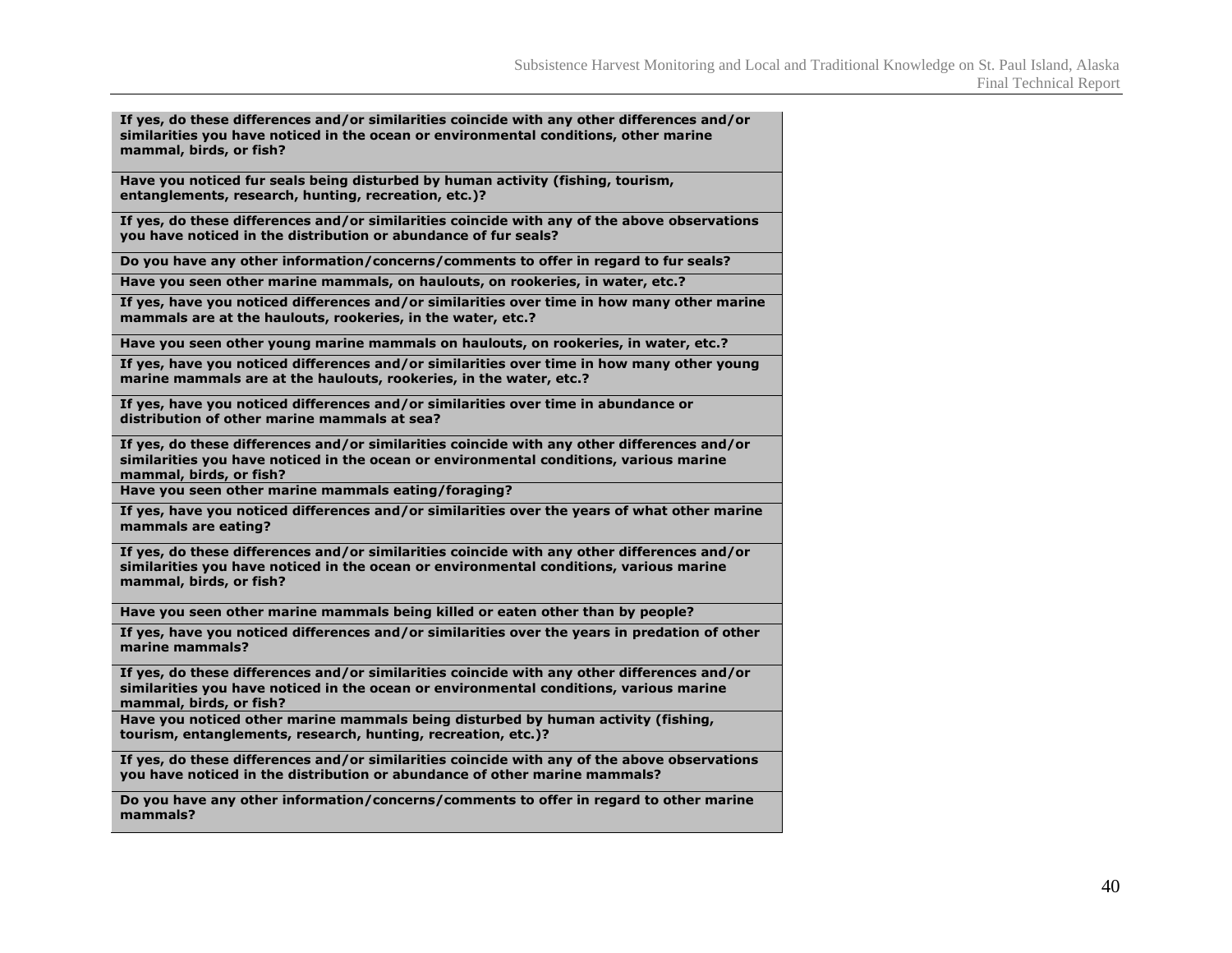| Have you seen black-legged kittiwakes, on the cliffs, in flight, in water, etc.?                                                                                                                               |
|----------------------------------------------------------------------------------------------------------------------------------------------------------------------------------------------------------------|
| If yes, have you noticed differences and/or similarities over time in how many black-legged<br>kittiwakes are on the cliffs, in flight, in the water, etc.?                                                    |
| Have you seen young black-legged kittiwakes on the cliffs, in flight, in the water, etc.?                                                                                                                      |
| If yes, have you noticed differences and/or similarities over time in how many young black-<br>legged kittiwakes are on the cliffs, in flight, in the water, etc.?                                             |
| If yes, have you noticed differences and/or similarities over time in abundance or<br>distribution of black-legged kittiwakes at sea?                                                                          |
| If yes, do these differences and/or similarities coincide with any other differences and/or<br>similarities you have noticed in the ocean or environmental conditions, marine mammal,<br>other birds, or fish? |
| Have you seen black-legged kittiwakes eating/foraging?                                                                                                                                                         |
| If yes, have you noticed differences and/or similarities over the years of what black-legged<br>kittiwakes are eating?                                                                                         |
| If yes, do these differences and/or similarities coincide with any other differences and/or<br>similarities you have noticed in the ocean or environmental conditions, marine mammal,<br>other birds, or fish? |
| Have you seen black-legged kittiwakes being killed or eaten other than by people?                                                                                                                              |
| If yes, have you noticed differences and/or similarities over the years in predation of black-<br>legged kittiwakes?                                                                                           |
| If yes, do these differences and/or similarities coincide with any other differences and/or<br>similarities you have noticed in the ocean or environmental conditions, marine mammal,<br>other birds, or fish? |
| Have you noticed black-legged kittiwakes being disturbed by human activity (fishing,<br>tourism, entanglements, research, hunting, recreation, etc.)?                                                          |
| If yes, do these differences and/or similarities coincide with any of the above observations<br>you have noticed in the distribution or abundance of black-legged kittiwakes?                                  |
| Do you have any other information/concerns/comments to offer in regard to black-legged<br>kittiwakes?                                                                                                          |
| Have you seen thick-billed murres on the cliffs, in flight, in water, etc.?                                                                                                                                    |
| If yes, have you noticed differences and/or similarities over time in how many thick-billed<br>murres are on the cliffs, in flight, in the water, etc.?                                                        |
| Have you seen young thick-billed murres on the cliffs, in flight, in the water, etc.?                                                                                                                          |
| If yes, have you noticed differences and/or similarities over time in how many young thick-<br>billed murres are on the cliffs, in flight, in the water, etc.?                                                 |
| If yes, have you noticed differences and/or similarities over time in abundance or<br>distribution of thick-billed murres at sea?                                                                              |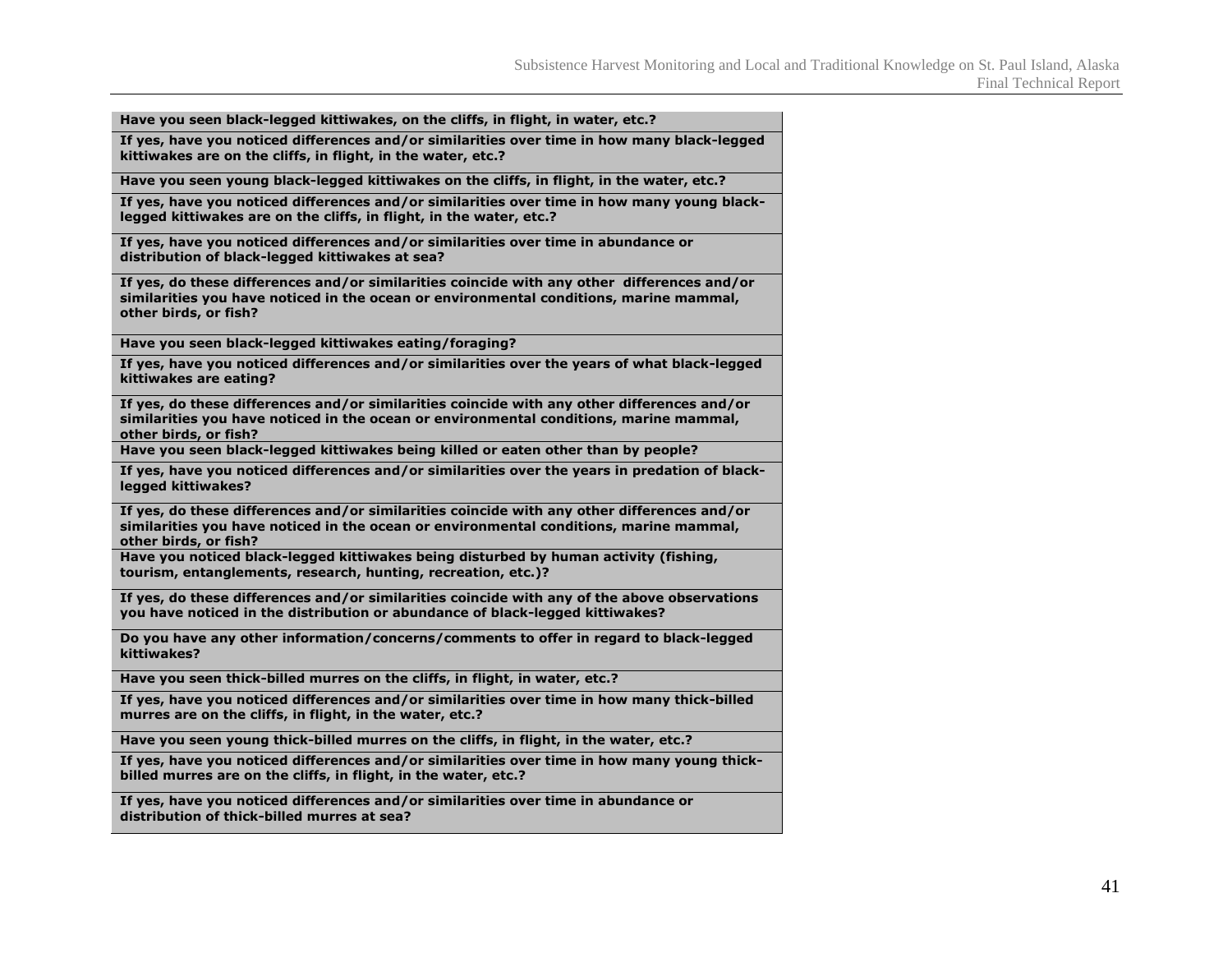| If yes, do these differences and/or similarities coincide with any other differences and/or<br>similarities you have noticed in the ocean or environmental conditions, marine mammal,<br>other birds, or fish?   |
|------------------------------------------------------------------------------------------------------------------------------------------------------------------------------------------------------------------|
| Have you seen thick-billed murres eating/foraging?                                                                                                                                                               |
| If yes, have you noticed differences and/or similarities over the years of what thick-billed<br>murres are eating?                                                                                               |
| If yes, do these differences and/or similarities coincide with any other differences and/or<br>similarities you have noticed in the ocean or environmental conditions, marine mammal,<br>other birds, or fish?   |
| Have you seen thick-billed murres being killed or eaten other than by people?                                                                                                                                    |
| If yes, have you noticed differences and/or similarities over the years in predation of thick-<br>billed murres?                                                                                                 |
| If yes, do these differences and/or similarities coincide with any other differences and/or<br>similarities you have noticed in the ocean or environmental conditions, marine mammal,<br>other birds, or fish?   |
| Have you noticed thick-billed murres being disturbed by human activity (fishing, tourism,<br>entanglements, research, hunting, recreation, etc.)?                                                                |
| If yes, do these differences and/or similarities coincide with any of the above observations<br>you have noticed in the distribution or abundance of thick-billed murres?                                        |
| Do you have any other information/concerns/comments to offer in regard to thick-billed<br>murres?                                                                                                                |
| Have you seen other birds on the cliffs, in flight, in water, etc.?                                                                                                                                              |
| If yes, have you noticed differences and/or similarities over time in how many other birds<br>are on the cliffs, in flight, in water, etc.?                                                                      |
| Have you seen other young birds on haulouts, on rookeries, in water, etc.?                                                                                                                                       |
| If yes, have you noticed differences and/or similarities over time in how many other young<br>birds are on the cliffs, in flight, in water, etc.?                                                                |
| If yes, have you noticed differences and/or similarities over time in abundance or<br>distribution of other birds at sea?                                                                                        |
| If yes, do these differences and/or similarities coincide with any other differences and/or<br>similarities you have noticed in the ocean or environmental conditions, marine mammal,<br>various birds, or fish? |
| Have you seen other birds eating/foraging?                                                                                                                                                                       |
| If yes, have you noticed differences and/or similarities over the years of what other birds<br>are eating?                                                                                                       |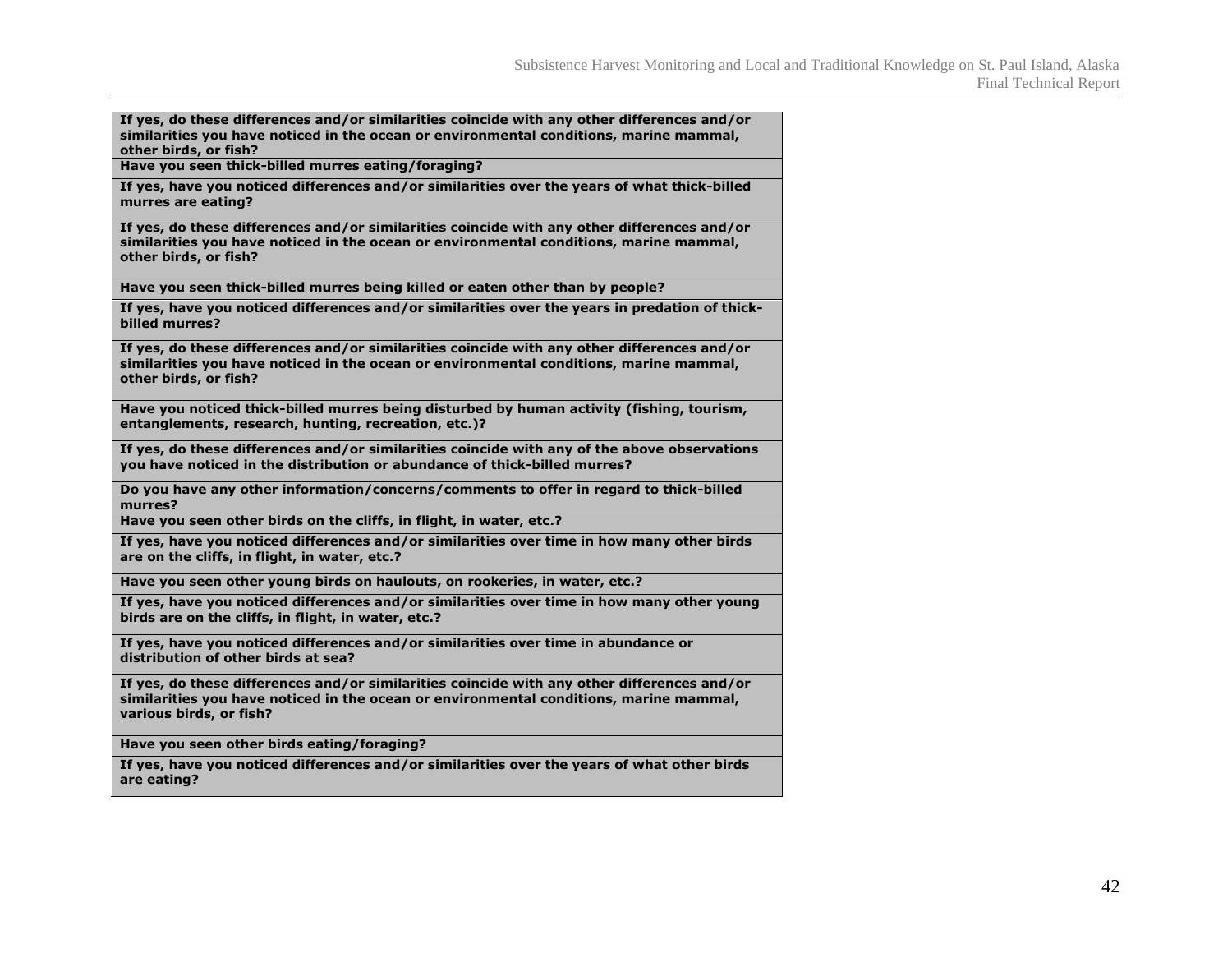| If yes, do these differences and/or similarities coincide with any other differences and/or<br>similarities you have noticed in the ocean or environmental conditions, marine mammal,<br>various birds, or fish? |
|------------------------------------------------------------------------------------------------------------------------------------------------------------------------------------------------------------------|
| Have you seen other birds being killed or eaten other than by people?                                                                                                                                            |
| If yes, have you noticed differences and/or similarities over the years in predation of other<br>birds?                                                                                                          |
| If yes, do these differences and/or similarities coincide with any other differences and/or<br>similarities you have noticed in the ocean or environmental conditions, marine mammal,<br>various birds, or fish? |
| Have you noticed other birds being disturbed by human activity (fishing, tourism,<br>entanglements, research, hunting, recreation, etc.)?                                                                        |
| If yes, do these differences and/or similarities coincide with any of the above observations<br>you have noticed in the distribution or abundance of other birds?                                                |
| Do you have any other information/concerns/comments to offer in regard to other birds?                                                                                                                           |
| Have you observed halibut in the waters around the Pribilof Islands?                                                                                                                                             |
| If yes, have you noticed differences and/or similarities over time in abundance or<br>distribution of halibut?                                                                                                   |
| If yes, do these differences and/or similarities coincide with any other differences and/or<br>similarities you have noticed in the ocean or environmental conditions, marine mammals,<br>birds or other fish?   |
| Do you know have your observed what halibut eat or know where they forage?                                                                                                                                       |
| If yes, have you noticed differences and/or similarities over the years of what halibut are<br>eating?                                                                                                           |
| If yes, do these differences and/or similarities coincide with any other differences and/or<br>similarities you have noticed in the ocean or environmental conditions, marine mammals,<br>birds or other fish?   |
| Have you seen halibut being killed or eaten other than by people?                                                                                                                                                |
| If yes, have you noticed differences and/or similarities over the years in predation of<br>halibut?                                                                                                              |
| If yes, do these differences and/or similarities coincide with any other differences and/or<br>similarities you have noticed in the ocean or environmental conditions, marine mammals,<br>birds or or fish?      |
| Have you noticed halibut being disturbed by human activity (fishing, tourism,<br>entanglements, research, hunting, recreation, etc.)?                                                                            |
| If yes, do these differences and/or similarities coincide with any of the above observations<br>you have noticed in the distribution or abundance of halibut?                                                    |
| Do you have any other information/concerns/comments to offer in regard to halibut?                                                                                                                               |
| If yes, have you noticed differences and/or similarities over time in abundance or<br>distribution of crab, which species?                                                                                       |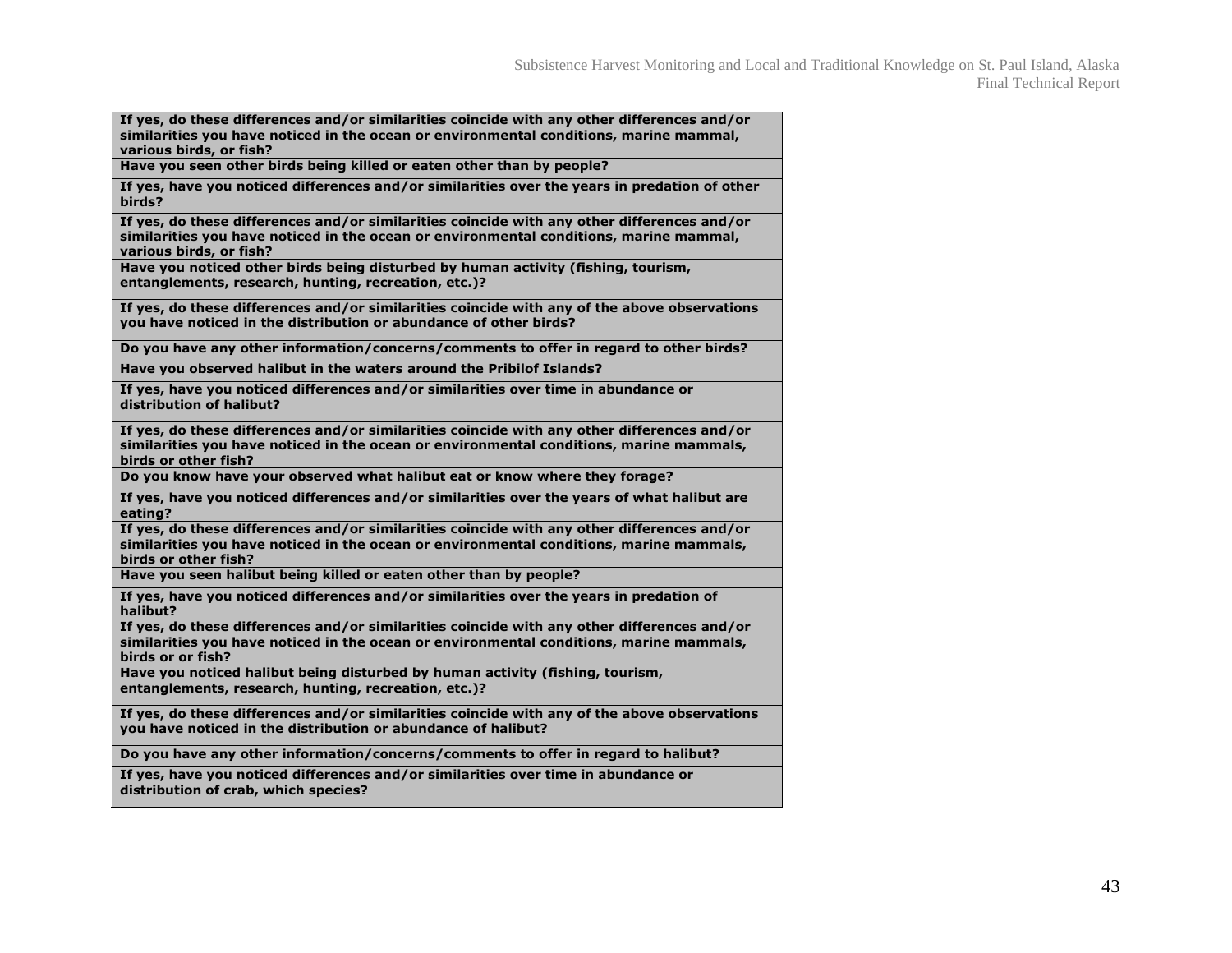| If yes, do these differences and/or similarities coincide with any other differences and/or<br>similarities you have noticed in the ocean or other marine mammals, birds or fish?                              |
|----------------------------------------------------------------------------------------------------------------------------------------------------------------------------------------------------------------|
| Have you observed what crab eat?                                                                                                                                                                               |
| If yes, have you noticed differences and/or similarities over the years of what crab are<br>eating?                                                                                                            |
| If yes, do these differences and/or similarities coincide with any other differences and/or<br>similarities you have noticed in the ocean, marine mammals, birds or fish?                                      |
| Have you seen crab being killed or eaten other than by people?                                                                                                                                                 |
| If yes, have you noticed differences and/or similarities over the years in predation of crab?                                                                                                                  |
| If yes, do these differences and/or similarities coincide with any other differences and/or<br>similarities you have noticed in the ocean or other marine mammals, birds or fish?                              |
| Have you noticed crab being disturbed by human activity (fishing, tourism, entanglements,<br>research, hunting, recreation, etc.)?                                                                             |
| If yes, do these differences and/or similarities coincide with any of the above observations<br>you have noticed in the distribution or abundance of crab?                                                     |
| Do you have any other information/concerns/comments to offer in regard to crab?                                                                                                                                |
| Have you observed other fish in the waters around the Pribilof Islands?                                                                                                                                        |
| If yes, have you noticed differences and/or similarities over time in abundance or<br>distribution of other fish?                                                                                              |
| If yes, do these differences and/or similarities coincide with any other differences and/or<br>similarities you have noticed in the ocean or environmental conditions, marine mammals,<br>birds or other fish? |
| Have you observed what other fish eat or know where they forage?                                                                                                                                               |
| If yes, have you noticed differences and/or similarities over the years of what other fish are<br>eating?                                                                                                      |
| If yes, do these differences and/or similarities coincide with any other differences and/or<br>similarities you have noticed in the ocean or environmental conditions, marine mammals,<br>birds or other fish? |
| Have you seen other fish being killed or eaten other than by people?                                                                                                                                           |
| If yes, have you noticed differences and/or similarities over the years in predation of other<br>fish?                                                                                                         |
| If yes, do these differences and/or similarities coincide with any other differences and/or<br>similarities you have noticed in the ocean or environmental conditions, marine mammals,<br>birds or fish?       |
| Have you noticed other fish being disturbed by human activity (fishing, tourism,<br>entanglements, research, hunting, recreation, etc.)?                                                                       |
| If yes, do these differences and/or similarities coincide with any of the above observations<br>you have noticed in the distribution or abundance of other fish?                                               |